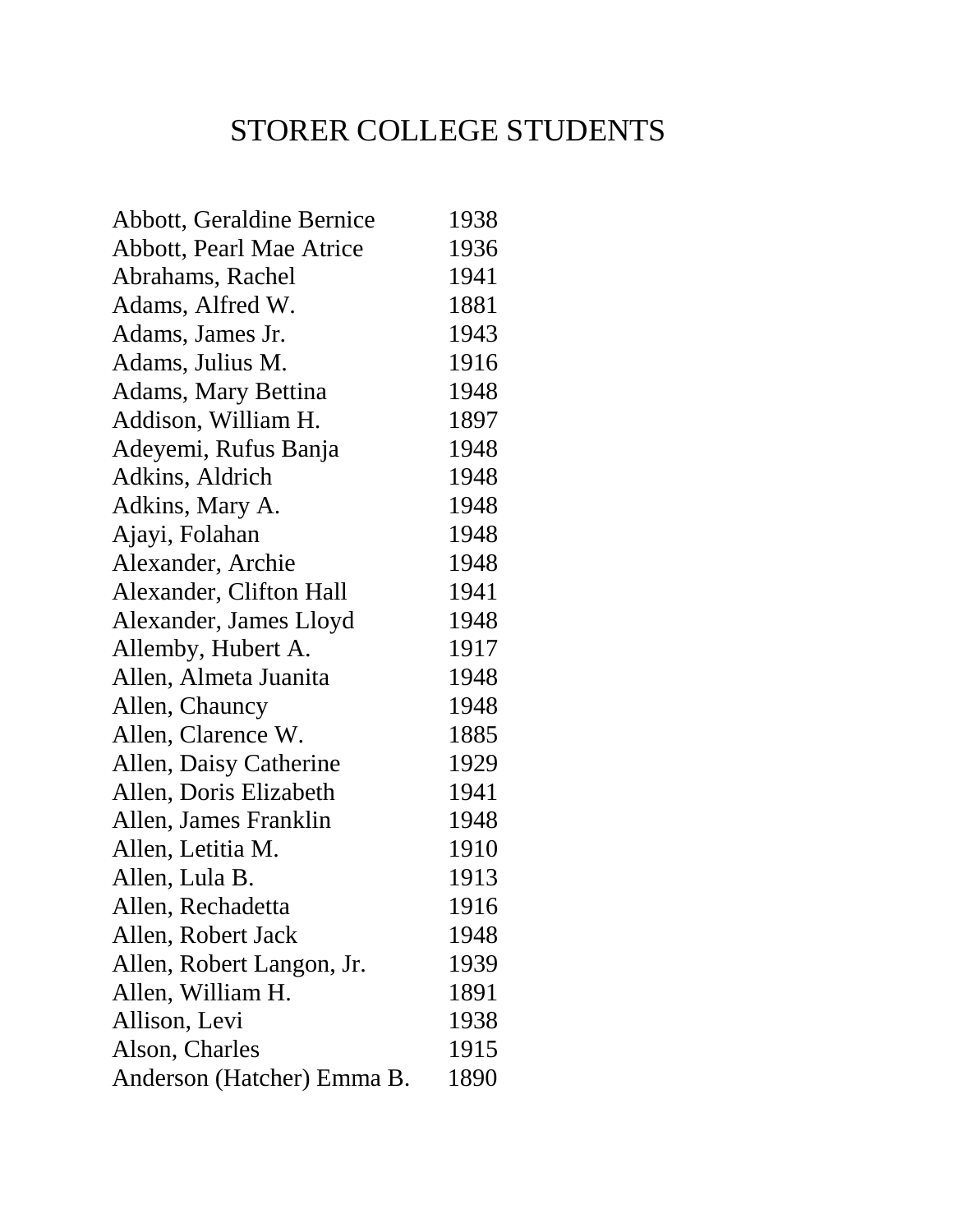| Anderson, Allen George          | 1938 |
|---------------------------------|------|
| Anderson, Essie                 | 1924 |
| Anderson, Jack                  | 1930 |
| Anderson, Marcus                | 1941 |
| Anderson, Sarah Margaret        | 1938 |
| Anderson, Susie Belle           | 1937 |
| Anderson, Townsend              | 1939 |
| Arder, Jared D.                 | 1904 |
| Arinze, Veronica Ifeyemia       | 1949 |
| Arms, Elvira Eleatha            | 1928 |
| Arms, Jarvis Henry              | 1931 |
| <b>Armstead, Mary Frances</b>   | 1949 |
| <b>Armstead, Nellie Charity</b> | 1953 |
| Armstead, Robert Randolph       | 1948 |
| Armstead, Sara Louise           | 1945 |
| Armstrong, Thomas H.            | 1897 |
| Arnett, Forest Wilson           | 1921 |
| Arnett, Thelma                  | 1939 |
| Arnold, Jimmie Lue              | 1928 |
| Arnold, Margaret                | 1925 |
| Arrington, Amanda Elizabeth     | 1920 |
| Arrington, Ella Isabell         | 1911 |
| Arrington, Fannie Beatrice      | 1931 |
| Arrington, Martin Luther        | 1927 |
| Arrington, Robin James          | 1931 |
| Arter, Arbella                  | 1903 |
| Arter, Charles O.               | 1910 |
| Arter, Charles S.               | 1911 |
| Arter, Dewayne                  | 1948 |
| Arter, Ernest A.                | 1916 |
| Arter, Jared M                  | 1880 |
| Arter, Juanita                  | 1910 |
| Arter, Oscar Leander            | 1922 |
| Arter, Perry R.                 | 1913 |
| Arter, William A.               | 1876 |
|                                 |      |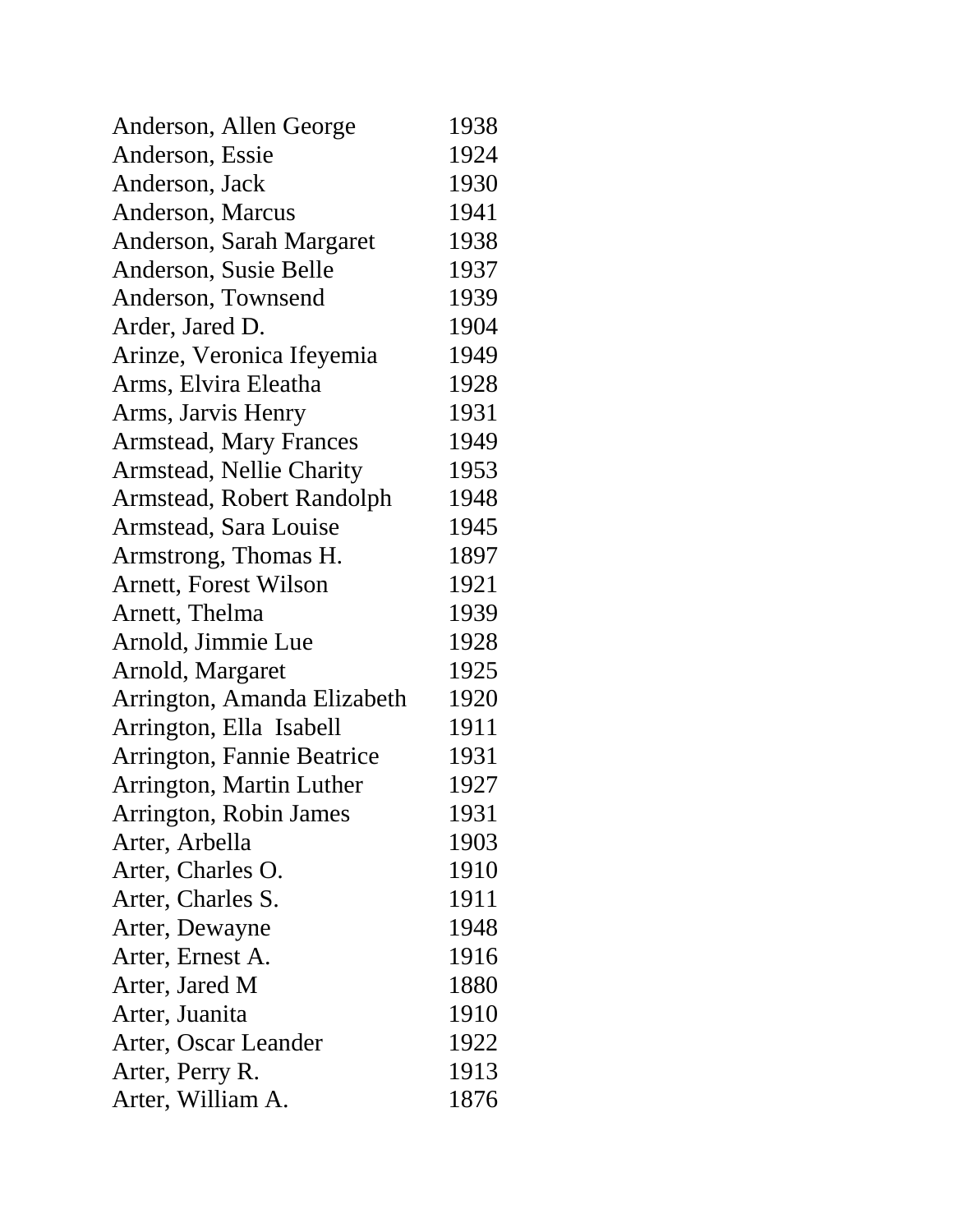| Artis, George                   | 1939 |
|---------------------------------|------|
| Ashby, Harriet F.               | 1896 |
| Ashe, Lillian                   | 1927 |
| Ashton, Charles                 | 1923 |
| Askew, Vivian C.                | 1952 |
| Attwell, Ernestine, Tosbell     | 1930 |
| Attwell, Paul L.                | 1931 |
| <b>Austin, Prince Henry</b>     | 1952 |
| Aws, Emma R.                    | 1909 |
| Azikiwe, Benjamin Nnamdi        | 1928 |
| Azikiwe, Flora O.               | 1956 |
| Baber, Evelyn Marie             | 1951 |
| Bachus, Hanna Elizabeth         | 1930 |
| Bagnall, Rev. Powhatan          | 1881 |
| Bailey, Alberta                 | 1897 |
| Bailey, John R.                 | 1898 |
| Baitty, Daisy Taylor            | 1938 |
| Baker, Florence L.              | 1884 |
| Baker, Mary                     | 1940 |
| Baker, Richard                  | 1941 |
| Ballard, Sara Lenora            | 1947 |
| Ballard, Sara                   | 1944 |
| Baltimore, Mary E.              | 1896 |
| Banks, Ella Mae                 | 1951 |
| <b>Banks</b> , Ernest           | 1936 |
| Bannister, Louise A.            | 1912 |
| <b>Bannister, Lucien Thomas</b> | 1937 |
| Banton, Alphonso                | 1951 |
| Barber, Dr. Phillip L.          | 1876 |
| Barker, Louise Marie            | 1931 |
| Barnes, Bernice Odell           | 1951 |
| Barnes, Kathryn Elizabeth       | 1931 |
| Barney (Watson)                 | 1910 |
| Barnum, Charles Warfield        | 1921 |
| Barnum, Frederica Warfield      | 1929 |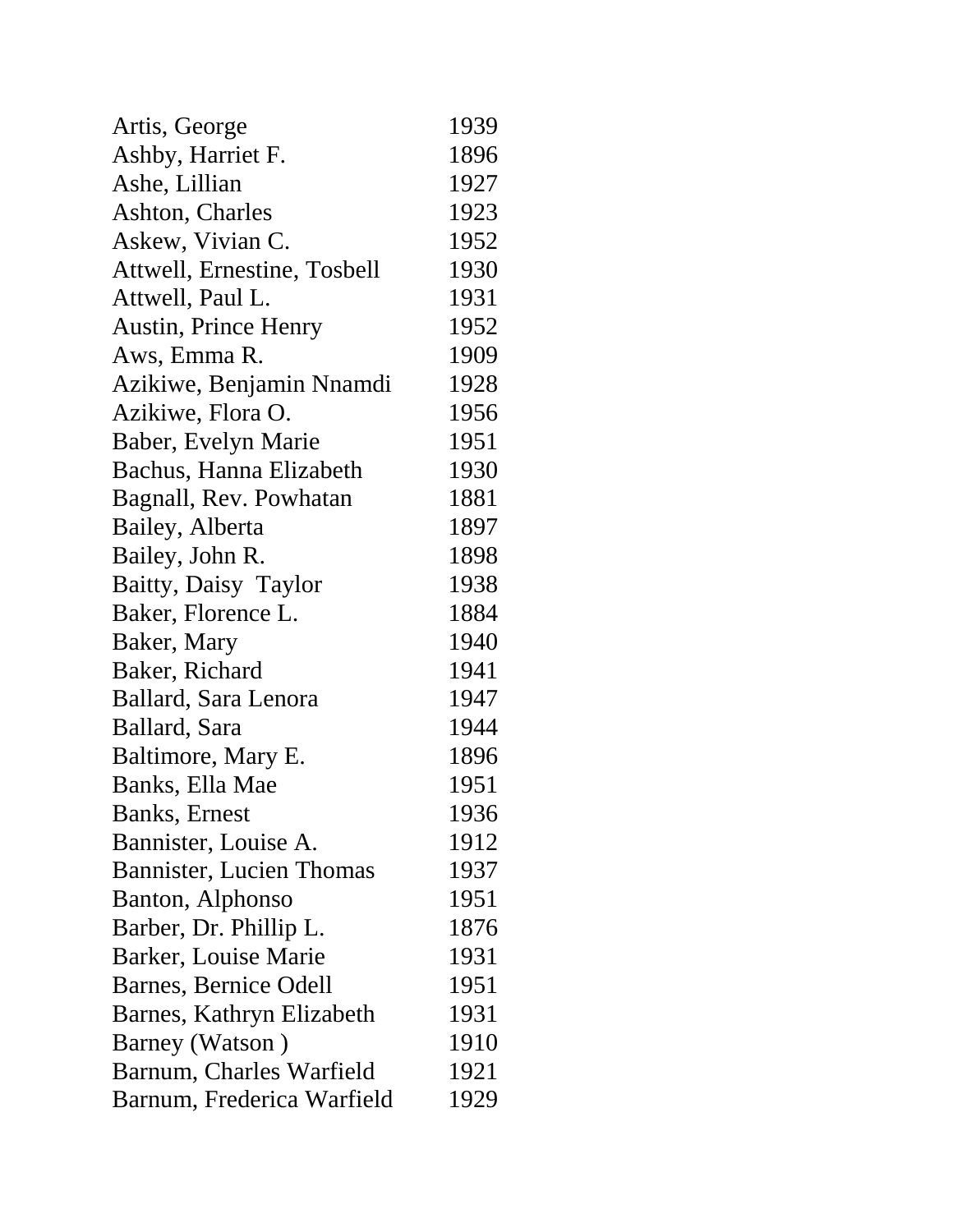| Barnum, Letetia Warfield    | 1928 |
|-----------------------------|------|
| Baskerville, Juanita Evelyn | 1948 |
| Battle, Aaron R.            | 1951 |
| Battle, Ella Louise         | 1931 |
| Battle, Howard Edward       | 1927 |
| Baxter, Geraldine Mildred   | 1946 |
| <b>Baylis, Mary Carter</b>  | 1947 |
| Baylor, Charles             | 1939 |
| Baylor, Dorothy             | 1941 |
| Beane, Bilbert H.           | 1903 |
| Beane, Rev. Samuel M.       | 1898 |
| Beaner, Henrietta           | 1935 |
| Beard, Beatrice             | 1925 |
| Beard, Blanche Cornelia     | 1935 |
| Beard, Elaine Elizabeth     | 1949 |
| Beard, Emma L.              | 1925 |
| Beard, Henrietta Edna       | 1934 |
| Beasley (Blue) Mabel E.     | 1911 |
| Beasley, Gordon             | 1896 |
| Beckles, Viola Ernestine    | 1928 |
| Becks, Abram                | 1873 |
| Becks, Anna                 | 1898 |
| Belcher, Eloise Zenobia     | 1937 |
| Belcher, John M.            | 1915 |
| Belcher, Myrtle             | 1941 |
| Bell, Alice Elizabeth       | 1939 |
| Bell, Charles S.            | 1895 |
| Bell, Estelle, Elizabeth    | 1928 |
| Bell, Florence Anna         | 1931 |
| Bell, James                 | 1923 |
| Bell, Mabel Christine       | 1934 |
| Bell, Mamie Elizabeth       | 1935 |
| Bell, Sarah E.              | 1876 |
| Bell, William H.            | 1873 |
| Belle, Elizabeth Estelle    | 1928 |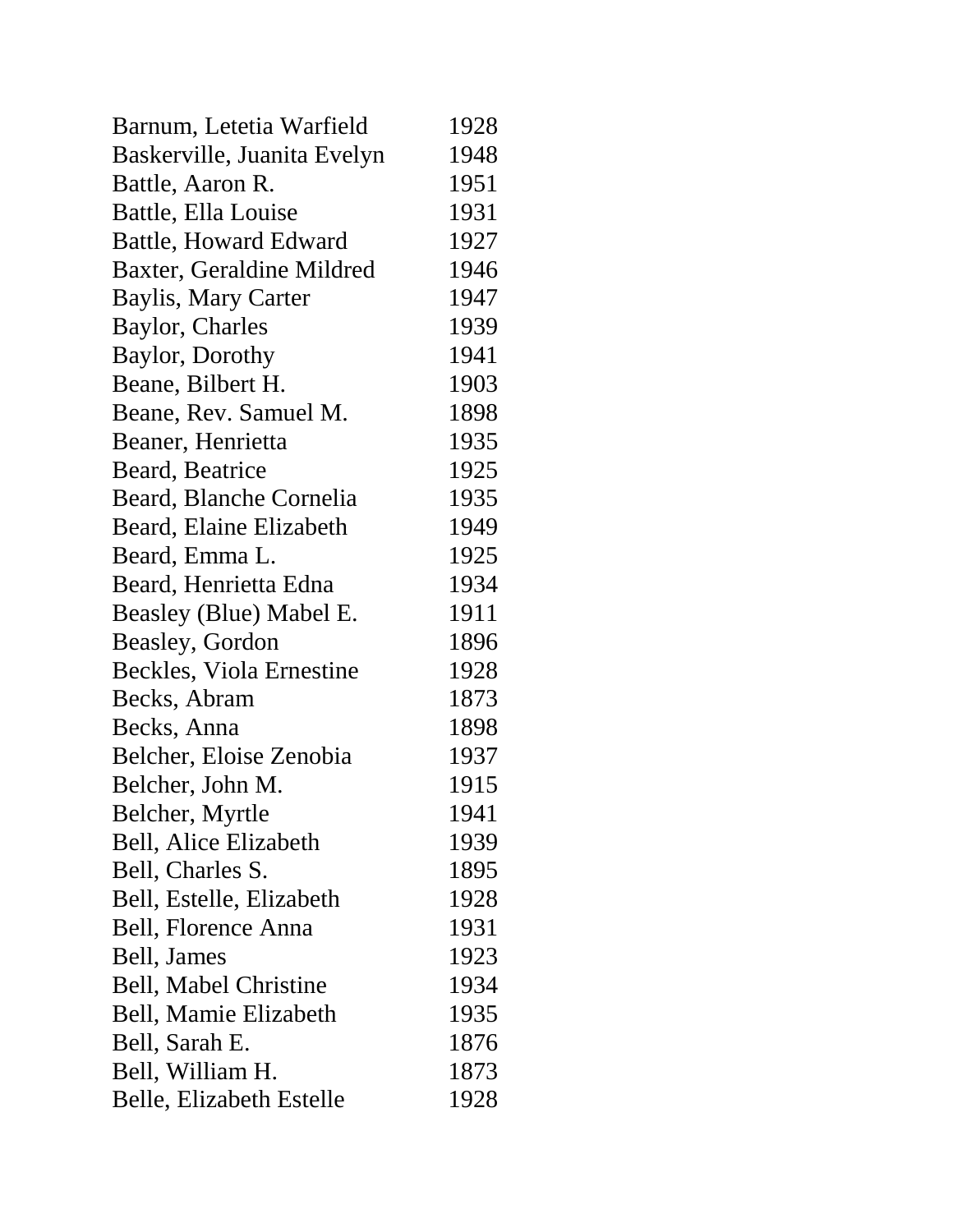| Bennett, Minerva Rose           | 1951 |
|---------------------------------|------|
| Bennett, Myrtle Clash           | 1931 |
| Bentley, Gilmore                | 1923 |
| Benton, Rose Marie              | 1948 |
| Berkeley, Ressie                | 1941 |
| Berry, Barbara Delores          | 1951 |
| Berry, James Henry              | 1947 |
| Berry, Joan                     | 195  |
| Berry, Odetta Johnson           | 1947 |
| Berry, Odetta Va                | 1946 |
| Berry, Rachel                   | 1922 |
| Berry, Zada Belle               | 1951 |
| Betters, Katie                  | 1906 |
| Beverly, Leroy W.               | 1941 |
| Bibby, Alma Annie Belle         | 1929 |
| Bird, Howard J.                 | 1902 |
| Bird, Lorenzo                   | 1901 |
| Bivens, Ella Mae                | 1943 |
| Bivens, Isaac Homer             | 1950 |
| <b>Black, Hortense Madeline</b> | 1938 |
| Black, Odis Leon                | 1936 |
| Black, Ruth Evelyn              | 1937 |
| Blackburn (Miller) Clara E.     | 1907 |
| Blackburn, Laura                | 1892 |
| Blackman Benjamin F.S.          | 1884 |
| <b>Blackston, Alfred Daniel</b> | 1951 |
| Blair, Henson                   | 1925 |
| Blair, Margaret Ruth            | 1946 |
| Blake, Nannie Elizabeth         | 1921 |
| Blakey, Ellen Elizabeth         | 1951 |
| Blakey, Ethel May               | 1944 |
| Blaney, Willa Mae               | 1929 |
| Blue, Mildred V.                | 1937 |
| Board (Rush) Gretta             | 1915 |
| Bogle, John E.                  | 1931 |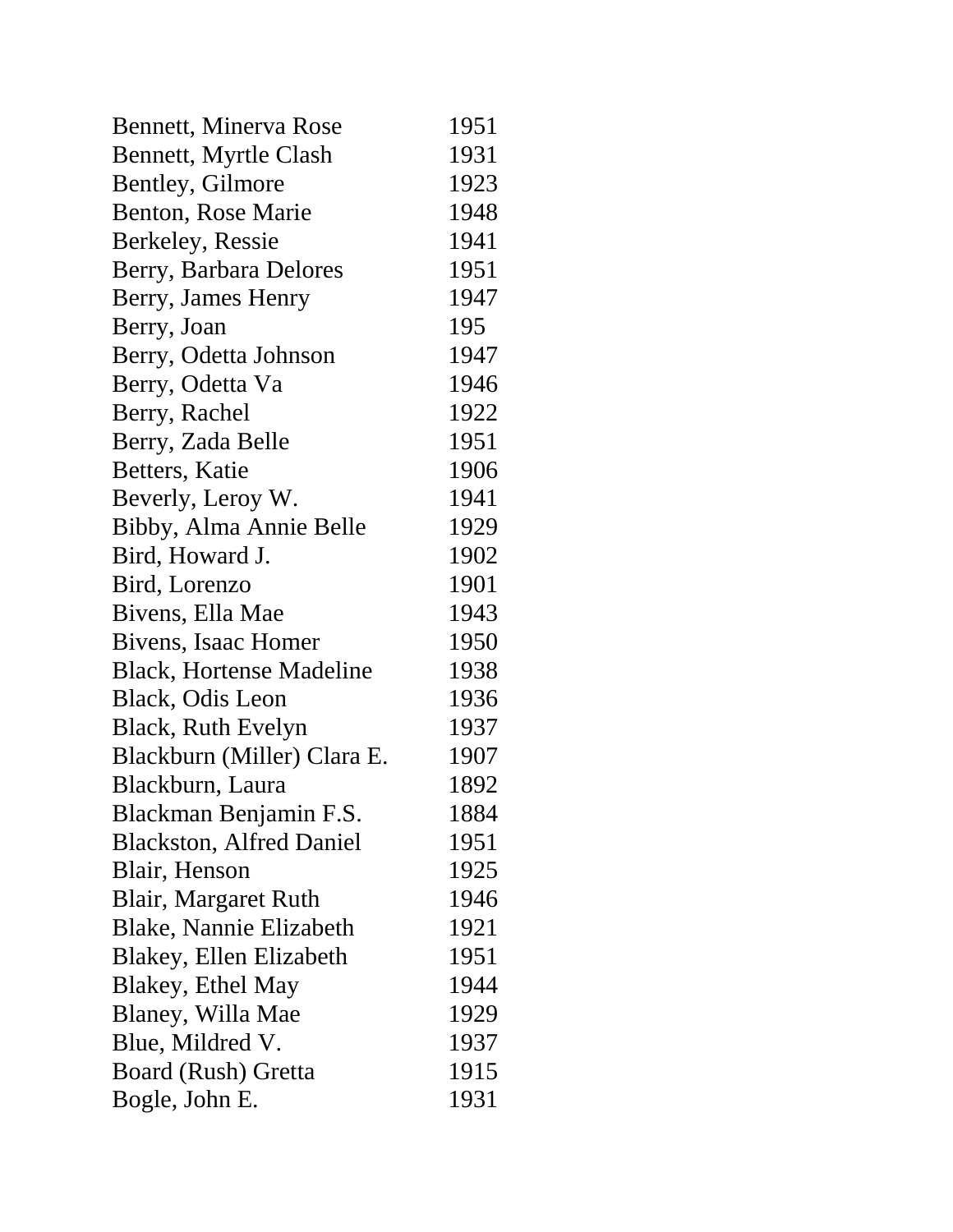| Bolden, Doria Lee             | 1937 |
|-------------------------------|------|
| <b>Bolden, Harry Maurice</b>  | 1948 |
| Bolden, Helen Beatrice        | 1948 |
| Bolen, Helen Louise           | 1948 |
| Bollin, (Holmes) Sallie       | 1872 |
| Bond, Landon H.               | 1913 |
| Bonner, Claudis               | 1953 |
| Bonner, William               | 1887 |
| Boone, Lorraine               | 1937 |
| Boozer, Thomas                | 1930 |
| Boston, John Edward Jr.       | 1933 |
| Boston, Lula Margaret         | 1933 |
| Boughton, Frank               | 1893 |
| Bourne, Ulysses               | 1924 |
| Bours, Mildred Arizilia       | 1933 |
| Bowe, Ulric Von               | 1929 |
| Bowie (Procter) Rachel        | 1887 |
| Bowie, Eva Estelle            | 1930 |
| Bowie, Ruth Catherine         | 1941 |
| Bowie, Volina                 | 1941 |
| Bowles, Mary Julia            | 1951 |
| Bowman, Douglas Chester       | 1950 |
| Bowman, Marion Barden         | 1955 |
| Bowman, Sarah                 | 1892 |
| <b>Bows, Bernice Margaret</b> | 1932 |
| Bowsman (Howell) Autrice Lee  | 1917 |
| Boyd, Ann Lorraine            | 1951 |
| Boyd, Beatrice J.             | 1935 |
| Boyd, E. Chrystelle           | 1912 |
| Boyd, Eva Belle               | 1923 |
| Boyd, Florence                | 1936 |
| Boyd, Stella Virginia         | 1931 |
| Boyer, Ashby                  | 1896 |
| Bradford, Augusta             | 1941 |
| <b>Bradford, Frank James</b>  | 1936 |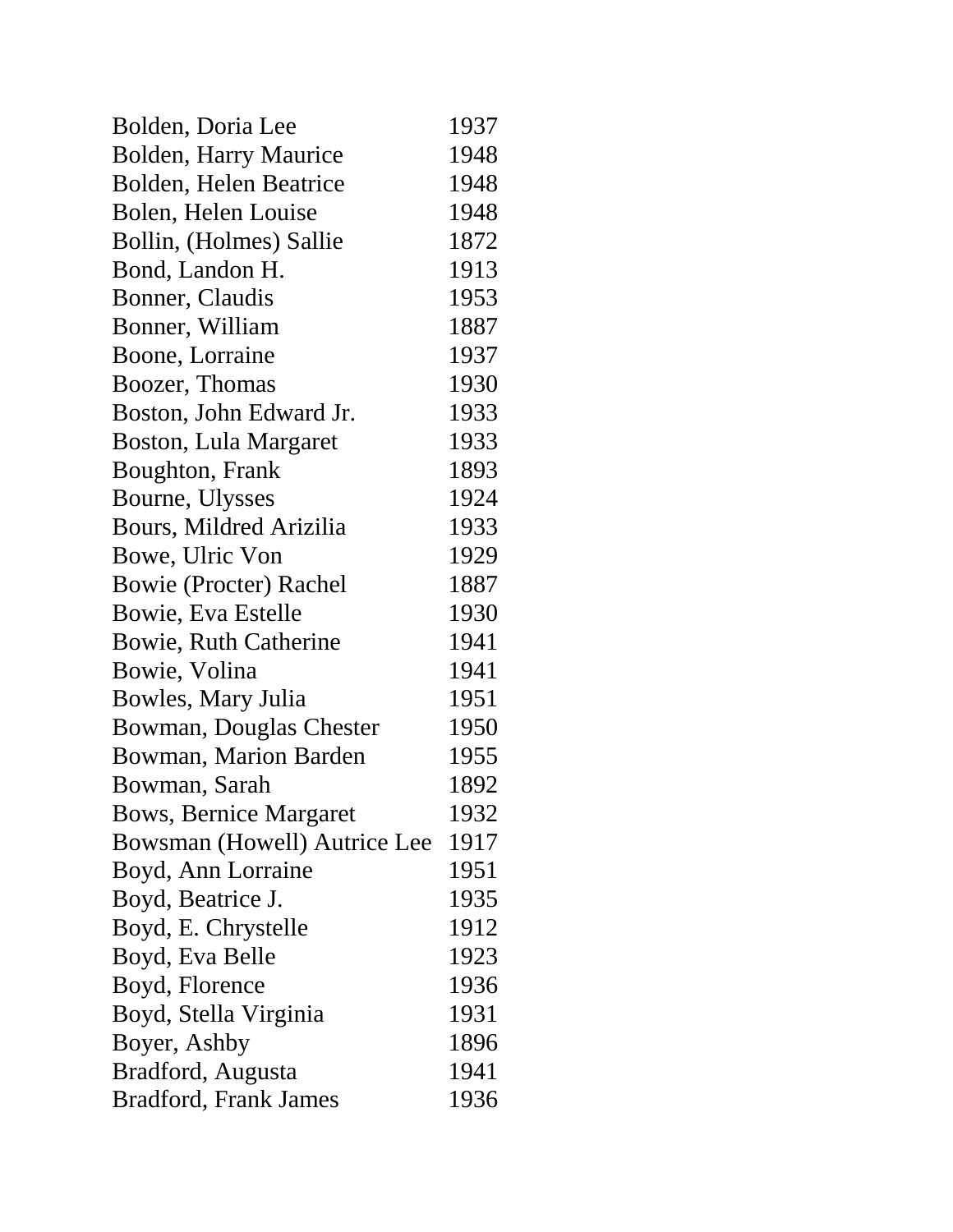| Bradford, Genevieve            | 1941 |
|--------------------------------|------|
| <b>Bradley, Donald Abraham</b> | 1941 |
| <b>Bradley, Gladys Helen</b>   | 1932 |
| <b>Bradley, Lucille</b>        | 1947 |
| <b>Bradley, Portia Loretta</b> | 1932 |
| Brady (Bird) Mary E.           | 1901 |
| Brady, Carl H.                 | 1905 |
| Brady, Mabel S.                | 1896 |
| Brady, Malcolme E.             | 1904 |
| Bramcj, Christian A.           | 1916 |
| Branch, Thomas                 | 1924 |
| Brands, Edwin George, Jr.      | 1939 |
| Branham, Inez                  | 1924 |
| <b>Branson, Charles Robert</b> | 1948 |
| Branson, Charles               | 1939 |
| Branson, Leona                 | 1935 |
| Branson, Margaret              | 1936 |
| Bratton, Ethel Hilda Irene     | 1935 |
| Braxton, Edward L.             | 1883 |
| <b>Braxton, Francis Ernest</b> | 1935 |
| Braxton, Hilda Corynne         | 1935 |
| Braxton, Maxine Lula           | 1938 |
| Braxton, Patsy Hilda Viola     | 1935 |
| Braxton, Thelma Elizabeth      | 1941 |
| Braxton, Thelma Mason          | 1935 |
| Braxton, William F.            | 1883 |
| Breedlove, William W.          | 1935 |
| Brehon, Velma Delois           | 1950 |
| Brentson, Arthur               | 1941 |
| Bridgeford, William V.         | 1908 |
| Bright, William Morris         | 1953 |
| Brimaze, (Snowden) Laura M.    | 1910 |
| Brinkley, Emma Ardinia         | 1916 |
| Brinkley, Lewis                | 1924 |
| Briscoe, Madison               | 1922 |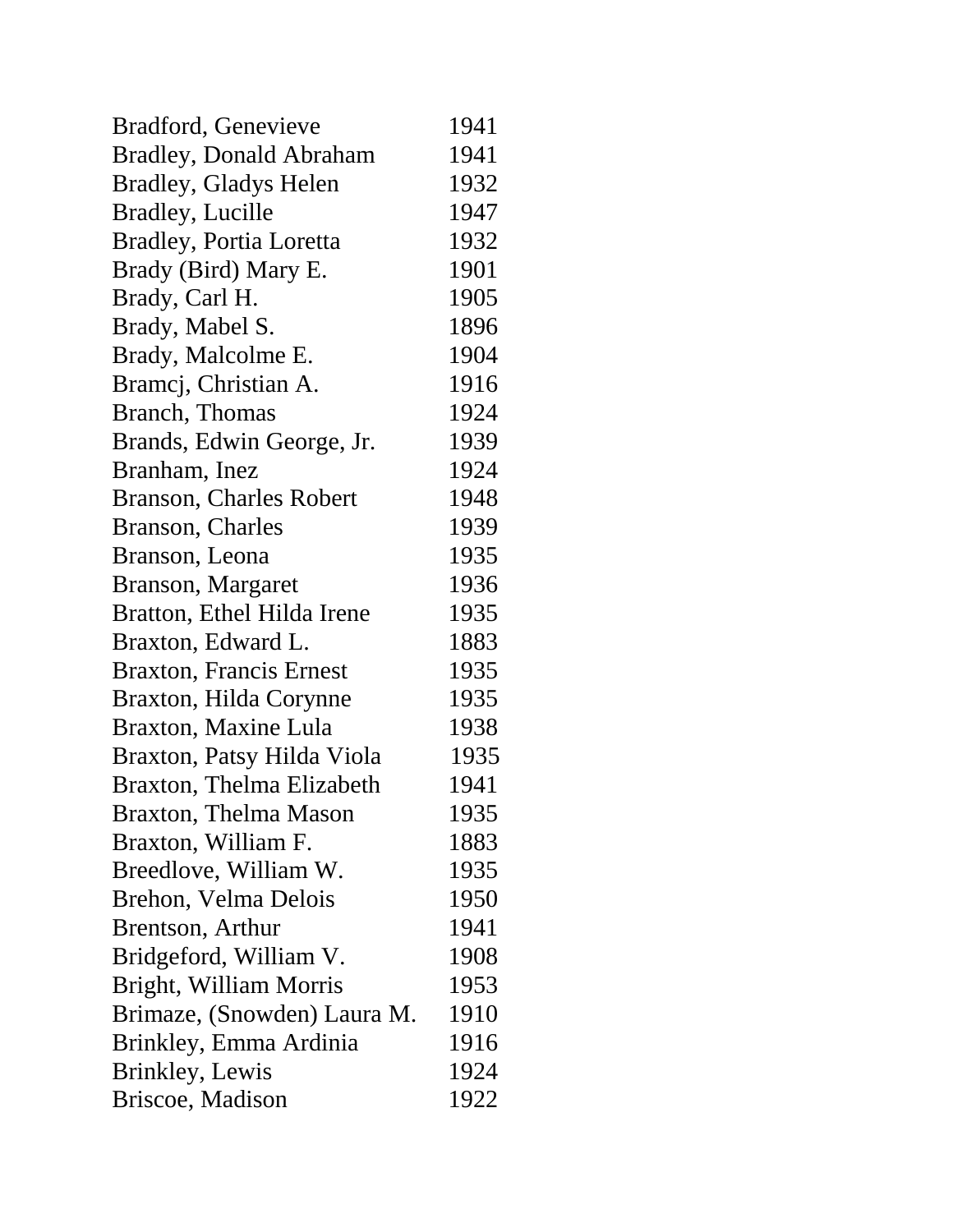| Briscoe, Marie               | 1941 |
|------------------------------|------|
| Briscoe, Salome Ann          | 1946 |
| Brittan, Ruby                | 1951 |
| Brogue, Betty Bell           | 1946 |
| Broody, Virginia             | 1953 |
| Brooke, Henry C.             | 1950 |
| Brooks (Payne) Agnes V.      | 1894 |
| Brooks, Edna L.              | 1953 |
| Brooks, George               | 1949 |
| <b>Brooks, Henry Curtis</b>  | 1946 |
| Brooks, Houston G.           | 1950 |
| Brooks, Lillian V.           | 1953 |
| <b>Brooks, Marie Shirley</b> | 1936 |
| Brooks, Max                  | 1928 |
| Brooks, Nettie Katherine     | 1929 |
| Brooks, Sara                 | 1930 |
| Brooks, Sarah                | 1923 |
| Brooks, Thomas L.            | 1934 |
| Brown (Williams) Harriet L.  | 1895 |
| Brown, (Berger) Annie M.     | 1881 |
| Brown, (Boyd) Emily          | 1890 |
| Brown, (Boyer) Mary V.       | 1894 |
| Brown, (Carroll) Cora S.     | 1883 |
| Brown, (Holley) Katherine B. | 1916 |
| Brown, (Spencer) Mary L.     | 1881 |
| Brown, Alexander             | 1941 |
| Brown, Alfred Theoclus       | 1934 |
| Brown, Alice Marie           | 1929 |
| Brown, Althea Linnet         | 1929 |
| Brown, Anna                  | 1944 |
| Brown, Arlie Joseph          | 1941 |
| Brown, Arthur A.             | 1886 |
| Brown, Bernard               | 1925 |
| Brown, Betty Louise          | 1951 |
| Brown, Calvin                | 1941 |
|                              |      |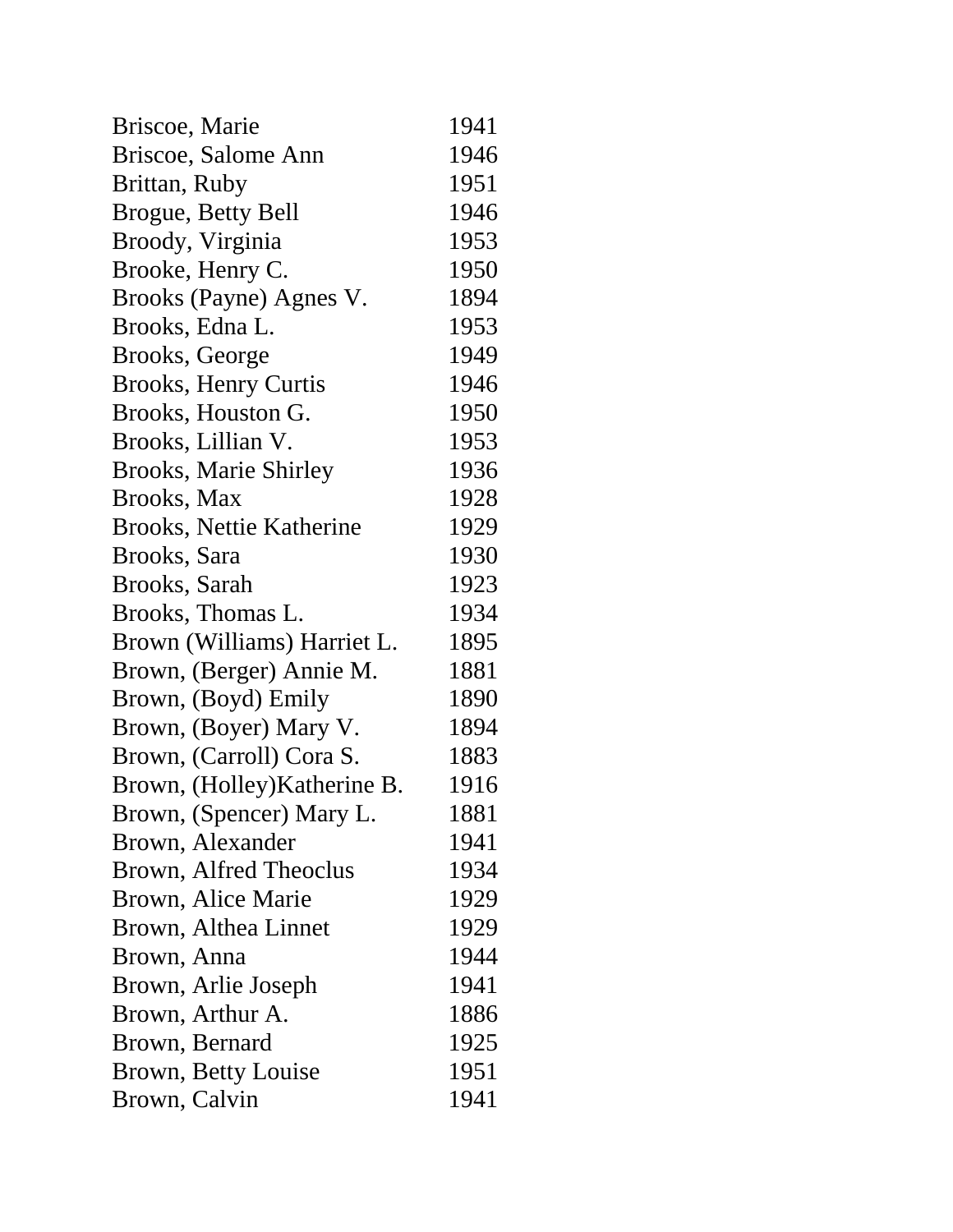| Brown, Clara L.            | 1913 |
|----------------------------|------|
| Brown, Clausius Allan      | 1935 |
| Brown, Delores Juanita     | 1951 |
| Brown, Doris Elizabeth     | 1928 |
| Brown, Douglas             | 1934 |
| Brown, Edna violet         | 1923 |
| Brown, Elna, H.            | 1953 |
| Brown, Eunice Berry        | 1948 |
| Brown, Flossie A.          | 1913 |
| Brown, Frances Louise      | 1946 |
| Brown, George W.           | 1891 |
| Brown, Gladys Hilda        | 1928 |
| Brown, Goldie, Rosa, Anna  | 1930 |
| Brown, Hazel               | 1936 |
| Brown, Helen Cemmy         | 1929 |
| Brown, Irene Va.           | 1930 |
| Brown, James W.            | 1896 |
| Brown, Jessie W.           | 1932 |
| Brown, Judith C.           | 1908 |
| Brown, Lee Frank, Jr.      | 1941 |
| Brown, Llewellyn Aubrey    | 1953 |
| Brown, Louiseanna          | 1910 |
| Brown, Margaret, Elizabeth | 1932 |
| Brown, Marguerite Beatrice | 1949 |
| Brown, Martha              | 1943 |
| Brown, Mattie Harrison     | 1917 |
| Brown, Morris L.           | 1951 |
| Brown, Olivia              | 1925 |
| Brown, Patricia            | 1955 |
| Brown, Pauline, Elizabeth  | 1950 |
| Brown, Richard James, Jr.  | 1947 |
| Brown, Ruby C.             | 1951 |
| Brown, Ruth Jean           | 1947 |
| Brown, Ruth                | 1925 |
| <b>Brown, Samuel Bruce</b> | 1924 |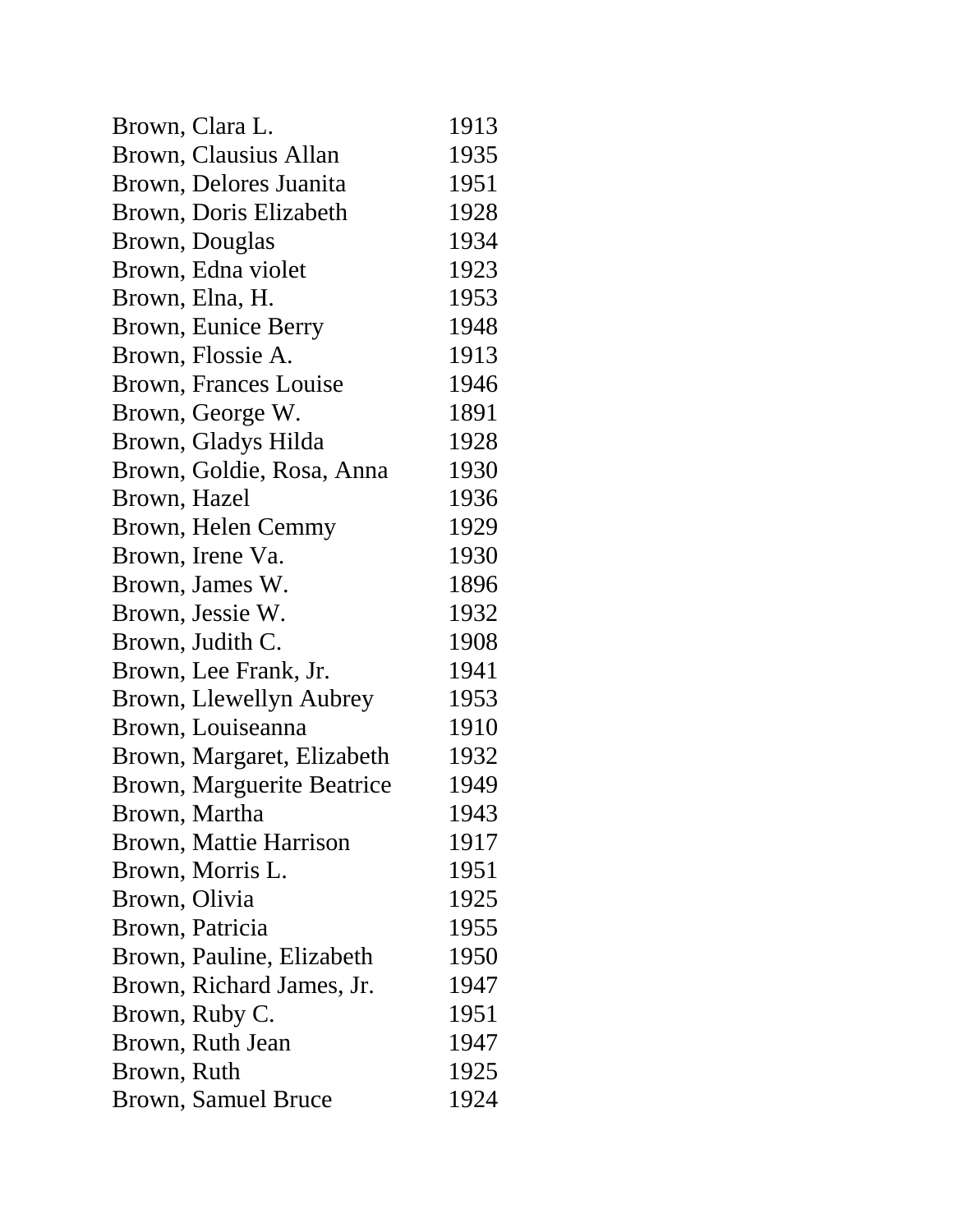| Brown, William N.                | 1935 |
|----------------------------------|------|
| Brown, Willis Q.                 | 1902 |
| Bruce R. Summer                  | 1912 |
| Bruce, Daley                     | 1934 |
| Bruce, Mary Thornton             | 1937 |
| Bruner, John                     | 1898 |
| Bruner, Julia                    | 1925 |
| Bruner, Roland                   | 1923 |
| Brunner, Mildred Ofteen A.       | 1928 |
| Brunswick, Ann Louise            | 1935 |
| Brunswick, Bradley) Frances V.   | 1908 |
| Brunswick, Edna Sarah            | 1936 |
| Brunswick, Leona Catherine       | 1941 |
| Brunswick, Lorenzo, M. Louis     | 1931 |
| <b>Brunswick, Mary Elizabeth</b> | 1935 |
| Bucsey, Francis G.               | 1907 |
| Budd, Mary Virginia              | 1953 |
| Bullard, Mary H.                 | 1883 |
| Bullard, Rebecca                 | 1892 |
| Bullard, Valeria                 | 1941 |
| Bullard, William H.              | 1889 |
| Bullock, Gwendolyn DeLoris       | 1947 |
| Burdette, Mary                   | 1931 |
| Burke, Violet E.                 | 1911 |
| Burney, Lila V.                  | 1950 |
| Burns, Alvine Conrad             | 1933 |
| Burns, Lillian Marie             | 1937 |
| Burrel (Rutherford) Pamelia      | 1885 |
| Burrell (Drane) Sadie E.V.       | 1905 |
| Burrell, George Wm.              | 1935 |
| Burts, Henry Lee                 | 1953 |
| Busey, Harry                     | 1938 |
| Bushby, Thomas E.                | 1919 |
| Butler, Harvey M.                | 1902 |
| Butler, John T.                  | 1875 |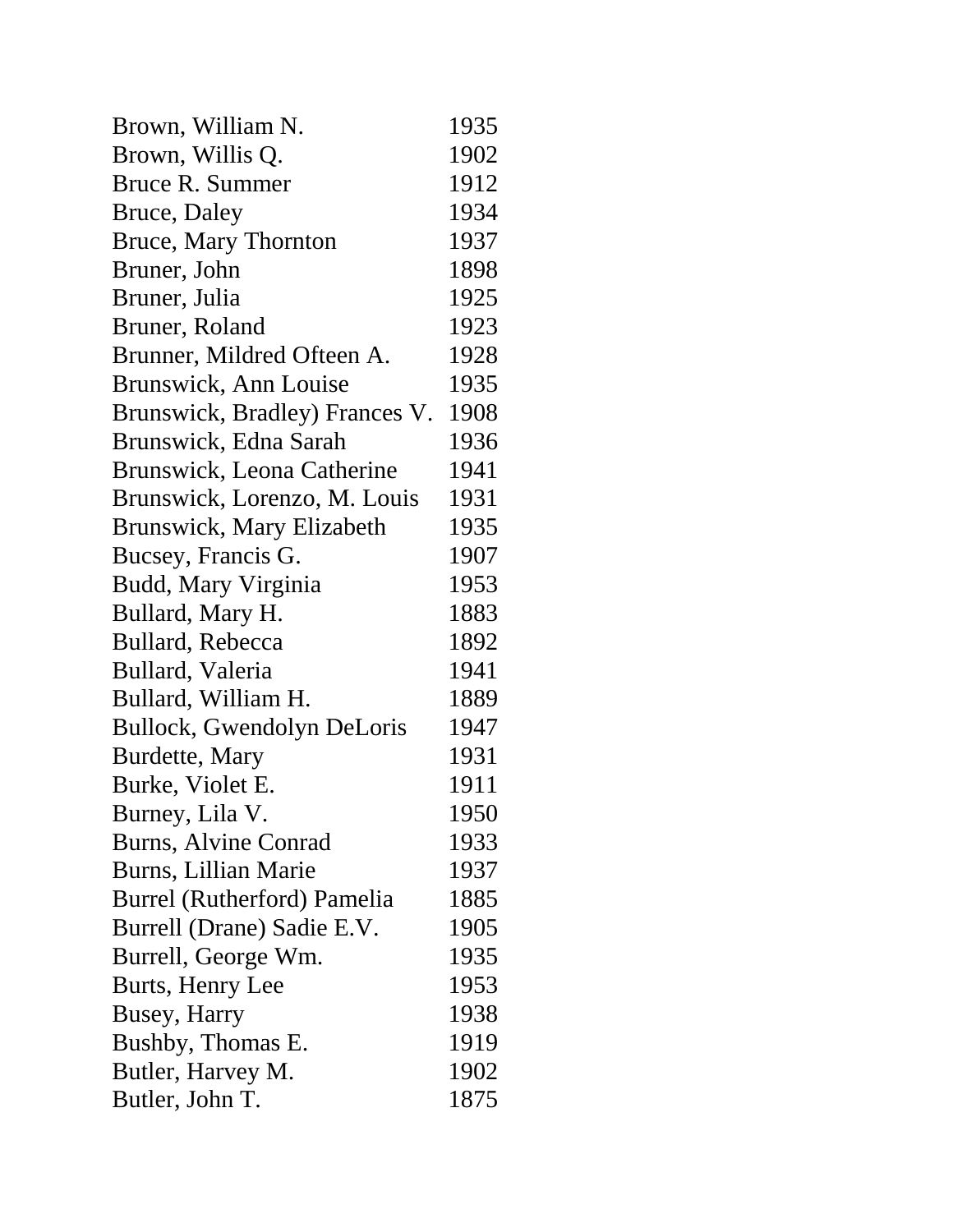| <b>Butler, Maurice Louise</b> | 1946 |
|-------------------------------|------|
| Butler, Nehemiah E.           | 1952 |
| Butler, Sarah                 | 1887 |
| Bynum, Cynthia Elizabeth      | 1950 |
| Bynum, Mable Maglene          | 1951 |
| <b>Bynum, Mary Frances</b>    | 1948 |
| Byrd, Mary Va.                | 1946 |
| Cage, Mary Thomas             | 1939 |
| Callaman, Harriet A.          | 1951 |
| Calloway (Baltimore) Lucy     | 1890 |
| Calloway (Morris) Beatrice L. | 1918 |
| Calloway (Robinson) Emma A.   | 1916 |
| Calloway, Andrew H.           | 1917 |
| Calloway, Andrew J.           | 1891 |
| Calloway, Andrew T.           | 1916 |
| Calloway, Anthony T.          | 1891 |
| Calloway, Daisy               | 1912 |
| Calloway, David W.            | 1890 |
| Calloway, Dr. Peyton H.       | 1891 |
| Calloway, Esther Marian       | 1921 |
| Calloway, Ramona              | 1948 |
| Campbell, (Huskins) Nannie L. | 1894 |
| Campbell, Ann Kelso           | 1922 |
| Campbell, Edna Elnora         | 1939 |
| Campbell, Helen Virginia      | 1954 |
| Campbell, Louise R.           | 1952 |
| Campbell, Mildred             | 1938 |
| Campbell, Minerva             | 1929 |
| Campbell, Paul Vincent        | 1921 |
| Campbell, Sarah Katherine     | 1925 |
| Camper, A. Heyward            | 1912 |
| Canaday, Bernice D.           | 1934 |
| Cardwell, Perry A.            | 1938 |
| Carey, Donald                 | 1939 |
| Carpenter, Yocene L.          | 1951 |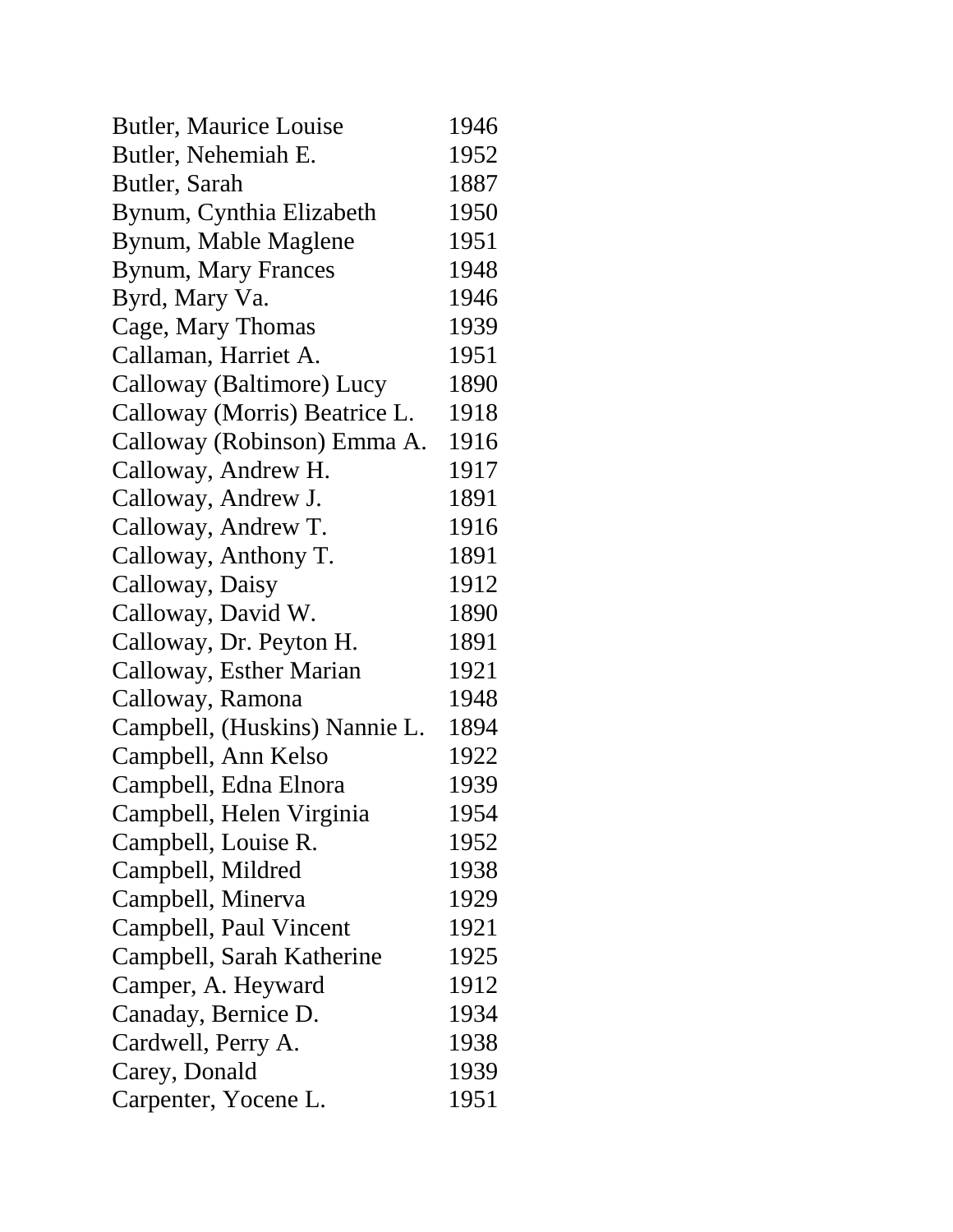| Carr, Robert                       | 1940 |
|------------------------------------|------|
| Carroll, Eleanor Louise            | 1936 |
| Carroll, James Nakomis             | 1929 |
| Carroll, James                     | 1939 |
| Carroll, Toles, Ethel J.           | 1914 |
| Carter (Galloway) M. Elizabeth     | 1886 |
| Carter (Jackson) Mary J.           | 1885 |
| Carter, (Arter) Emily A.           | 1884 |
| Carter, Charles F.                 | 1916 |
| Carter, Elizabeth                  | 1909 |
| Carter, Eveline E.                 | 1950 |
| Carter, Evelyn R.                  | 1950 |
| Carter, George W.                  | 1890 |
| Carter, Guy F.                     | 1950 |
| <b>Carter, Harrison Charles</b>    | 1930 |
| Carter, Henry                      | 1893 |
| Carter, Isadore                    | 1930 |
| Carter, Pattie                     | 1953 |
| Carter, Rebecca N.                 | 1905 |
| Carter, Rosa Lee                   | 1930 |
| Carter, Rose E.                    | 1908 |
| Carter, Russell Emory              | 1936 |
| Cary, Donald Matthew               | 1931 |
| Catlett, Jane Iris Josephine       | 1950 |
| Catlett, Sue Evelyn                | 1950 |
| Caughman, Helen L.                 | 1948 |
| Caul, Edith                        | 1938 |
| Caul, Florene                      | 1930 |
| Cephas, Charles Robert             | 1919 |
| <b>Chambers, Dorothy Zanderine</b> | 1951 |
| Chambers, Howard F.                | 1948 |
| Chambers, Lila Burney              | 1950 |
| Chambers, William A.               | 1883 |
| Champ, Joseph L.                   | 1883 |
| Chandler (Jay) Nannie C.           | 1901 |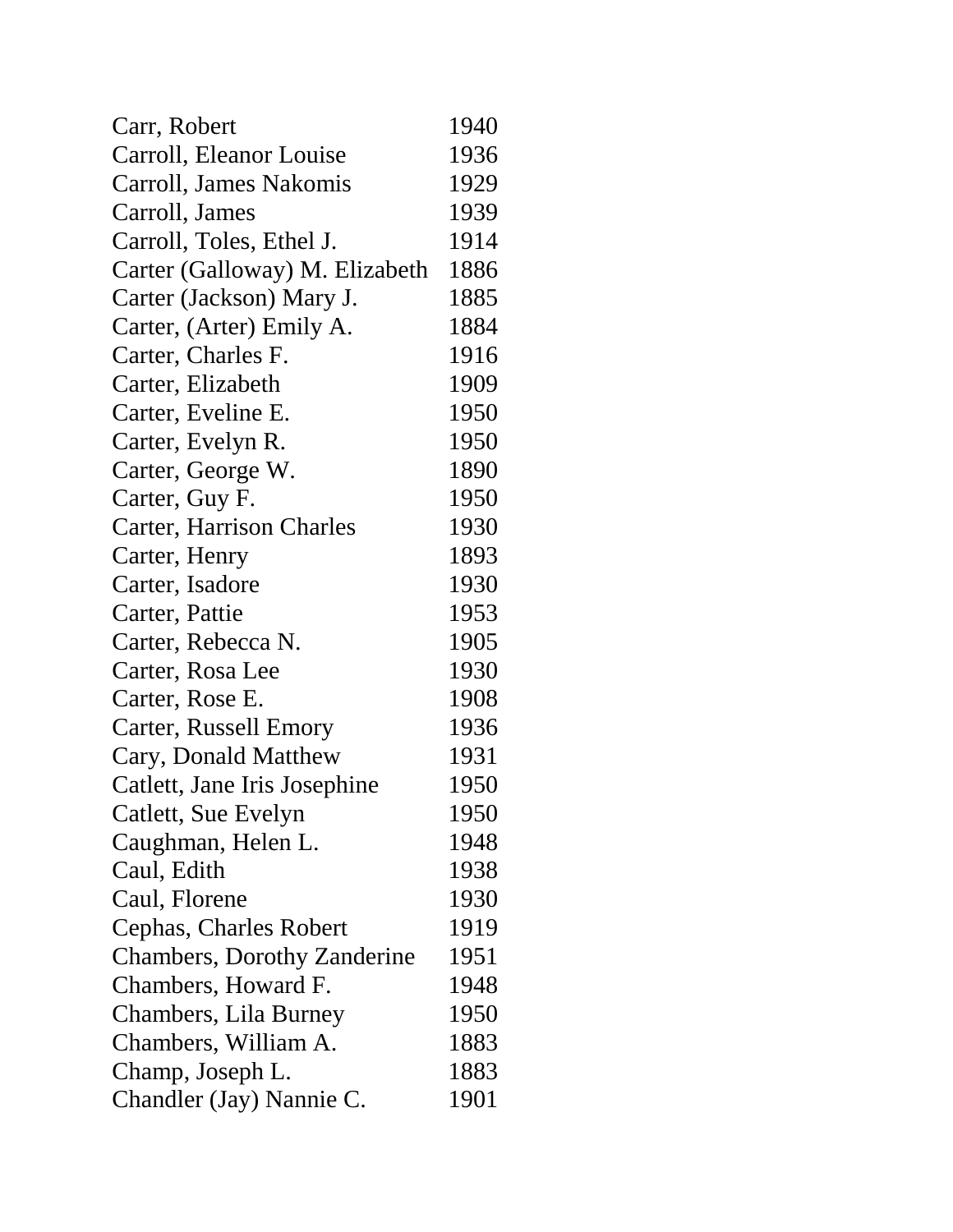| <b>Chandler, Cassie May</b>    | 1921 |
|--------------------------------|------|
| Chappel, Daniel                | 1939 |
| Chappell, David                | 1945 |
| Charity, Cecil Middle          | 1953 |
| Charity, Naomi Lee             | 1949 |
| <b>Chase, Robert Spaulding</b> | 1918 |
| Chase, William Edward          | 1933 |
| Cheairs, Elizabeth             | 1925 |
| Cheesman, Muriel Hilda         | 1931 |
| Childress, Elizabeth Eloise    | 1951 |
| Childress, William Henry       | 1950 |
| Childs, Bernice Hester         | 1933 |
| Childs, Julia                  | 1925 |
| Chilton, Zelda R.              | 1939 |
| Chisolm, Lillie M.             | 1951 |
| Christian, Estherine Rosetta   | 1947 |
| Christian, Malcolm             | 1922 |
| Churchill, Esther Mae          | 1927 |
| Churchill, Mamie Woodley       | 1939 |
| Clark, Blanche                 | 1922 |
| Clark, Florence Eleanor        | 1942 |
| Clark, Sherman Lee             | 1920 |
| Clark, Vera Helen              | 1946 |
| Clarke (Harrison) Virginia B.  | 1879 |
| Clarke, Burnett J.             | 1883 |
| Clarke, Lola M.                | 1931 |
| Clarke, Maggie M.              | 1931 |
| Clay, Henry                    | 1889 |
| Cliff, Harry Phillip           | 1935 |
| Clifford, Alice May            | 1941 |
| Clifford, John R.              | 1875 |
| Clifford, Mary F.              | 1906 |
| Clinton, Auston Leonard        | 1953 |
| Clinton, Elsie Jefferson       | 1949 |
| Clinton, Frances Marie         | 1938 |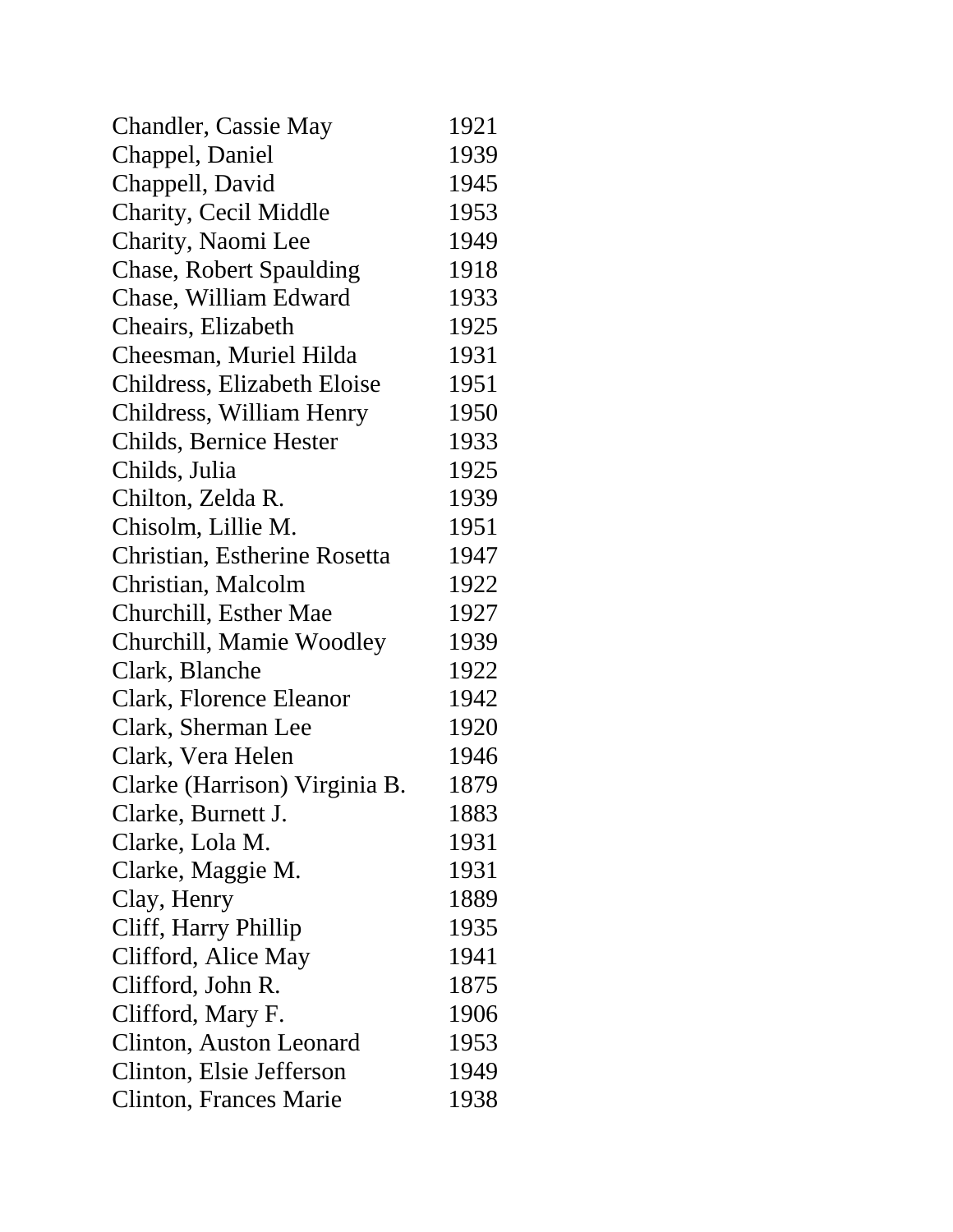| Clinton, Katherine Elsie | 1939 |
|--------------------------|------|
| Clinton, Lewis P.        | 1887 |
| Clinton, Wayman          | 1941 |
| Coates, Thomas G.        | 1922 |
| Coats, Stanford S.       | 1931 |
| Cobb (Carter) Fannie C.  | 1891 |
| Cobbs, Freda Lillian     | 1951 |
| Cobbs, John J.           | 1935 |
| Cobbs, Leonard W.        | 1944 |
| Cobbs, Ruth Rush         | 1944 |
| Coe, Bertha C.           | 1954 |
| Coe, Edgar Llewellyn     | 1933 |
| Cole, Addie Maae         | 1940 |
| Cole, Allen E.           | 1905 |
| Cole, David              | 1950 |
| Cole, Mary Jane          | 1940 |
| Cole, Mollie Ann         | 1939 |
| Cole, Samuel C.          | 1951 |
| Cole, Thomas Wesley      | 1941 |
| Cole, Wilbert Calbert    | 1952 |
| Coleman, Ella Mae        | 1929 |
| Colilis, Leonard         | 1941 |
| Collins, Mary Juanita    | 1939 |
| Collis, Phoebe A.        | 1950 |
| Comer, Letitia A.        | 1949 |
| Congress, Bertha         | 1938 |
| Connor, Covelle          | 1922 |
| Connor, Esther           | 1922 |
| Conway, Floyd Allen      | 1951 |
| Cook, Anna Bernice       | 1949 |
| Cook, Anna May           | 1925 |
| Cook, Christine Victoria | 1951 |
| Cook, Henry E.           | 1897 |
| Cook, Mary Virginia      | 1927 |
| Cook, Ruth Veryn         | 1930 |
|                          |      |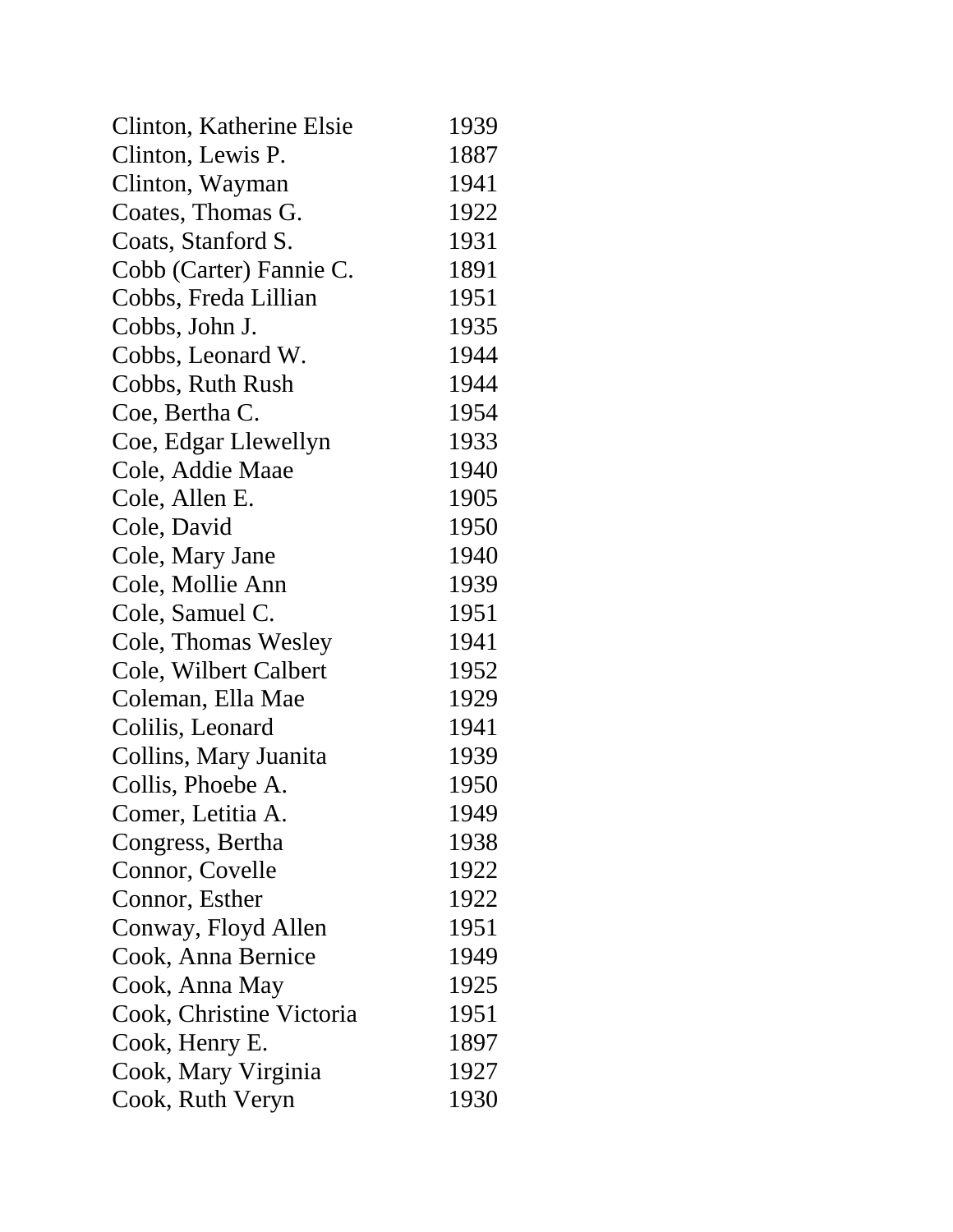| Cooper, Lucy                | 1947 |
|-----------------------------|------|
| Cooper, Merrill Pittman     | 1939 |
| Copelan, William            | 1879 |
| Copeland, Charlie Elizabeth | 1953 |
| Cornell, Harry              | 1884 |
| Corsey, J. W.               | 1887 |
| Costley, Marshall W.        | 1884 |
| Cotton, Gloria              | 1941 |
| Cousins, Albert             | 1944 |
| Coward, Claudine C.         | 1942 |
| Cowherd, Ethel              | 1946 |
| Cowser, Frances             | 1930 |
| Cox, Helen, L.              | 1954 |
| Cox, James William Jr.      | 1938 |
| Cox, Josephine              | 1951 |
| Craft, Mary V.              | 1949 |
| Craig, Esther               | 1939 |
| Craig, Howard               | 1914 |
| Craig, Joseph R.            | 1951 |
| Crampton, Mazie V.          | 1905 |
| Crane, Mrs. Sadie           | 1914 |
| Crane, George A.            | 1900 |
| Crane, Mildred Amelia       | 1930 |
| Crane, Sadie                | 1941 |
| Craven, Adam P.             | 1949 |
| Craven, Cerelle Page        | 1938 |
| Craven, Joseph              | 1925 |
| Crawford, Virginia          | 1913 |
| Craxton, Helen              | 1933 |
| Crayton, Harriet Jane       | 1949 |
| Crenshaw, Geraldine         | 1952 |
| Cross (Franklin) Hannah M.  | 1894 |
| Cross, Sylvia C.            | 1951 |
| Crump, (Williams) Emily F.  | 1919 |
| Crump, Elizabeth Frances    | 1919 |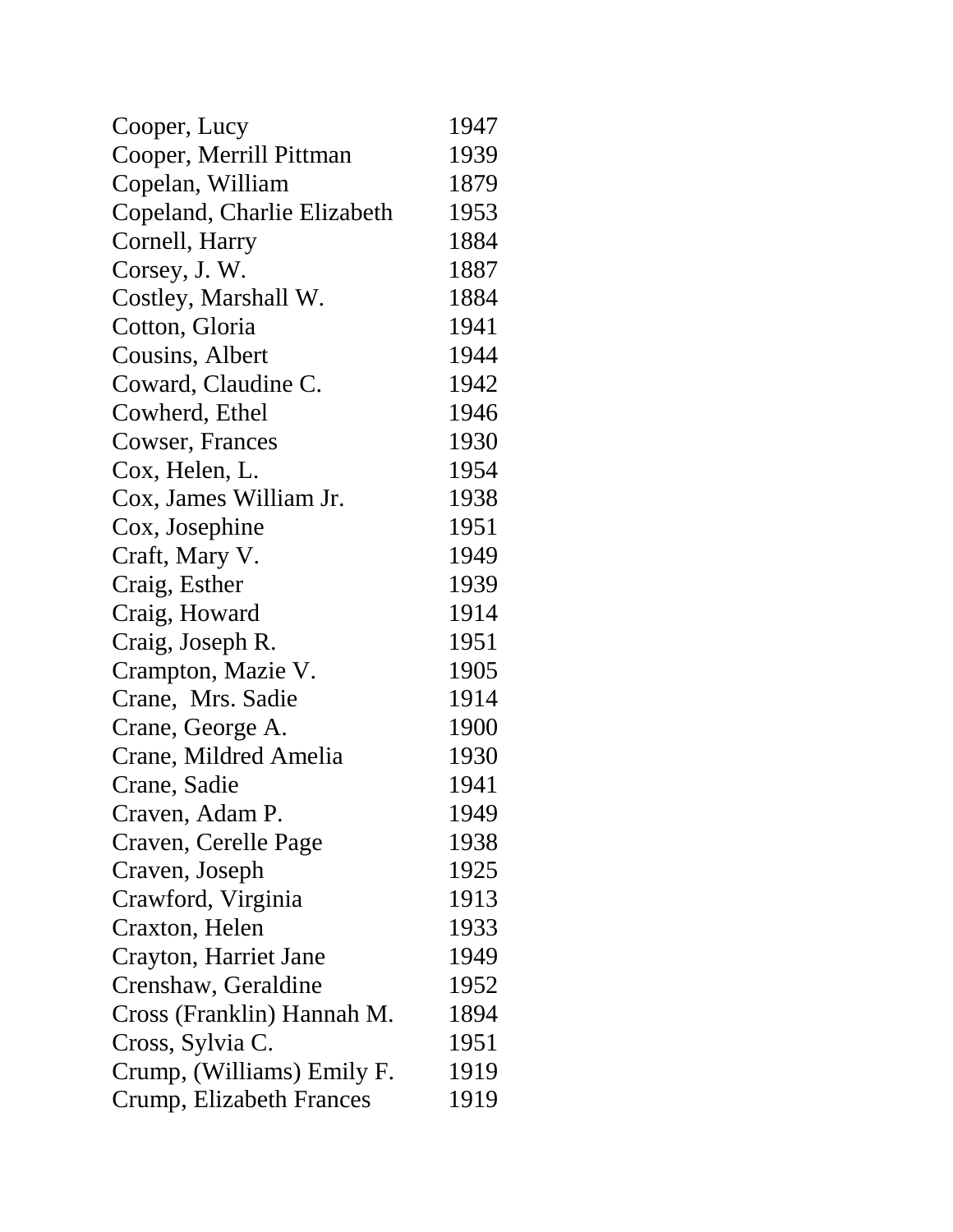| Crump, William P.              | 1893 |
|--------------------------------|------|
| Cundiff, Kenneth               | 1950 |
| Cunningham, Marie Esther       | 1939 |
| Curry, Maurice                 | 1939 |
| Curtis, Ruth Y.                | 1938 |
| Curtis, Theda Marie            | 1938 |
| Cushing, (Hill) Mamie L.       | 1912 |
| Cyrus, Bessie Lucille          | 1927 |
| Dabney, Nannie E.              | 1912 |
| Dade, Addie F.                 | 1952 |
| Dade, Thrya Jessie             | 1932 |
| Dailey, Helen                  | 1929 |
| Daley, Redvers                 | 1939 |
| Dandridge, Ernest Marcellus    | 1919 |
| Dandridge, Ernest              | 1934 |
| Dangerfield (Edwards) Virginia | 1889 |
| Daniel, Allen M. Jr.           | 1936 |
| Daniel, Allen P.               | 1881 |
| Daniel, Bruce Wilson           | 1938 |
| Daniel, Isaac James            | 1928 |
| Daniel, Michael Decoster       | 1951 |
| Daniel, Russel P.              | 1928 |
| Daniels, Berry Jean            | 1947 |
| Daniels, Howard Henry          | 1941 |
| Daniels, Sarah Virginia        | 1934 |
| Dashiell, Cornelia             | 1946 |
| Dashiell, Geraldine Marie      | 1948 |
| Davenport, Catherine E.        | 1882 |
| Davis Wilbert                  | 1934 |
| Davis, Bernice Marie           | 1951 |
| Davis, Bertha Irene            | 1930 |
| Davis, Catherine Alfreda       | 1950 |
| Davis, Charles B.              | 1905 |
| Davis, Charlotte Brooks        | 1950 |
| Davis, Cora L.                 | 1907 |
|                                |      |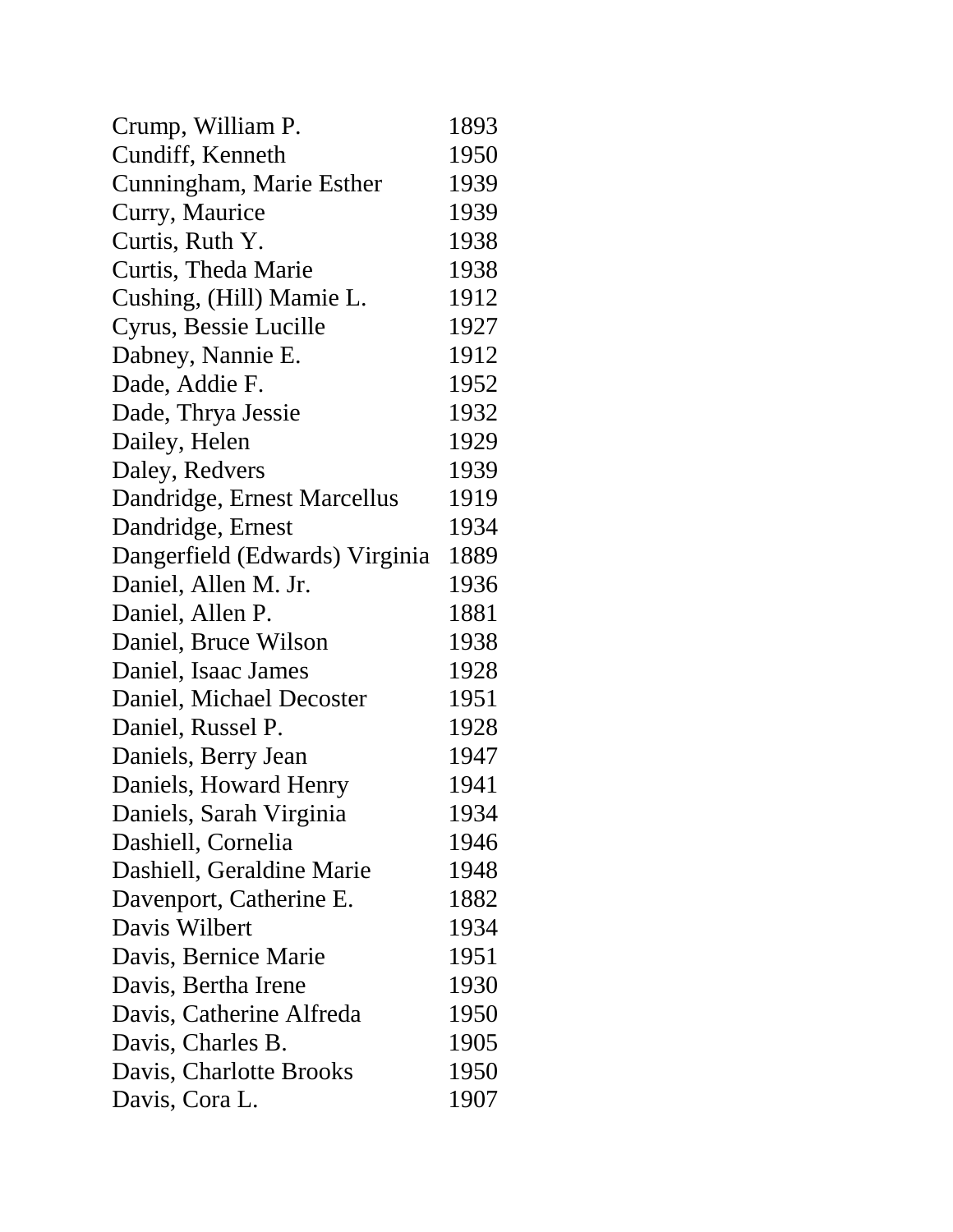| Davis, Florence E.           | 1952 |
|------------------------------|------|
| Davis, George Edw.           | 1950 |
| Davis, Hazel P.              | 1929 |
| Davis, Jane Celeste          | 1950 |
| Davis, Katie Mae             | 1918 |
| Davis, Lobelia               | 1923 |
| Davis, Nancy Mildred         | 1939 |
| Davis, Nellie B.             | 1931 |
| Davis, Prince Hazael         | 1927 |
| Davis, Robert C.             | 1944 |
| Davis, Theodore Sherman      | 1939 |
| Davis, Victoria Gretchen     | 1939 |
| Davis, Viola May             | 1939 |
| Davis, Wm. McKinley          | 1950 |
| Dawson, Cornelius            | 1938 |
| Dawson, Francis Edw.         | 1939 |
| Day, George T.               | 1886 |
| Deams, Annie                 | 1882 |
| Dean, Christana V.           | 1912 |
| Dean, Pauline                | 1953 |
| DeHonney, Allen A.           | 1888 |
| DeHonney, James M.           | 1893 |
| DeLauter, Alice theresa      | 1948 |
| Delauter, Charles Lorenzo    | 1941 |
| Delauter, Claude Richard Jr. | 1934 |
| Demar, William E.            | 1930 |
| Demby, Carrie A.             | 1916 |
| Denkins, Willie Frank        | 1948 |
| Dennie, Leslie Calvin        | 1930 |
| Dennios, Bernard M.          | 1913 |
| Dennis, Mildred              | 1940 |
| Dennis, Bernard              | 1941 |
| Dennis, Carroll              | 1912 |
| Dennis, Howard W.            | 1898 |
| Dennis, Leslie               | 1930 |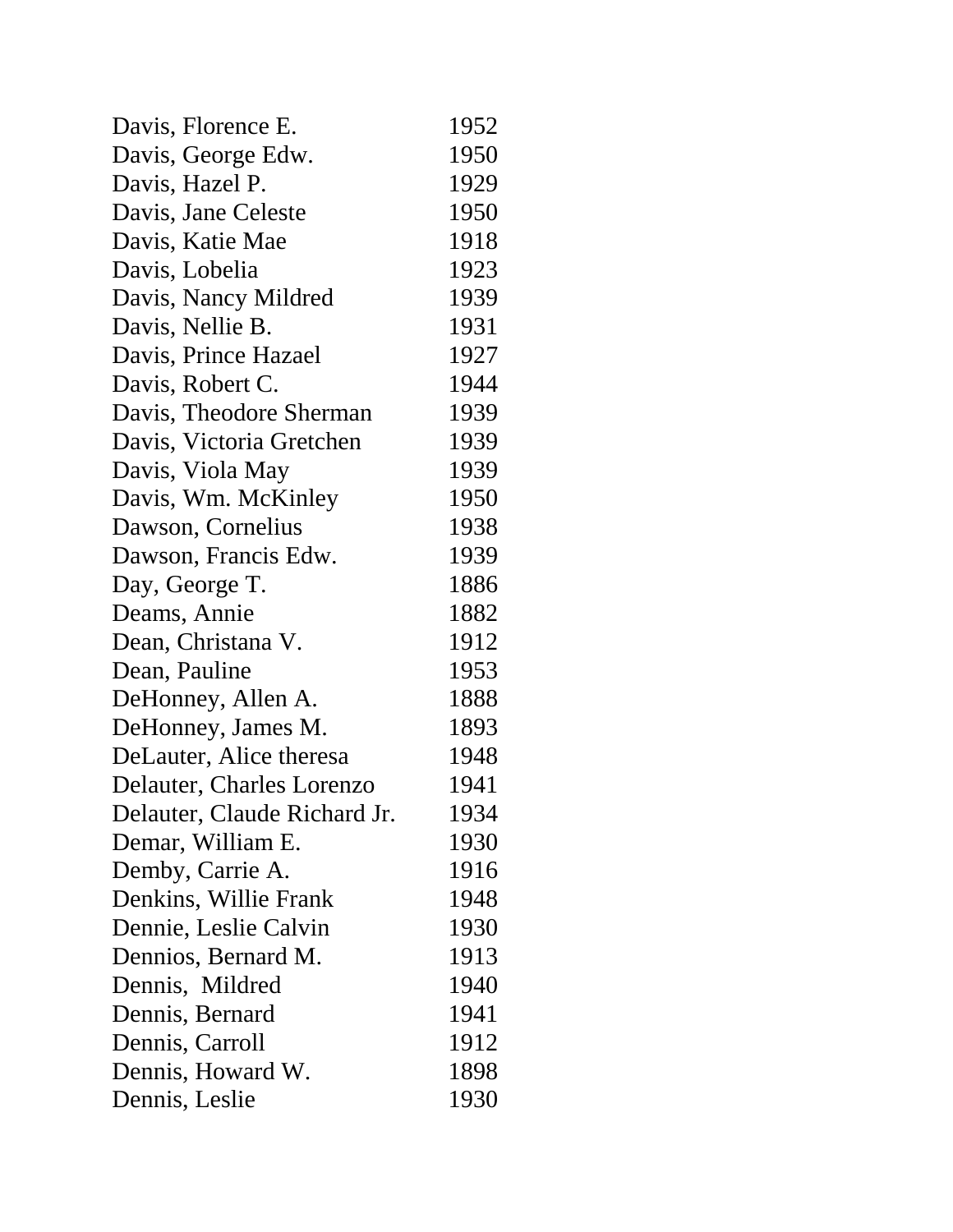| Dennis, Marian              | 1940 |
|-----------------------------|------|
| Dennis, Naomi               | 1944 |
| Denny, Galloway H.          | 1939 |
| Denson, Arthur Gerald       | 1952 |
| Dent, Constance             | 1941 |
| Dent, Elaine                | 1946 |
| Dent, George A.             | 1939 |
| Derr, Mabel Young           | 1939 |
| Derry, Elaine               | 1929 |
| Derry, Levi Benjamin        | 1938 |
| Derry, Marlyn               | 1939 |
| Derry, Ruth Marilyn         | 1937 |
| Derry, Virena               | 1943 |
| DeShields, Victor W.        | 1912 |
| Dickens, Hilda Augusta      | 1927 |
| Dickerson, Edward Ernest    | 1919 |
| Dickinson, Wade L.          | 1898 |
| Diggs, George E.A.          | 1916 |
| Diggs, James Garland        | 1922 |
| Diggs, Paul A.              | 1912 |
| Dillard, Gloria Swanson     | 1951 |
| Dillard, Hazel P.           | 1912 |
| Dillard, Mildred Ethel      | 1951 |
| Dixon, (Ware) Florence M.M. | 1908 |
| Dixon, Dorothy Victoria     | 1929 |
| Dixon, Geraldine Lucinda    | 1929 |
| Dixon, Jesse C.             | 1881 |
| Dixon, Luther West          | 1930 |
| Dixon, Margaret             | 1938 |
| Dixon, Urquhart Oliver      | 1950 |
| Dockett, William Thomas     | 1953 |
| Dodson, Elsie Saunders      | 1948 |
| Dodson, Mary Alice          | 1944 |
| Dodson, Samuel              | 1941 |
| Donaldson, Geraldine        | 1943 |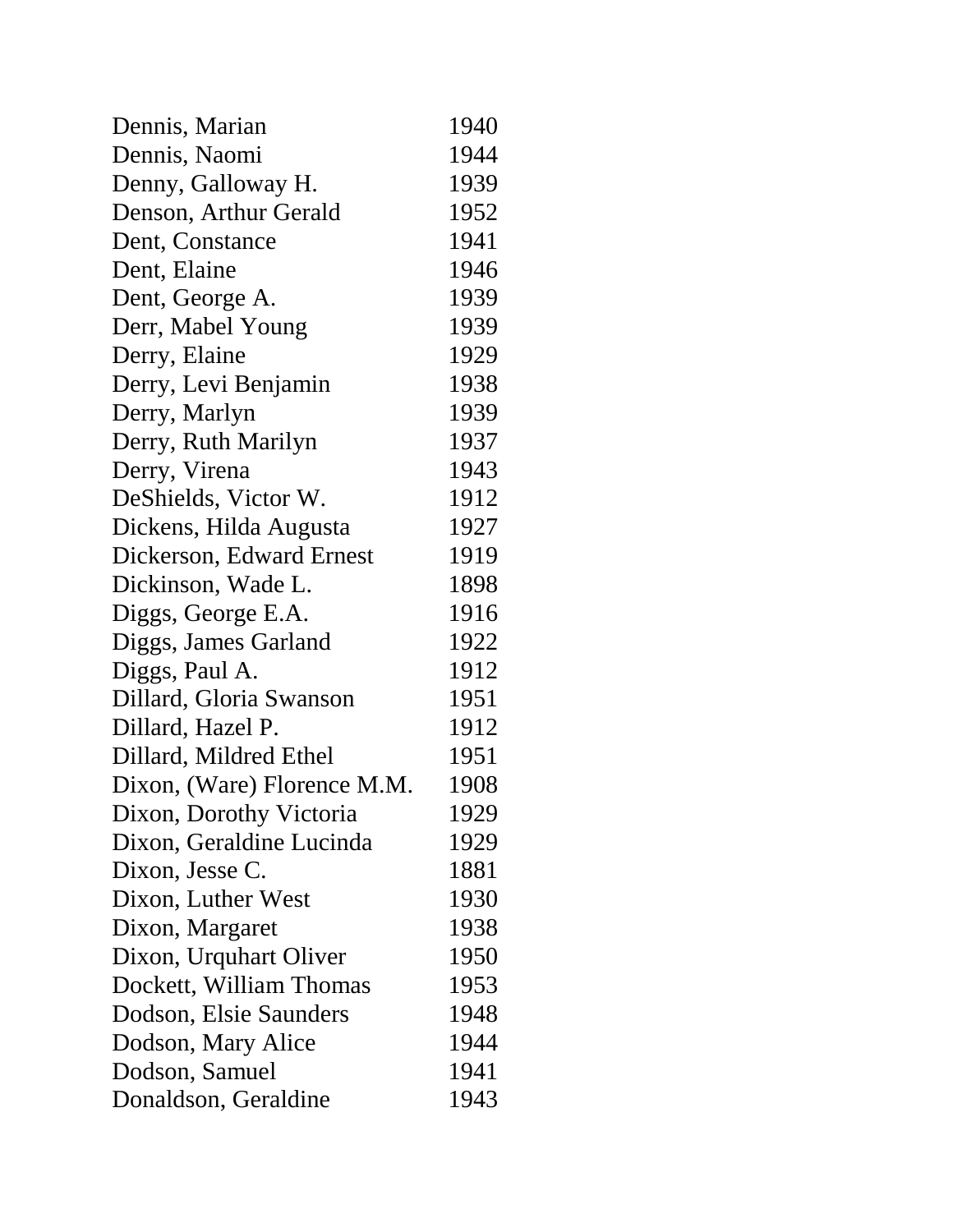| Donoway, Alistine             | 1938 |
|-------------------------------|------|
| Dorsey, Laraine               | 1944 |
| Dorsey, Mabel                 | 1937 |
| Dotson, Lester Maratin, Jr.   | 1938 |
| Douglas (Herrod) Dee          | 1913 |
| Douglas, Carl                 | 1925 |
| Douglass, (Robinson) Viola O. | 1910 |
| Douglass, Clementine O.       | 1912 |
| Dove, Henry A.                | 1938 |
| Downing, Turner               | 1949 |
| Dozier, Warner                | 1944 |
| Drayton, Bertram Donald       | 1953 |
| Drew, Mary Victoria           | 1928 |
| Driskell, Lila                | 1947 |
| Drumgold, Katie C.            | 1886 |
| Dublin, Timothy Jackson       | 1950 |
| Duckett, Martha A.E.          | 1951 |
| Duson, Harriet Agnes          | 1927 |
| Duvall, Daniel M.             | 1887 |
| Duvall, Theresa Mae           | 1936 |
| Dyer, Dorothy Muriel          | 1937 |
| Dyer, Evelyn Eliz.            | 1937 |
| Dykes, Agnes                  | 1925 |
| Dykes, Edna Bowie             | 1948 |
| Dyson, Leslie A. Jr.          | 1953 |
| Eady, Elizabeth               | 1934 |
| Early, Patsy Ann              | 1948 |
| Early, Phyllis Noel           | 1947 |
| Ebong, Charles Etim           | 1950 |
| Edmondson, Glenwood Marvin    | 1948 |
| Edney, Marie Ellen            | 1946 |
| Edwards, (Shelton) Ada        | 1894 |
| Edwards, Alyce Mae            | 1931 |
| Edwards, Bernice              | 1941 |
| Edwards, Delores D.           | 1952 |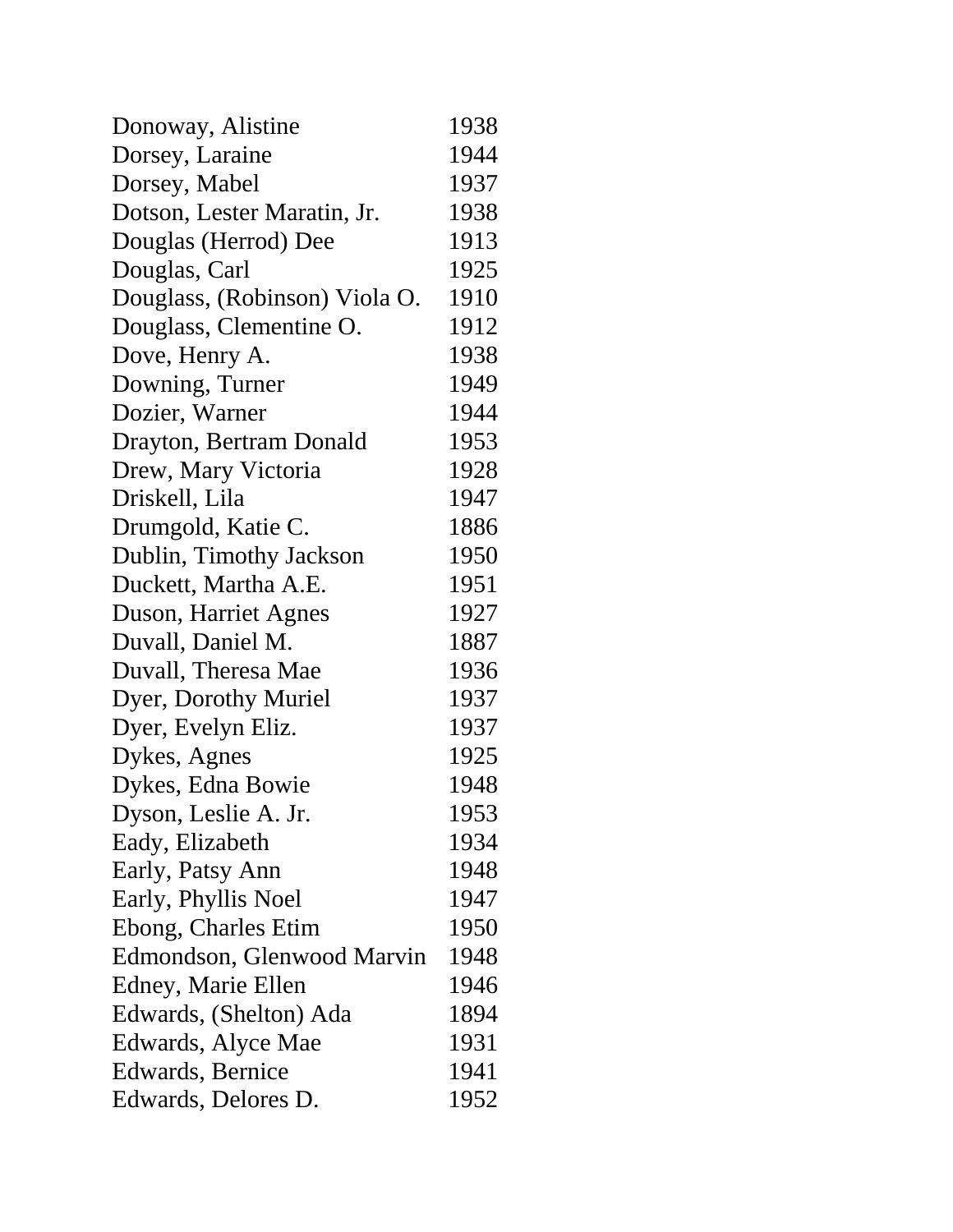| Edwards, Ethel F.            | 1916 |
|------------------------------|------|
| Edwards, Glenn Jr.           | 1938 |
| Edwards, James H.            | 1880 |
| Edwards, Mabel Morgan        | 1939 |
| Ekpo, Ekpe Udoh-Ekong        | 1950 |
| Elam, Thelma                 | 1933 |
| Elam. Alice Shirley          | 1931 |
| Eldridge (Morris) Lillian L. | 1919 |
| Elemeze, John B.             | 1948 |
| Elkins, Florence Warfield    | 1947 |
| Elliott, Mabel Bell          | 1947 |
| Ellis, Cora Roberts          | 1941 |
| Ellis, Dr, Samuel B.         | 1895 |
| Ellis, Herman Augustus       | 1948 |
| Ellis, Rachel Helen          | 1941 |
| Ellison, Richard             | 1923 |
| Elwoods, Prince Leroy        | 1938 |
| Emeruwa, Obonnaya            | 1948 |
| Enichs (Porter) Francis      | 1907 |
| Etta, William J.             | 1948 |
| Eubanks, Florence            | 1941 |
| Eubanks, Rachel Catherine    | 1941 |
| Evans (Bird) Lois V.         | 1903 |
| Evans, Albert Eugene         | 1931 |
| Evans, Ellen, Elizabeth      | 1941 |
| Evans, Julia Blanche         | 1894 |
| Evans, Meta V.               | 1908 |
| Evans, Sarah Catherine       | 1948 |
| Evans, William B.            | 1878 |
| Ewell, Mattie E.             | 1941 |
| Ewing, Andra L.              | 1948 |
| Ezenobi, Frederick Akosa     | 1947 |
| Fagons, George, Edward       | 1934 |
| Fagons, Louise Elizabeth     | 1934 |
| Farmer, Edward               | 1948 |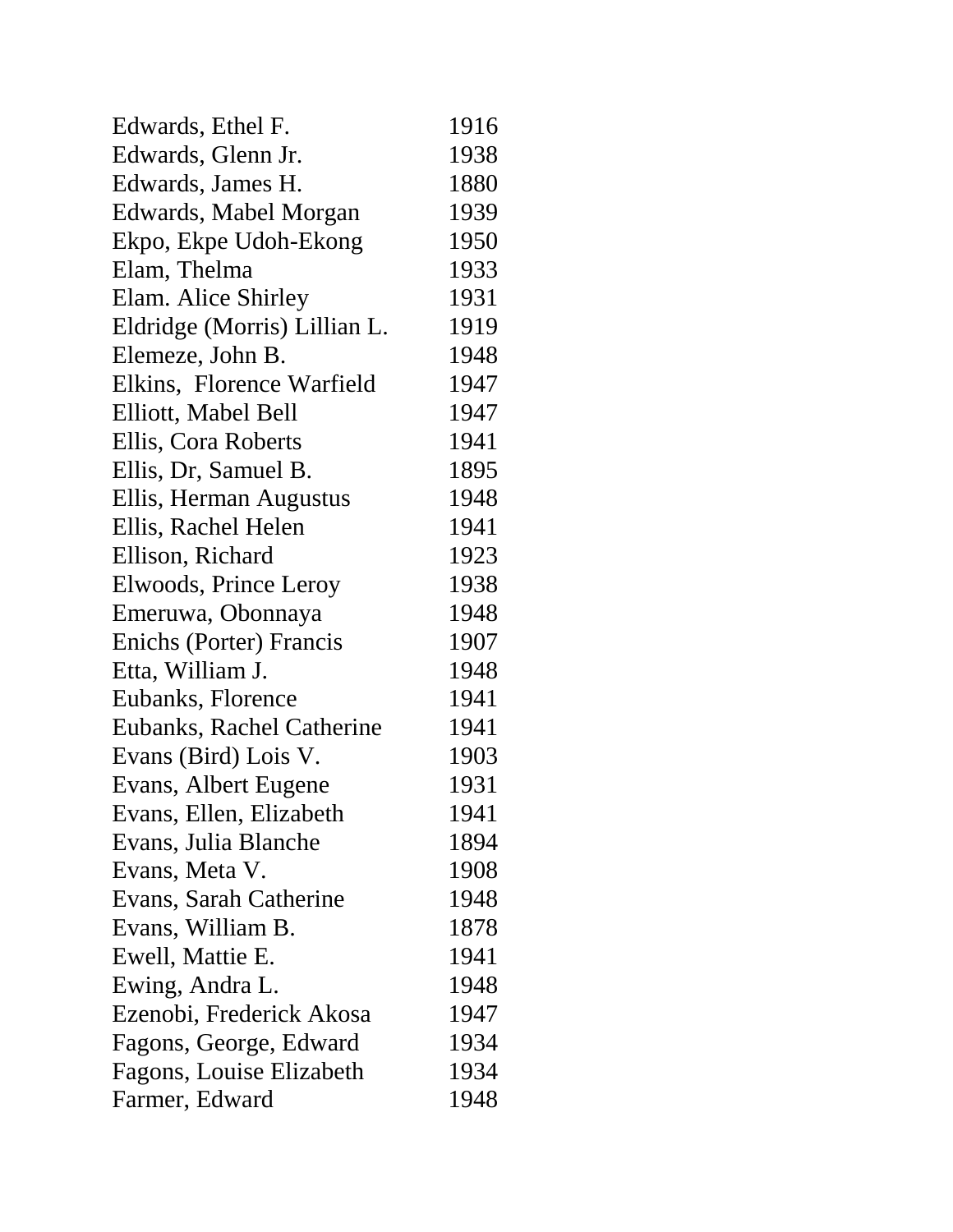| Farrell, Casper S.            | 1893 |
|-------------------------------|------|
| Fenwick, Margaret             | 1941 |
| Field (Tyler) Emma            | 1882 |
| Field, John A.                | 1888 |
| Fields, Harry K.              | 1913 |
| Fields, Ola Marie             | 1934 |
| Fields, Rosa Belle            | 1928 |
| Fields, Willard McArthur      | 1934 |
| Finley, Eleanora Gaskins      | 1929 |
| Finley, Mary Virginia         | 1928 |
| Finley, Taylor Floyd          | 1948 |
| Finney, Alease                | 1946 |
| Fisher, Harrison              | 1943 |
| Fisher, Lloyd                 | 1913 |
| <b>Fisher, Thomas Preston</b> | 1952 |
| Fitzpatrick, Alora C.         | 1908 |
| Fitzpatrick, Myrtle Moore     | 1927 |
| Fleming, Quince D.            | 1948 |
| Fleming, Vivian Williams      | 1950 |
| Fletcher, Addie V.            | 1934 |
| Fletcher, Charles W.          | 1948 |
| Fletcher, Mary Rebecca        | 1934 |
| Fletcher, Susie R.            | 1928 |
| Fletcher, Theodore R.         | 1927 |
| Florence, Charles W.          | 1909 |
| Florence, Will Jr.            | 1948 |
| Ford, Beverly J.              | 1948 |
| Ford, Corrine                 | 1932 |
| Ford, David                   | 1903 |
| Ford, Gladys, Elizabeth       | 1938 |
| Ford, James                   | 1923 |
| Ford, Lorenzo Perry           | 1928 |
| Ford, Lowren Leon             | 1951 |
| Ford, Marion B.               | 1948 |
| Ford, Wallace L. Jr.          | 1948 |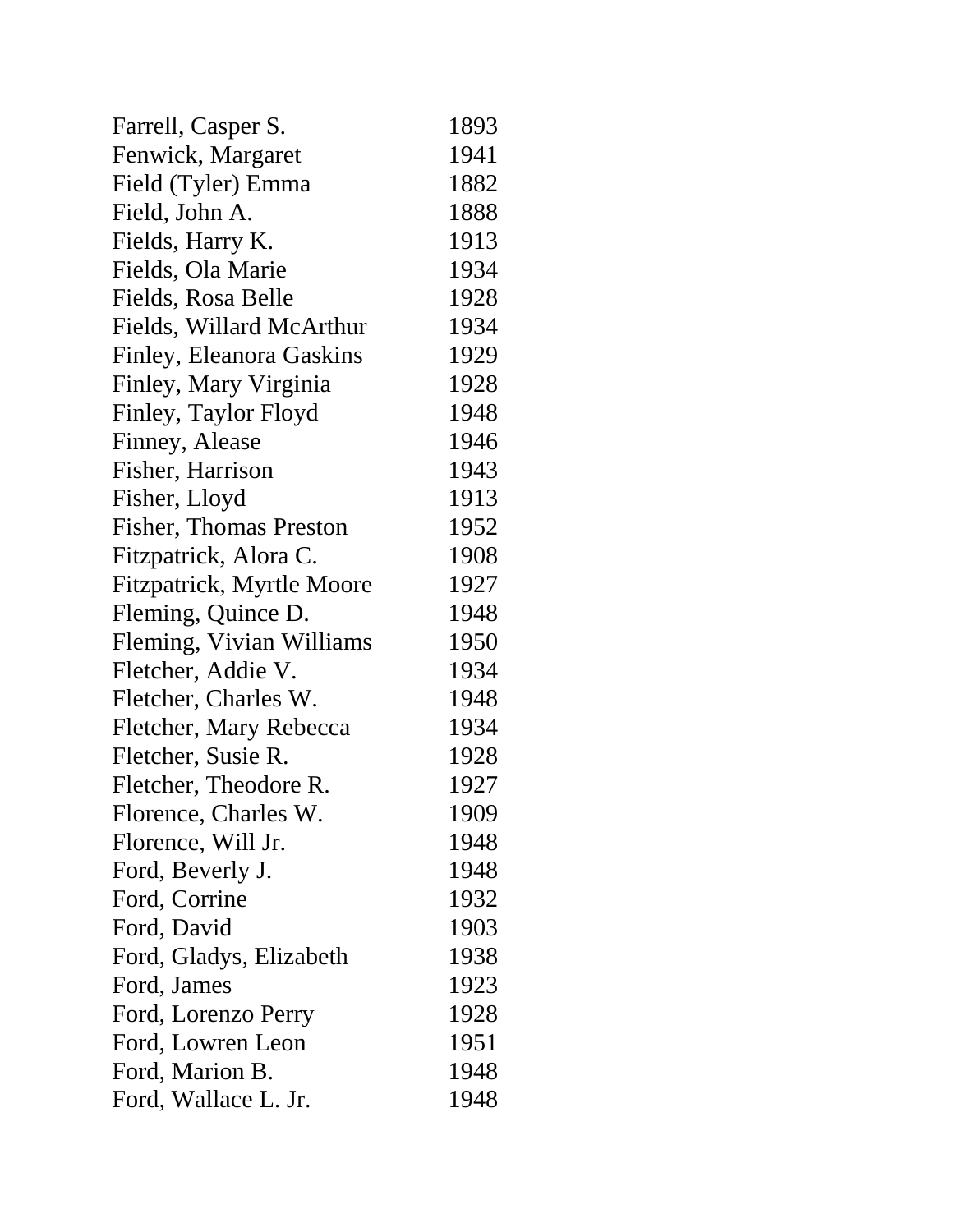| Foster, Samuel Davis        | 1941 |
|-----------------------------|------|
| Fowler, Queen Lois          | 1950 |
| Fowler, Willie Jr.          | 1948 |
| Fowlkes, Harold Clayton     | 1932 |
| Fox, Arianna Rebecca        | 1930 |
| Fox, Brucelia Mae           | 1946 |
| Fox, Charles W.             | 1935 |
| Fox, Gladys Louise          | 1951 |
| Fox, John C.                | 1948 |
| Fox, Lena May               | 1917 |
| Fox, Lucinda Estelle        | 1934 |
| Fox, Pearl Odetta           | 1946 |
| Fox, Rev. Benjamin F.       | 1874 |
| Fox, Sarah Catherine        | 1928 |
| Francis, David Wilfred      | 1928 |
| Francis, Frances E.         | 1923 |
| Franklin (Clifford) Mary    | 1872 |
| Franklin, (Cook) Coralie L. | 1880 |
| Franklin, Hazel             | 1924 |
| Frazier, Augustus           | 1922 |
| Frazier, George W.          | 1907 |
| Frazier, L. Constantia      | 1919 |
| Frazier, Martha Ellen       | 1931 |
| Frazier, Susie              | 1925 |
| Freeman (Taylor) Daisy E.   | 1903 |
| Freeman, (Meadows) Adele    | 1911 |
| Freeman, Alexander          | 1887 |
| Freeman, Dr. Willie C.      | 1913 |
| Freeman, Earnest St. Clair  | 1954 |
| Freeman, Elijah             | 1887 |
| Freeman, Elizabeth          | 1922 |
| Freeman, Henrietta Virginia | 1919 |
| Freeman, Rhoda W.           | 1910 |
| Freeman, Rosalyn Felecia    | 1954 |
| French, Harold Bruce        | 1952 |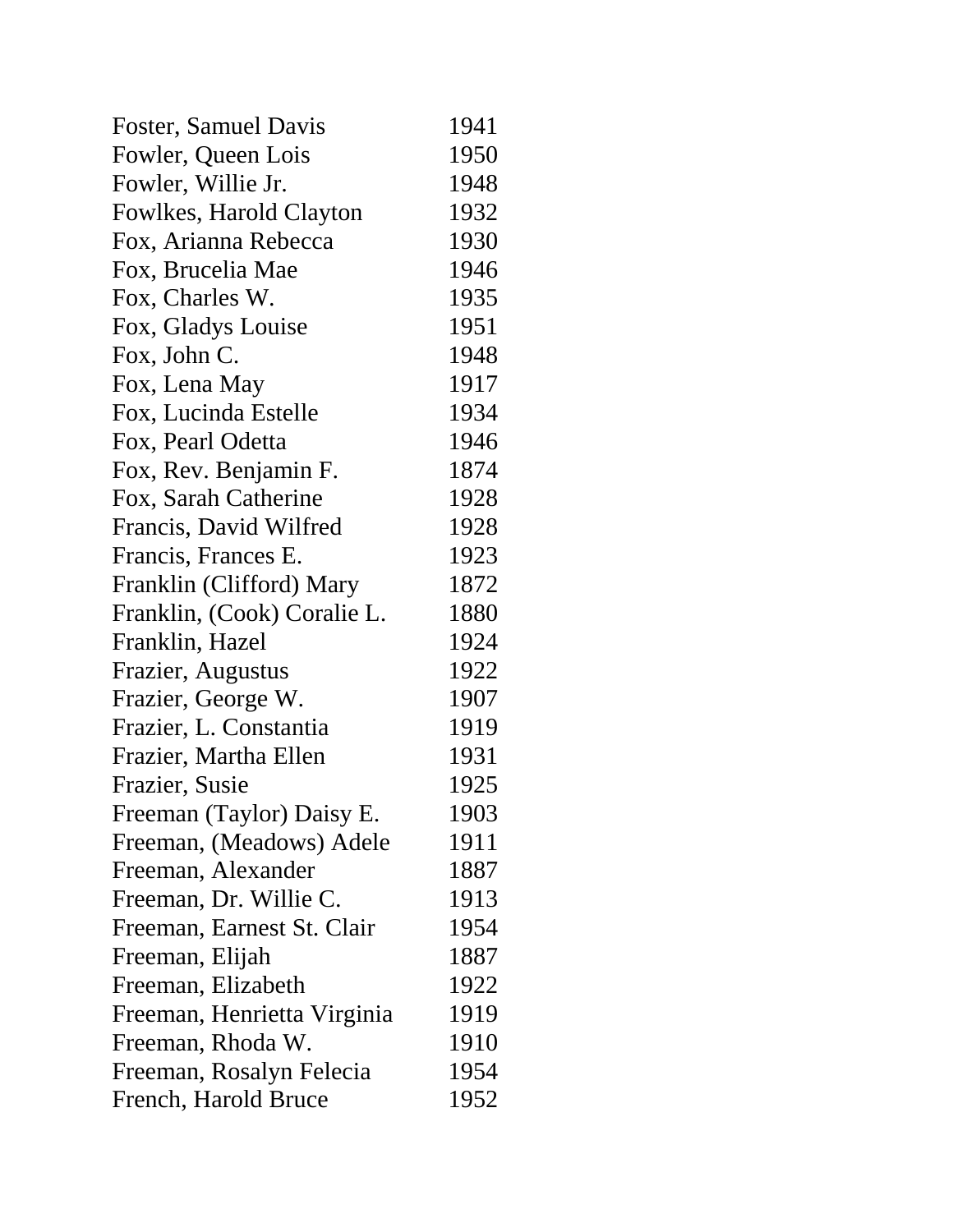| Frohman, Roya                     | 1946 |
|-----------------------------------|------|
| Fulcher, Jean Loretta             | 1947 |
| Fuller, Elaine                    | 1941 |
| Fuller, Katie Lucinda             | 1928 |
| Fuller, Ophelia Virginia          | 1948 |
| Funn, Carlton Allen               | 1954 |
| Furr, Flossie Sinclair            | 1948 |
| Gaines, Charles Frederick         | 1950 |
| Gaines, Gloria Berlyn             | 1948 |
| Gaiters, Doris Gloria             | 1941 |
| Gaiters, Robert                   | 1923 |
| Gallagher, (Trent) Hester         | 1888 |
| Galloway, Amanda                  | 1933 |
| Galloway, Bessie A.               | 1909 |
| Galloway, Evelyn Marie            | 1931 |
| Galloway, Rosa Key                | 1935 |
| Gambol, Rubye Jewel               | 1943 |
| Gantt, Bernice Leither            | 1930 |
| Gardner, Isabel Luck              | 1946 |
| Gardner, James                    | 1887 |
| Gardner, Janette Pronty           | 1933 |
| Garner, Kathryn Elizabeth         | 1950 |
| Garret, (Hughes) Mary             | 1902 |
| Garrett, Gladys Louise            | 1948 |
| Garrett, Mary Virginia            | 1925 |
| Gaskins, Bruce H.                 | 1922 |
| Gaskins, Helen                    | 1936 |
| Gaskins, Kirk N. Jr.              | 1952 |
| Gaskins, Kirk                     | 1923 |
| <b>Gaul (Newman) Lucy Frances</b> | 1907 |
| Gibson, Blanche                   | 1924 |
| Gibson, Thomas Jefferson Jr.      | 1937 |
| Gibson, William                   | 1887 |
| Giles, Beulah Mae                 | 1948 |
| Giles, Clarence Earl              | 1948 |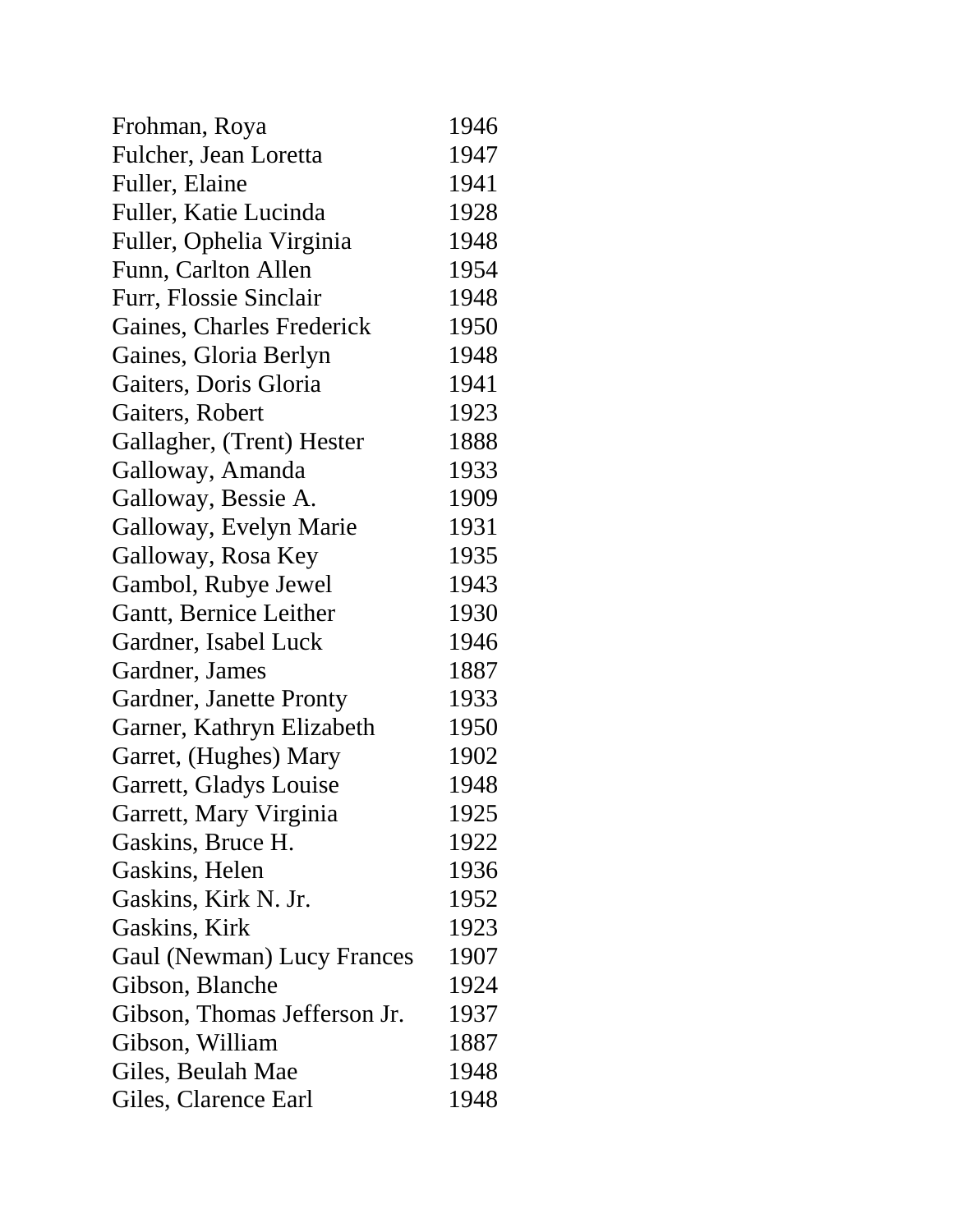| Gillison, Geraldine Louise      | 1936 |
|---------------------------------|------|
| Gilmer (Gamble) Elizabeth       | 1892 |
| Gilmer, John C.                 | 1893 |
| Gilmore, Hamilton Gardner       | 1946 |
| Gilmore, Henry C.               | 1952 |
| <b>Gladding, Ernest Francis</b> | 1939 |
| Glover, James A.                | 1925 |
| Goens, Essie Florence           | 1936 |
| Goens, Isabel Mae               | 1933 |
| Goens, Lewis Randolph           | 1932 |
| Goens, Shannon                  | 1925 |
| Goens, Victoria Davis           | 1939 |
| Goens, Victoria Gretchen        | 1948 |
| Goens, Walter Winfield          | 1919 |
| Goins, Alma Novella             | 1948 |
| Goodwill, Irene Ivella          | 1948 |
| Goodwin, Sidney L.              | 1936 |
| Goodwyn, Harry Isam             | 1930 |
| Goodwyn, Lottie                 | 1928 |
| Gordon, Charles                 | 1923 |
| Gordon, Dr. Robert L.           | 1893 |
| Gordon, Eleanor Adora           | 1936 |
| Gordon, Evelyn Humbles          | 1948 |
| Gordon, Roberti LaVerne         | 1941 |
| Gordon, William H.              | 1893 |
| Gould, Winnie                   | 1924 |
| Graham, Allan Chester           | 1941 |
| Graham, Allen E.                | 1938 |
| Graham, Gloria Grace            | 1948 |
| Graham, Marie                   | 1924 |
| Grantham, Henry H.              | 1952 |
| Gray, George Alton              | 1948 |
| Gray, James Alexander           | 1931 |
| Gray, James Andrew              | 1932 |
| Gray, Maxine E.                 | 1952 |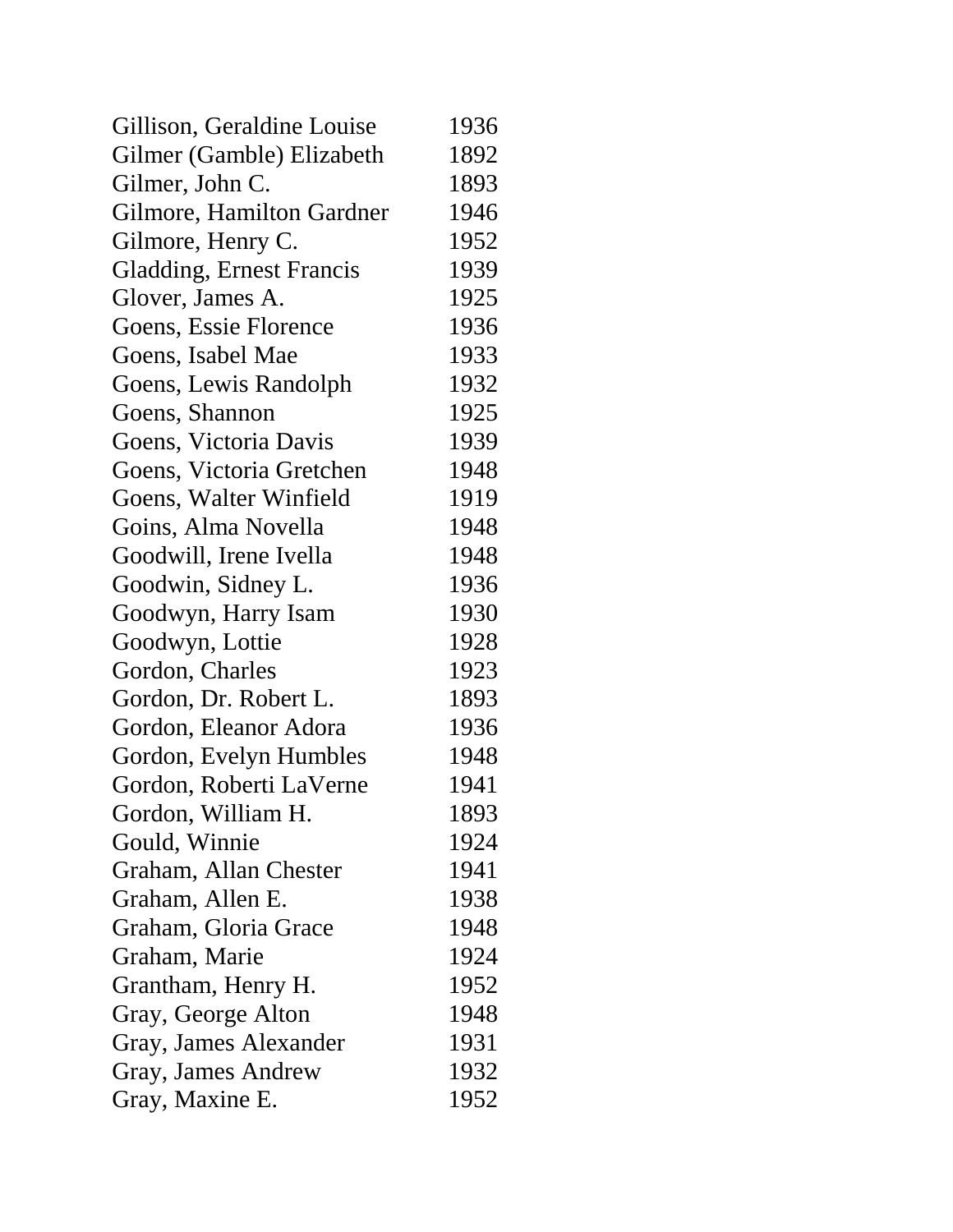| Gray, Mildred Boyd         | 1946 |
|----------------------------|------|
| Grayson, Ruth Timmons      | 1950 |
| Green, (Lowe) Lillian S.   | 1908 |
| Green, (Scott) Marion E.   | 1910 |
| Green, Agnes               | 1941 |
| Green, Guy Allen           | 1948 |
| Green, Delores Costello    | 1950 |
| Green, E. Robert           | 1916 |
| Green, Eliza G.            | 1921 |
| Green, Elizabeth N.        | 1948 |
| Green, Elizabeth           | 1943 |
| Green, Elliott             | 1932 |
| Green, Ethel Mae           | 1946 |
| Green, Fulton Benjamin     | 1941 |
| Green, Kenneth W.          | 1930 |
| Green, Mae Ruth            | 1936 |
| Green, Matilda             | 1914 |
| Green, Robert H.           | 1928 |
| Green, Violet Mae          | 1938 |
| Green, Walton W. R.R.      | 1902 |
| Green, William Atlas       | 1938 |
| Greene, Edward Pershing    | 1936 |
| Greene, Elizabeth Napper   | 1936 |
| Green, James H.            | 1943 |
| Greene, Marcia Verona      | 1930 |
| Greene, Marie Elizabeth    | 1936 |
| Grice, Blanche Marie       | 1922 |
| Griffin, Frances Phillys   | 1948 |
| Griffin, Oscar             | 1950 |
| Griffin, Paul              | 1937 |
| Griffin, Robert            | 1937 |
| Grimes, Rev, Woodville W.  | 1875 |
| Grubb, (Jones) Margaret E. | 1894 |
| Guerrant, Lula Va          | 1948 |
| Guilbert, Edward           | 1939 |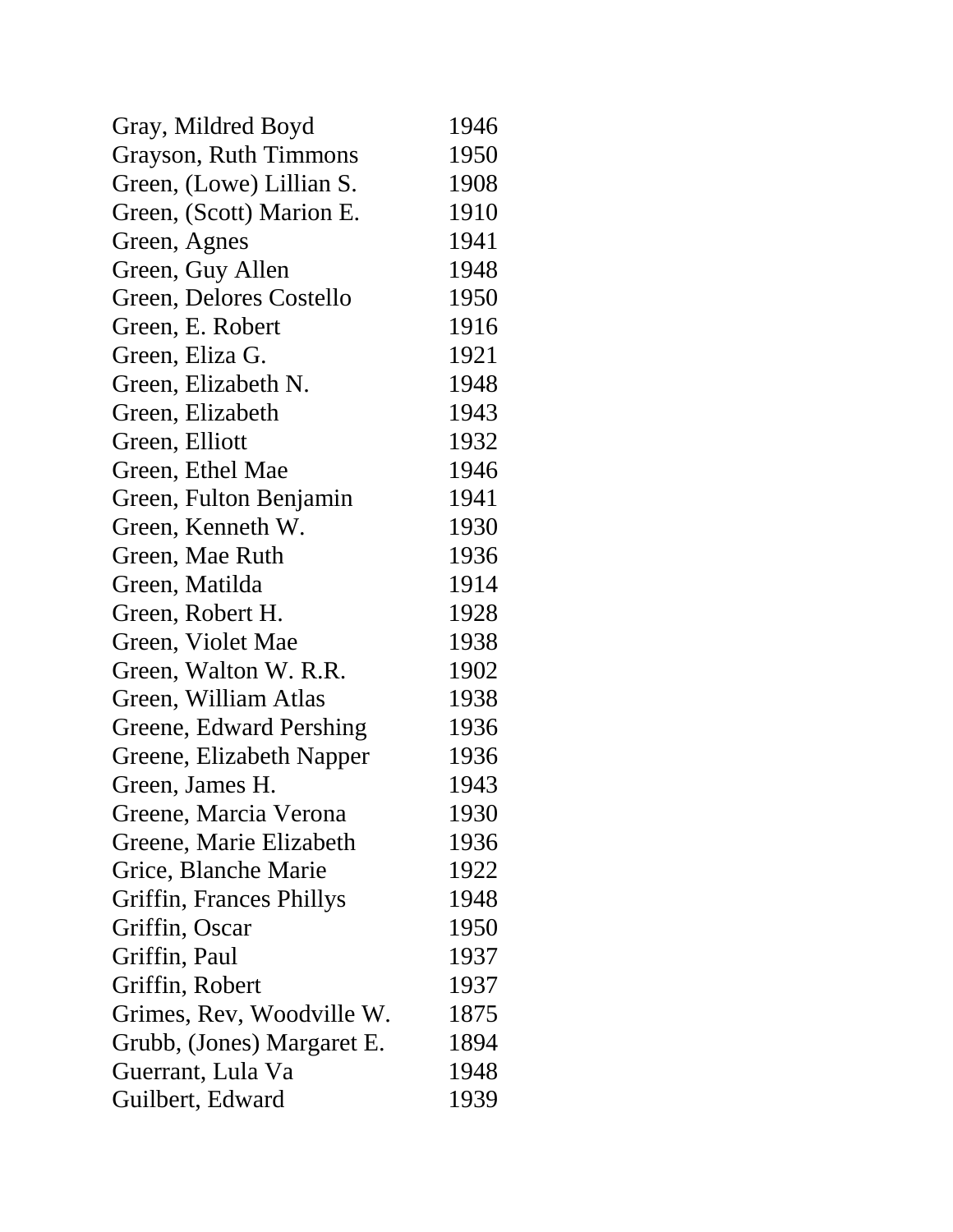| Hairston, Donna               | 1939 |
|-------------------------------|------|
| Hairston, Laura Helen         | 1944 |
| Hairston, Willa Mae           | 1953 |
| Haliburton, George Wallace    | 1947 |
| Haliburton, Lucille Elizabeth | 1948 |
| Hall, Basil Jr.               | 1941 |
| Hall, Bertram                 | 1929 |
| Hall, Jeanette                | 1938 |
| Hall, Mary E.                 | 1905 |
| Hamilton, James               | 1886 |
| Hamilton, Janet L.            | 1948 |
| Hamilton, Lillian Etta        | 1919 |
| Hamilton, Lillian             | 1941 |
| Hamilton, Robert Glasgow      | 1930 |
| Hamilton, Thornton Hilda E.   | 1912 |
| Hammock, Marye Margarette     | 1954 |
| Hancock, George Wessel        | 1938 |
| Hand, Lois                    | 1948 |
| Handy, Jean Pauline           | 1948 |
| Haney, Willa Mae              | 1928 |
| Hankins, Jonathan             | 1949 |
| Hardin, Charles King          | 1937 |
| Harding, Florence V.          | 1898 |
| Hariston, Donna               | 1941 |
| Harmon, Anna                  | 1923 |
| Harmon, Celena                | 1920 |
| Harmon, Florence              | 1927 |
| Harmon, Frank                 | 1931 |
| Harmon, Walter                | 1919 |
| Harmon, William               | 1943 |
| Harper, Roland Evans          | 1947 |
| Harris (Howard) Ethel V,      | 1904 |
| Harris (Thomas) Eugie C.      | 1905 |
| Harris, (Brewer) Marjorie E.  | 1914 |
| Harris, Camille               | 1929 |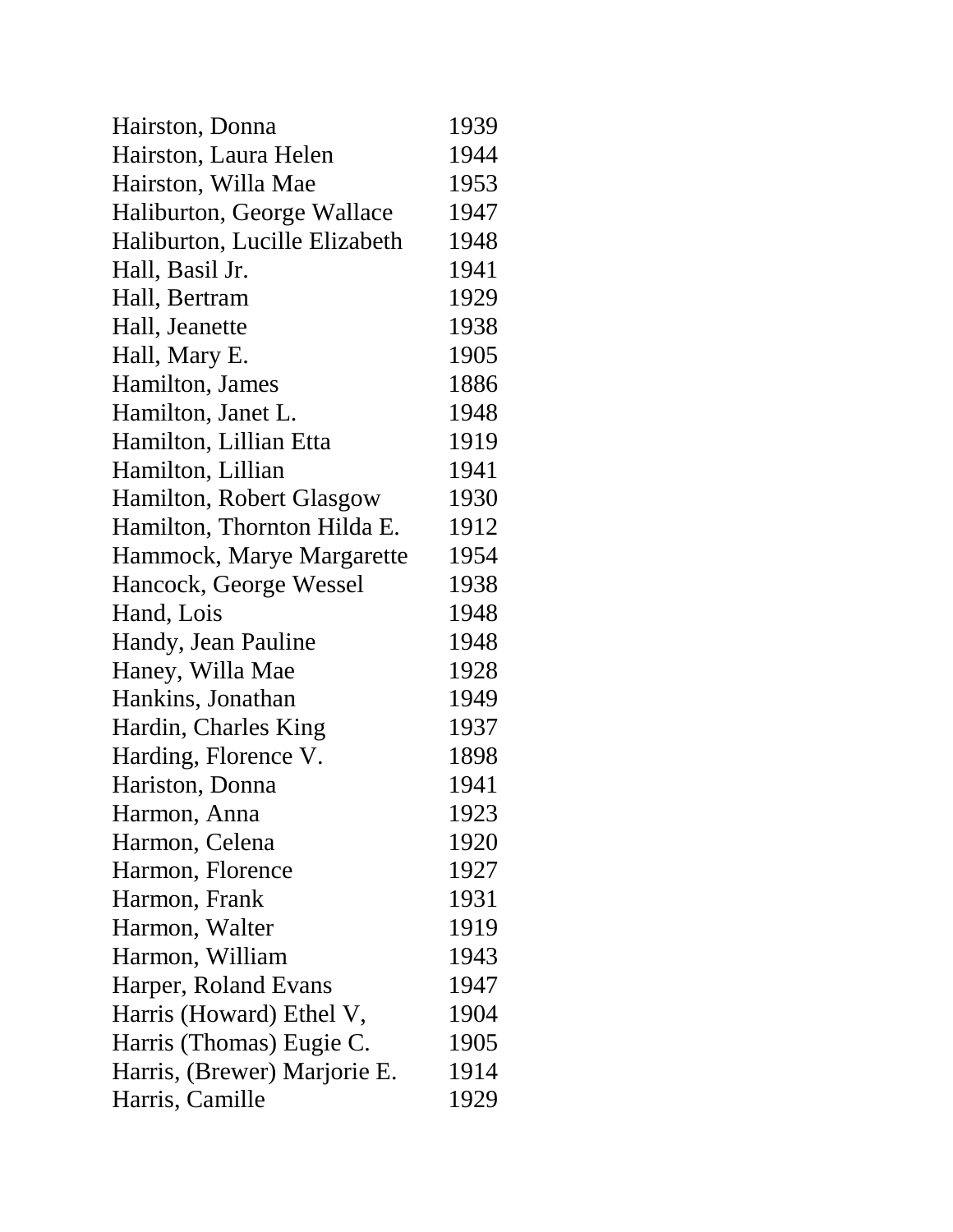| Harris, Comeal Maggie         | 1927 |
|-------------------------------|------|
| Harris, Dean Collins          | 1938 |
| Harris, Dean Collins          | 1950 |
| Harris, Ernest                | 1934 |
| Harris, Helen Florence        | 1948 |
| Harris, John Wesley           | 1920 |
| Harris, John Wesley           | 1948 |
| Harris, Katherine             | 1943 |
| Harris, Lawrence H.           | 1948 |
| Harris, Lillian               | 1939 |
| Harris, Lillian               | 1946 |
| Harris, Louise Rebecca        | 1929 |
| Harris, Marye Johnson         | 1947 |
| Harris, Nellye                | 1941 |
| Harris, Walter D.             | 1911 |
| Harris, Willard               | 1938 |
| Harris, William               | 1941 |
| Harrison, Beatrice Roumaine   | 1946 |
| Harrison, Geraldine Virginia  | 1937 |
| Harrison, Pearl               | 1945 |
| Hart, Clarence Bailey         | 1948 |
| Hartgrove, George W.          | 1885 |
| Harvey, Amanda Ruth           | 1943 |
| Harvey, Evelyn Mary           | 1933 |
| Harvey, Forest Archie         | 1947 |
| Haskins, Connie S.            | 1952 |
| Haskins, Loretta Marie        | 1954 |
| Hatter, Hamilton              | 1878 |
| Hawkins, (Taylor) Gertrude L. | 1915 |
| Hawkins, Clemont              | 1947 |
| Hawkins, Estelle              | 1906 |
| Hawkins, Mason A. Jr.         | 1929 |
| Hayes, Rev. John W.           | 1893 |
| Heath, Annye Lee              | 1929 |
| Heath, Naomi Mae              | 1931 |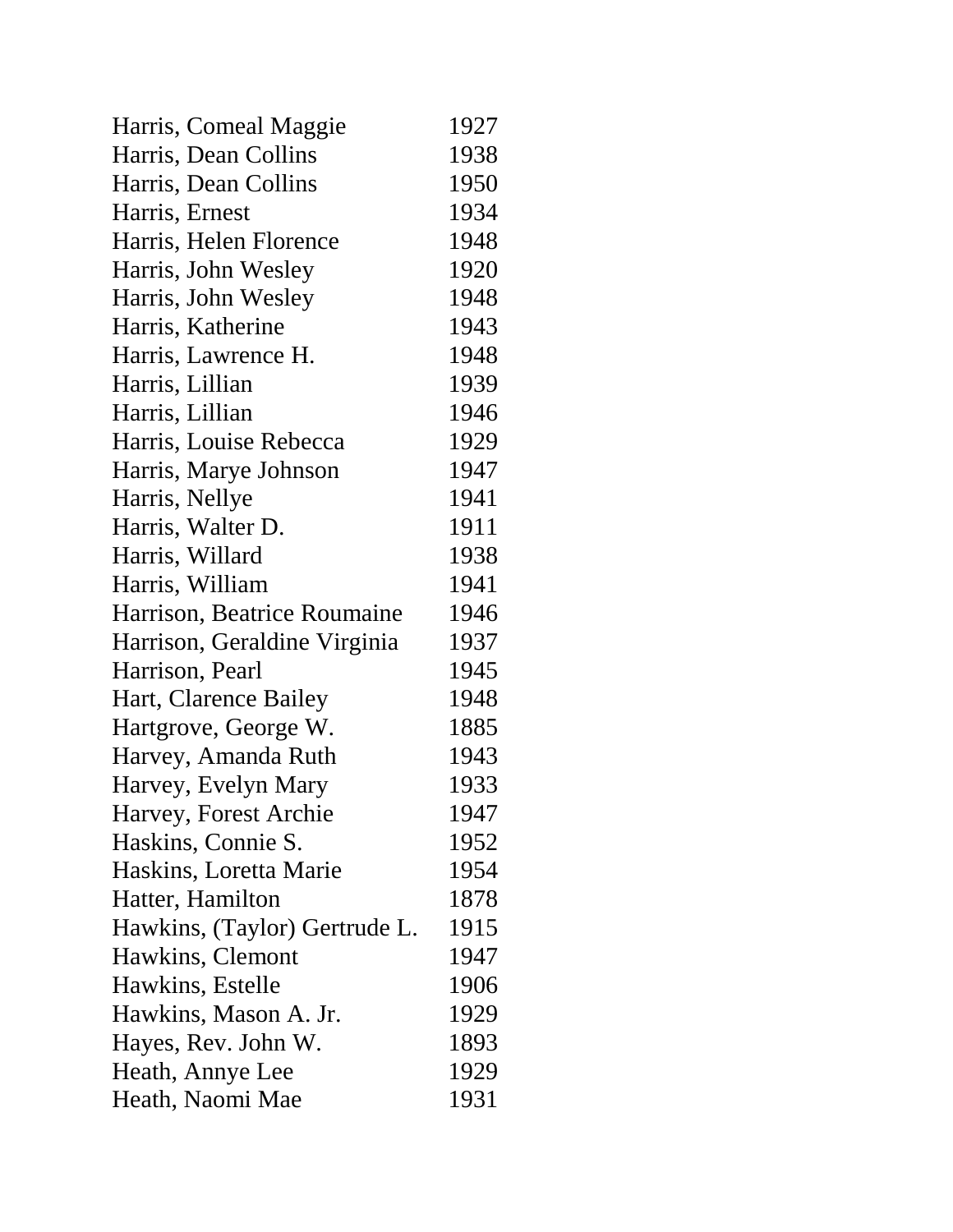| Henderson, Catherine Elsie   | 1924 |
|------------------------------|------|
| Henderson, Etta Beatrice     | 1924 |
| Hendricks, Pauline Neighbors | 1938 |
| Herbert (Frye) Mary          | 1892 |
| Herbert, Effie Louisa        | 1931 |
| Herbert, Effie Louisa        | 1938 |
| Herbert, Fredericka M.       | 1939 |
| Herbert, Richard Thompson    | 1934 |
| Herrod (Barnum) Evangeline   | 1892 |
| Herrod (Johnson) Lula M.     | 1902 |
| Herrod (Laws) Henrietta V.   | 1906 |
| Herrod (Willis) Claudia      | 1902 |
| Herrod, Sarah E.             | 1904 |
| Herrod, Thomas S.            | 1909 |
| Hicks, Louisa V.             | 1906 |
| Hill, Charles E.             | 1900 |
| Hill, Christine Roslyn       | 1948 |
| Hill, David Watson           | 1921 |
| Hill, George                 | 1923 |
| Hill, Henry                  | 1938 |
| Hill, James Jr.              | 1933 |
| Hill, Major Ambrose          | 1928 |
| Hill, Preston                | 1945 |
| Hill, William B.             | 1875 |
| Hill, William Edward         | 1931 |
| Hill, Willie Henry           | 1948 |
| Hilliard, Carlton A.         | 1955 |
| Hinton, Bernice Louise       | 1938 |
| Hoffman, Mabel Anna          | 1929 |
| Hofilland, Evelyn E.         | 1948 |
| Hogan, George Edward         | 1947 |
| Hogan, Otis                  | 1929 |
| Holland, Annie Marie         | 1925 |
| Holland, Catherine Lillian   | 1931 |
| Holland, David Wilbur        | 1929 |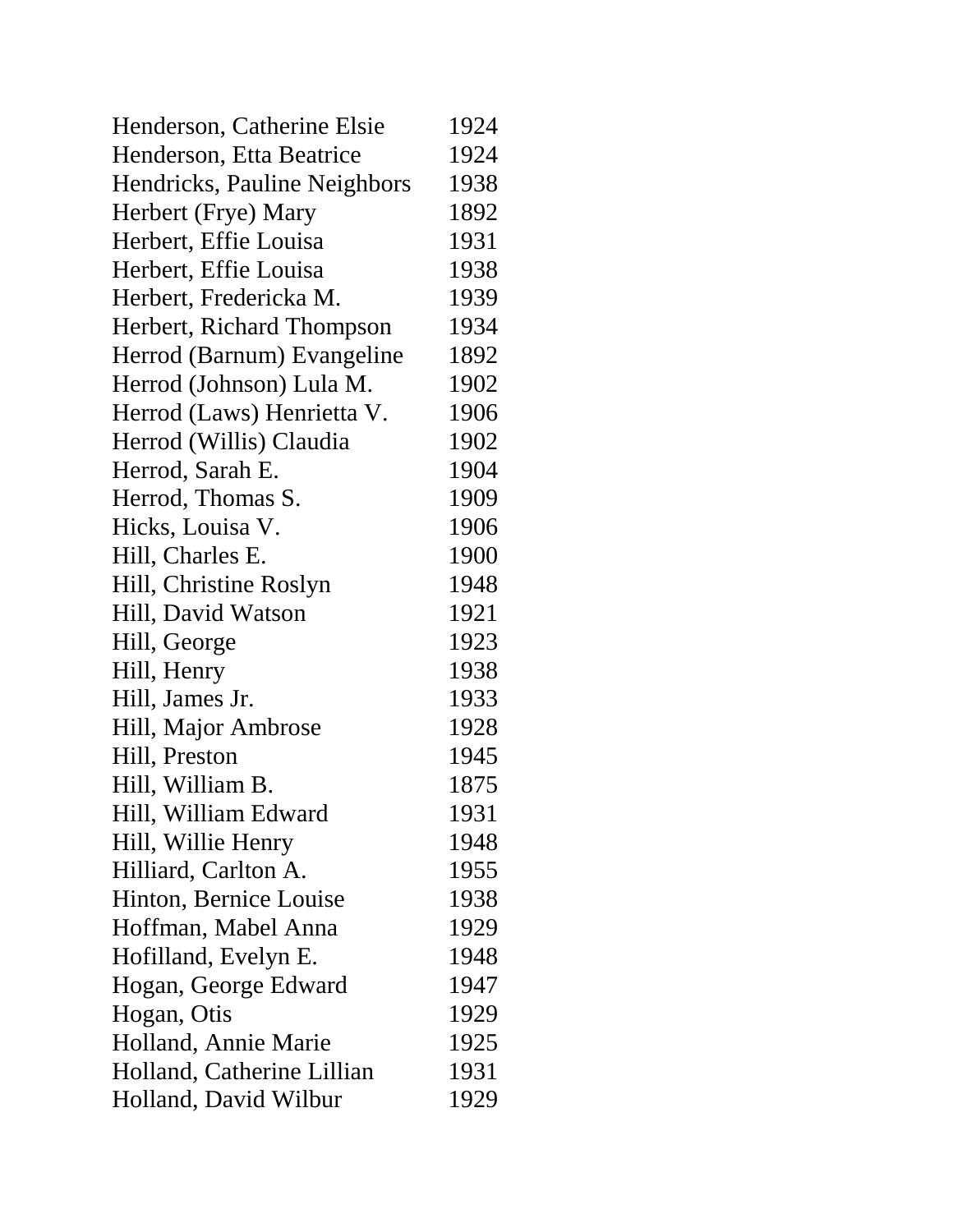| Holland, Evelyn Elaine    | 1952 |
|---------------------------|------|
| Holland, Marie            | 1924 |
| Holland, Roger Jr.        | 1939 |
| Holley, Dr. George W.     | 1882 |
| Holley, Emma L.           | 1912 |
| Holley, Hattie            | 1922 |
| Holley, Imogene Elizabeth | 1938 |
| Holley, Katherine Brown   | 1945 |
| Holley, Mary Ann          | 1927 |
| Holley, Minnie            | 1921 |
| Hollinger, Harry J.       | 1884 |
| Hollins, Celena H.        | 1950 |
| Holly, Fannie Rebecca     | 1931 |
| Holly, Katherine          | 1948 |
| Holman, Naomi             | 1939 |
| Holmes, Clarence Arthur   | 1939 |
| Holmes, Cordova Hortense  | 1952 |
| Holmes, James Elmore      | 1947 |
| Holmes, Rev. John A.      | 1872 |
| Hood (Watson) Harriet E.  | 1891 |
| Hood, Ruth E.             | 1948 |
| Hope, Edith               | 1945 |
| Hope, Oletha Mae          | 1939 |
| Hopewell, Claude Augustus | 1923 |
| Hopewell, Henry W.        | 1909 |
| Hopewell, Hilda Fisher    | 1917 |
| Hopewell, John Elmore     | 1913 |
| Hopewell, Leo Bruce       | 1928 |
| Hopewell, Viola Marion    | 1918 |
| Hopewell, Walter A.       | 1921 |
| Horton, Carrie Loretta    | 1931 |
| Horton, Irving Joseph     | 1939 |
| Horton, Kathleen          | 1941 |
| House, Cerisa             | 1923 |
| House, Robert Arthur      | 1938 |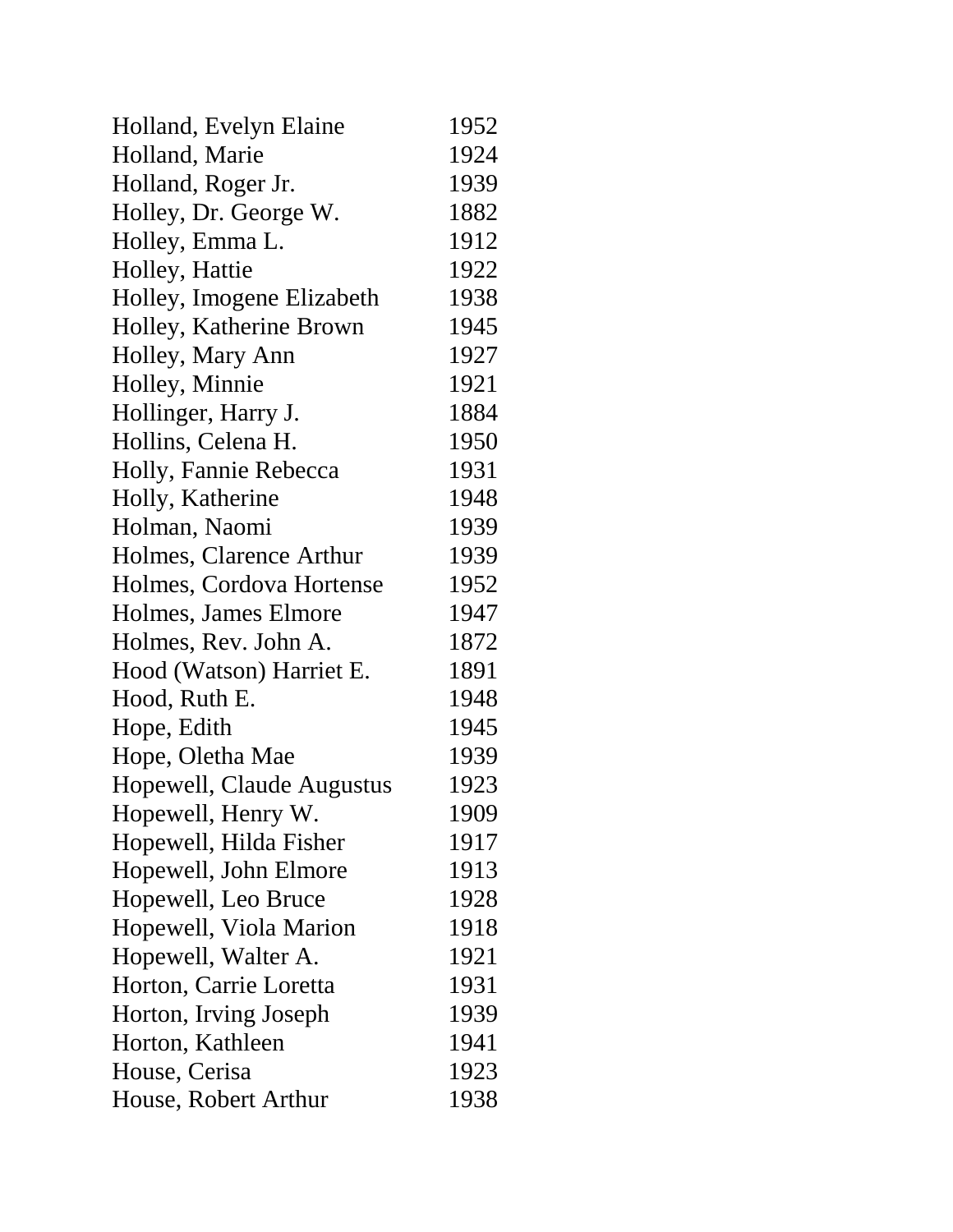| Houston, Geneva             | 1923 |
|-----------------------------|------|
| Houston, Marion Brown       | 1951 |
| Houston, Thomas Jefferson   | 1951 |
| Howard (Anderson) Lucy      | 1887 |
| Howard (Davis) Elsie G.     | 1907 |
| Howard, Cassie Elizabeth    | 1928 |
| Howard, Charles Walter Jr.  | 1921 |
| Howard, Herbert B.          | 1911 |
| Howard, James, Andrew       | 1947 |
| Howard, Mary A.             | 1884 |
| Howard, Tazzville P. Jr.    | 1938 |
| Howell, Charles Millard     | 1918 |
| Howell, Homer               | 1923 |
| Howell, John H.             | 1916 |
| Howell, Willis              | 1915 |
| Hoyt, William               | 1942 |
| Hudson, Claudine Coward     | 1944 |
| Hudson, Dorothy Elizabeth   | 1937 |
| Hudson, Wheeler Whittier    | 1951 |
| Hughes, Clara L.            | 1882 |
| Hughes, John E.             | 1900 |
| Hughey, Anna Hatter         | 1897 |
| Hughey, James T.            | 1897 |
| Hull, Irma Snowden          | 1947 |
| Hunt, Maud L.               | 1913 |
| Hunter, Alberta Victoria    | 1940 |
| Hunter, Ardelia Magdalene   | 1952 |
| Hunter, Bernard             | 1931 |
| Hunter, John                | 1937 |
| Hunter, Mabel Elizabeth     | 1948 |
| Hunter, Marie Howell        | 1954 |
| Ikumogunniyi, Busari Abioye | 1948 |
| Ikwuemesi, Michael O.       | 1948 |
| Ingram, Dorothy Carolyn     | 1947 |
| Ingram, Gladiola Emma       | 1947 |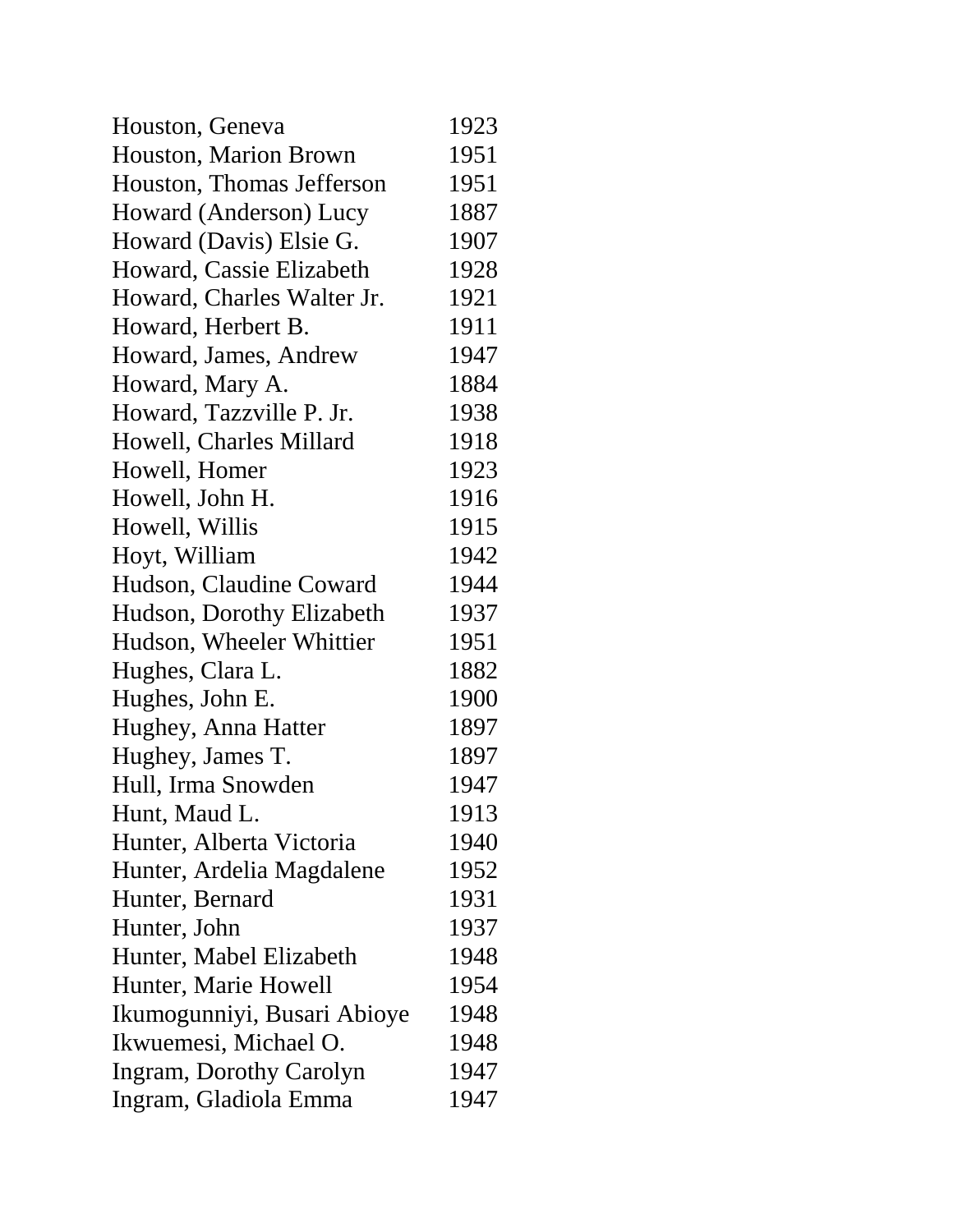| Ingram, Gloria Emma          | 1948 |
|------------------------------|------|
| Irvin, Eleanor Mae Belle     | 1928 |
| Jackson (Ballock) Jennie E.  | 1915 |
| Jackson (Brunswick) Laura E. | 1894 |
| Jackson (Grimes) Mary E.     | 1876 |
| Jackson (Moore) Henrietta    | 1890 |
| Jackson (Smith) Susan A.     | 1886 |
| Jackson, Albert              | 1951 |
| Jackson, Annie Marie         | 1948 |
| Jackson, Charles Alexander   | 1936 |
| Jackson, Charles Latimore    | 1939 |
| Jackson, Chester             | 1941 |
| Jackson, Clarence Rudolph    | 1944 |
| Jackson, Cora Ellis          | 1943 |
| Jackson, Dayton              | 1952 |
| Jackson, Doris R.            | 1952 |
| Jackson, Dorothy J.          | 1936 |
| Jackson, Dorothy Thelma      | 1947 |
| Jackson, Eva Belle           | 1928 |
| Jackson, Francis Mahlon      | 1918 |
| Jackson, Francis Mahlon      | 1939 |
| Jackson, Frank A.            | 1949 |
| Jackson, Georgianna C.       | 1913 |
| Jackson, Geraldine Elizabeth | 1940 |
| Jackson, Gertrude Belle      | 1935 |
| Jackson, Gladyus             | 1930 |
| Jackson, Gwendolyn Mae       | 1953 |
| Jackson, Houston             | 1917 |
| Jackson, Joseph James        | 1934 |
| Jackson, Lavina Edmonia      | 1936 |
| Jackson, Lucille             | 1944 |
| Jackson, Macelia             | 1922 |
| Jackson, Maceo Lee           | 1951 |
| Jackson, Marguerite Morris   | 1927 |
| Jackson, Marie Franklin      | 1937 |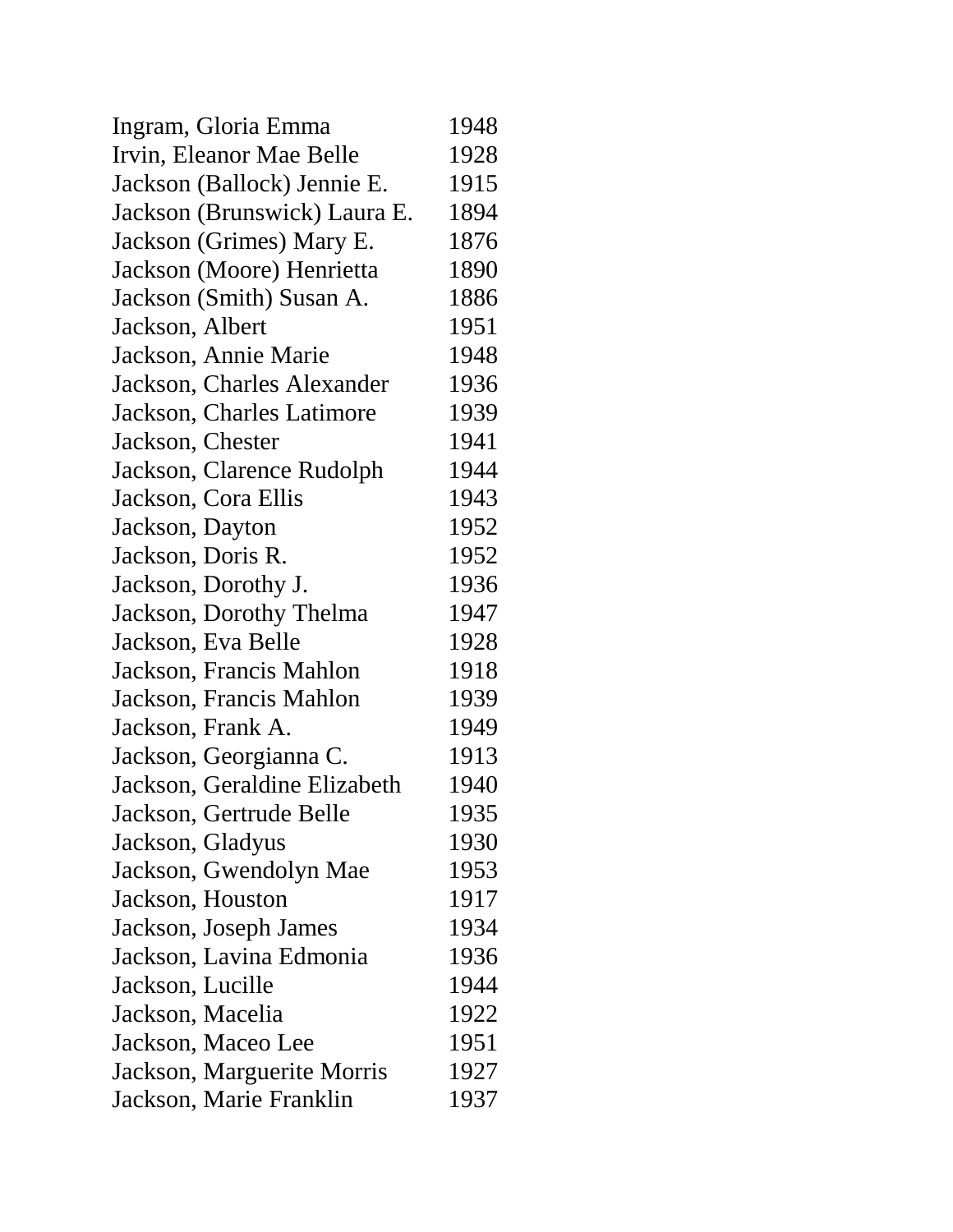| Jackson, Marie               | 1945 |
|------------------------------|------|
| Jackson, Mary C.             | 1952 |
| <b>Jackson, Mary Frances</b> | 1938 |
| Jackson, Ophelia             | 1922 |
| Jackson, Paul Lawrence       | 1954 |
| Jackson, Phillip             | 1886 |
| Jackson, Pocohontas Hobson   | 1931 |
| Jackson, Rachel              | 1923 |
| Jackson, Richard E.          | 1916 |
| Jackson, Richard Ellscott    | 1921 |
| Jackson, Sadie May           | 1932 |
| Jackson, Shannon Arcrater    | 1921 |
| Jackson, Willie Dee          | 1942 |
| Jackson, Zelma Wilson        | 1950 |
| Jacob, Raymond Adolphus      | 1951 |
| Jacobs, Dewitt Joseph        | 1948 |
| James, (Sims) Stella         | 1893 |
| James, Margaret L.           | 1918 |
| James, Oscar D.              | 1913 |
| Jarvis, Alyce                | 1948 |
| Jeffers, Claude              | 1931 |
| Jeffers, Goen                | 1927 |
| Jefferson (Clinton) Elsie    | 1915 |
| Jefferson, Bernard Alfred    | 1954 |
| Jefferson, Geraldine         | 1941 |
| Jefferson, Mamie             | 1904 |
| Jefferson, Mary Etta         | 1930 |
| Jefferson, Matthew Earl      | 1954 |
| Jefferson, Theresa Pauline   | 1941 |
| Jefferson, W.E.              | 1930 |
| Jenkins, Frank Grafton       | 1928 |
| Jenkins, John Dallis         | 1938 |
| Jenkins, Oren                | 1939 |
| Jenkins, Rev. William H.     | 1878 |
| Jenkins, Sarah Helen         | 1917 |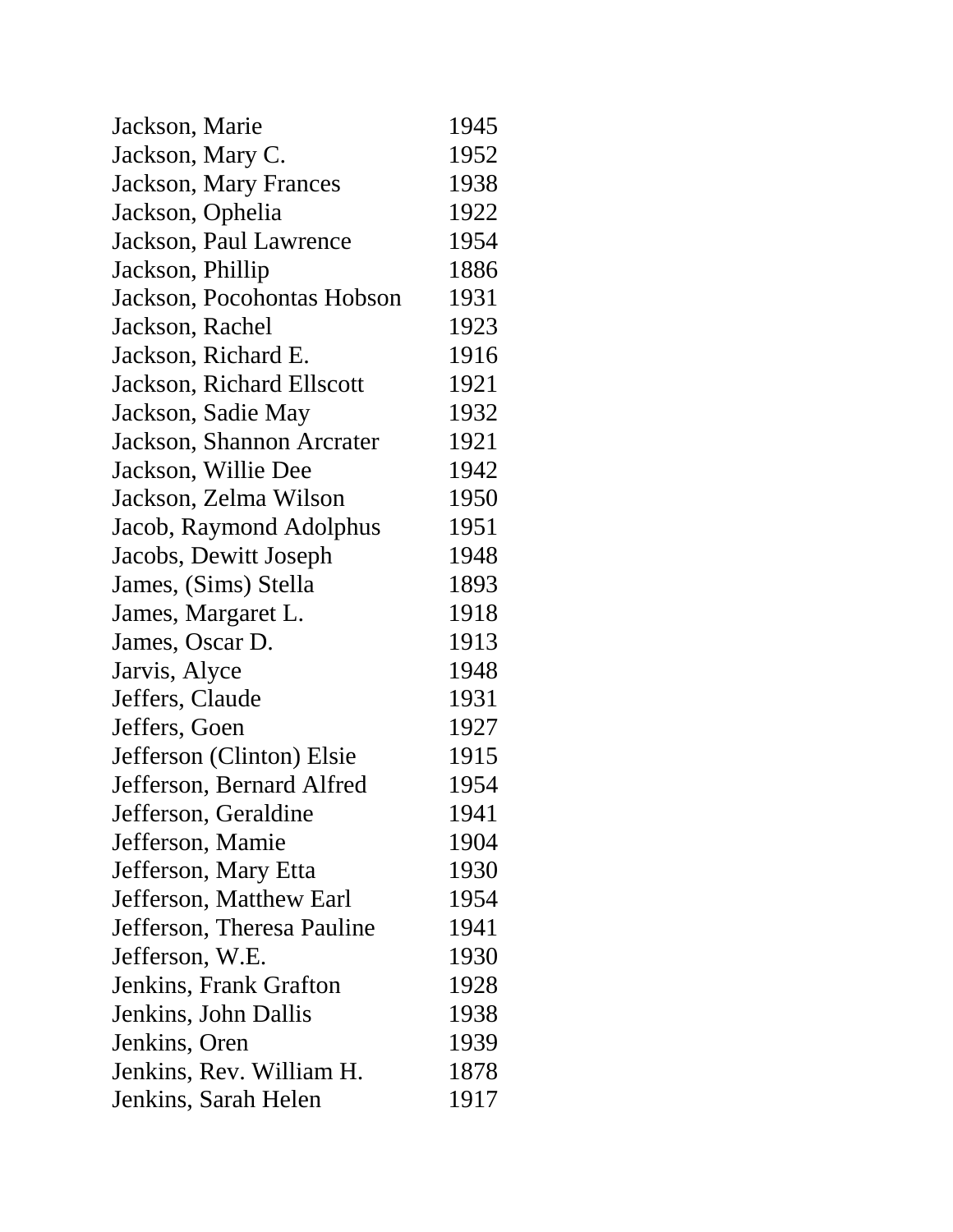| Jennings, Ardelle          | 1941 |
|----------------------------|------|
| Jennings, Elizabeth        | 1922 |
| Jennings, Gloria Mae       | 1947 |
| Jennings, Helen Matilda    | 1928 |
| Johns, Joseph Tilghman     | 1947 |
| Johnson (Froman) Roy       | 1912 |
| Johnson (Phillips) Mary    | 1889 |
| Johnson (Saunders) Inez M. | 1908 |
| Johnson, (Jones) Adella    | 1902 |
| Johnson, (Strother) Mamie  | 1903 |
| Johnson, Amelia            | 1923 |
| Johnson, Archibald         | 1872 |
| Johnson, Ariana            | 1914 |
| Johnson, Charles Griffin   | 1921 |
| Johnson, Cleophas          | 1952 |
| Johnson, Daniel L.         | 1916 |
| Johnson, David Marion      | 1948 |
| Johnson, Dora Lee          | 1948 |
| Johnson, Dorothy           | 1925 |
| Johnson, E.T.              | 1939 |
| Johnson, Earl Dean         | 1921 |
| Johnson, Edith             | 1906 |
| Johnson, Edna Lucille      | 1931 |
| Johnson, Edward M.         | 1915 |
| Johnson, Edward            | 1927 |
| Johnson, Ella Buck         | 1947 |
| Johnson, Ella Foyleen      | 1948 |
| Johnson, Emanuel D.        | 1908 |
| Johnson, Evelyn Verona     | 1928 |
| Johnson, Fannie Arrington  | 1934 |
| Johnson, Florence E.       | 1921 |
| Johnson, Florine           | 1936 |
| Johnson, Forrest G.        | 1917 |
| Johnson, Frances Maebelle  | 1947 |
| Johnson, Freddie Marie     | 1951 |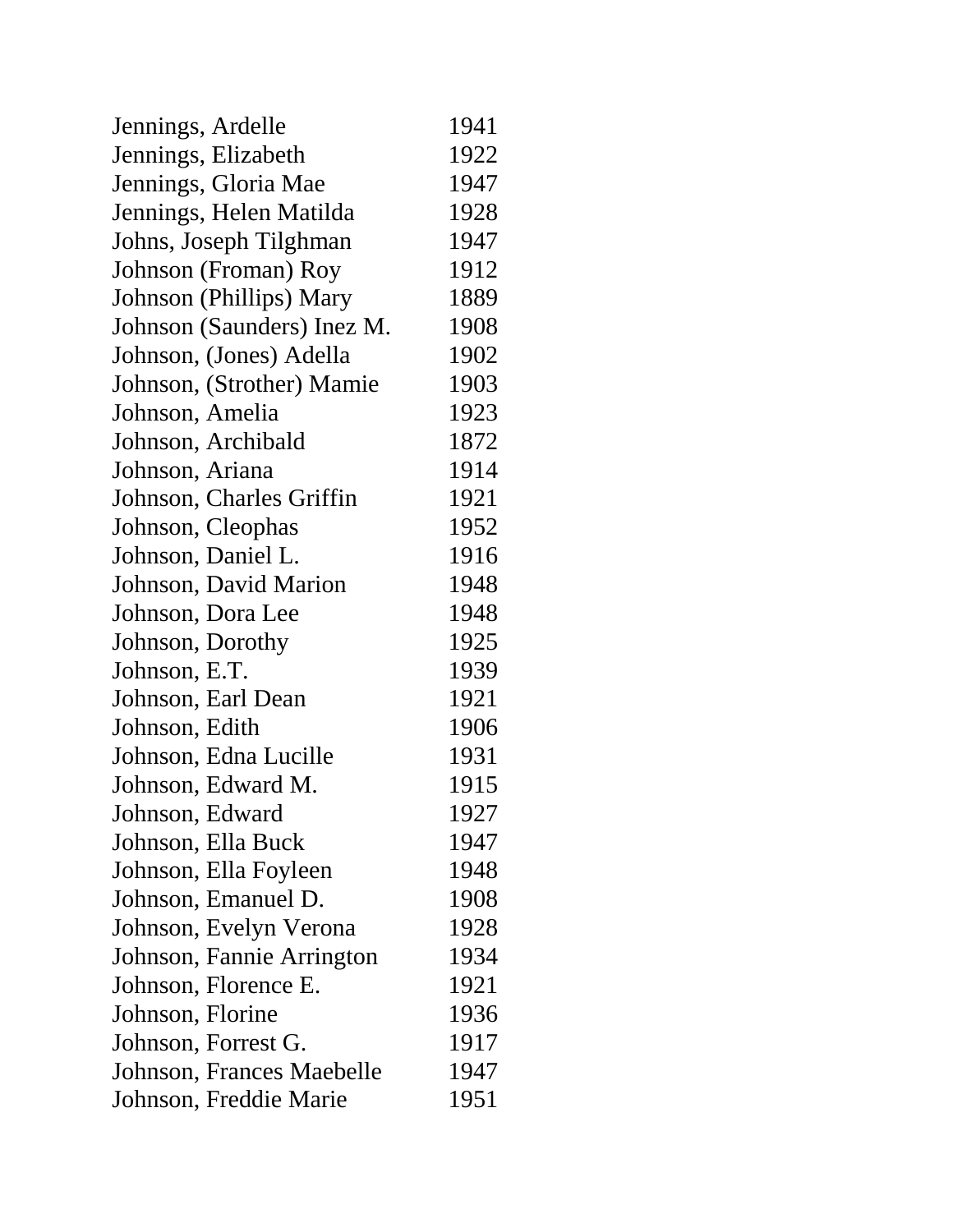| Johnson, Freeman             | 1945 |
|------------------------------|------|
| Johnson, Gettys B.           | 1919 |
| Johnson, Goldye Kent         | 1944 |
| Johnson, Harlan              | 1941 |
| Johnson, Hattie E.           | 1919 |
| Johnson, Imogine V.          | 1924 |
| Johnson, Jerry M.            | 1931 |
| Johnson, Jesse               | 1924 |
| Johnson, John Jr.            | 1944 |
| Johnson, Klossie Marjorie    | 1929 |
| Johnson, Lucille Mae         | 1938 |
| Johnson, Lucy Persannah      | 1942 |
| Johnson, Lula M.             | 1889 |
| Johnson, Madeline L.         | 1927 |
| Johnson, Malinda Lee         | 1945 |
| Johnson, Marion Va           | 1947 |
| Johnson, Marshall Sylvester  | 1928 |
| Johnson, Marshall            | 1939 |
| Johnson, Mary Carter         | 1936 |
| Johnson, Mary Virginia       | 1931 |
| Johnson, Maude A.            | 1923 |
| Johnson, Myrtle              | 1925 |
| Johnson, Odetta Lee          | 1918 |
| Johnson, Pauletta            | 1932 |
| Johnson, Rev, Jerry M.       | 1883 |
| Johnson, Richard H. T.       | 1903 |
| Johnson, Russell Walter      | 1947 |
| Johnson, Sarah R.            | 1905 |
| Johnson, Sarah W.            | 1897 |
| Johnson, Theda Y.            | 1949 |
| Johnson, Walter              | 1872 |
| Johnson, William D.          | 1904 |
| Johnston, Edna Lucille       | 1931 |
| <b>Johnston, Mary Carter</b> | 1931 |
| Johnston, Ruth Lester        | 1928 |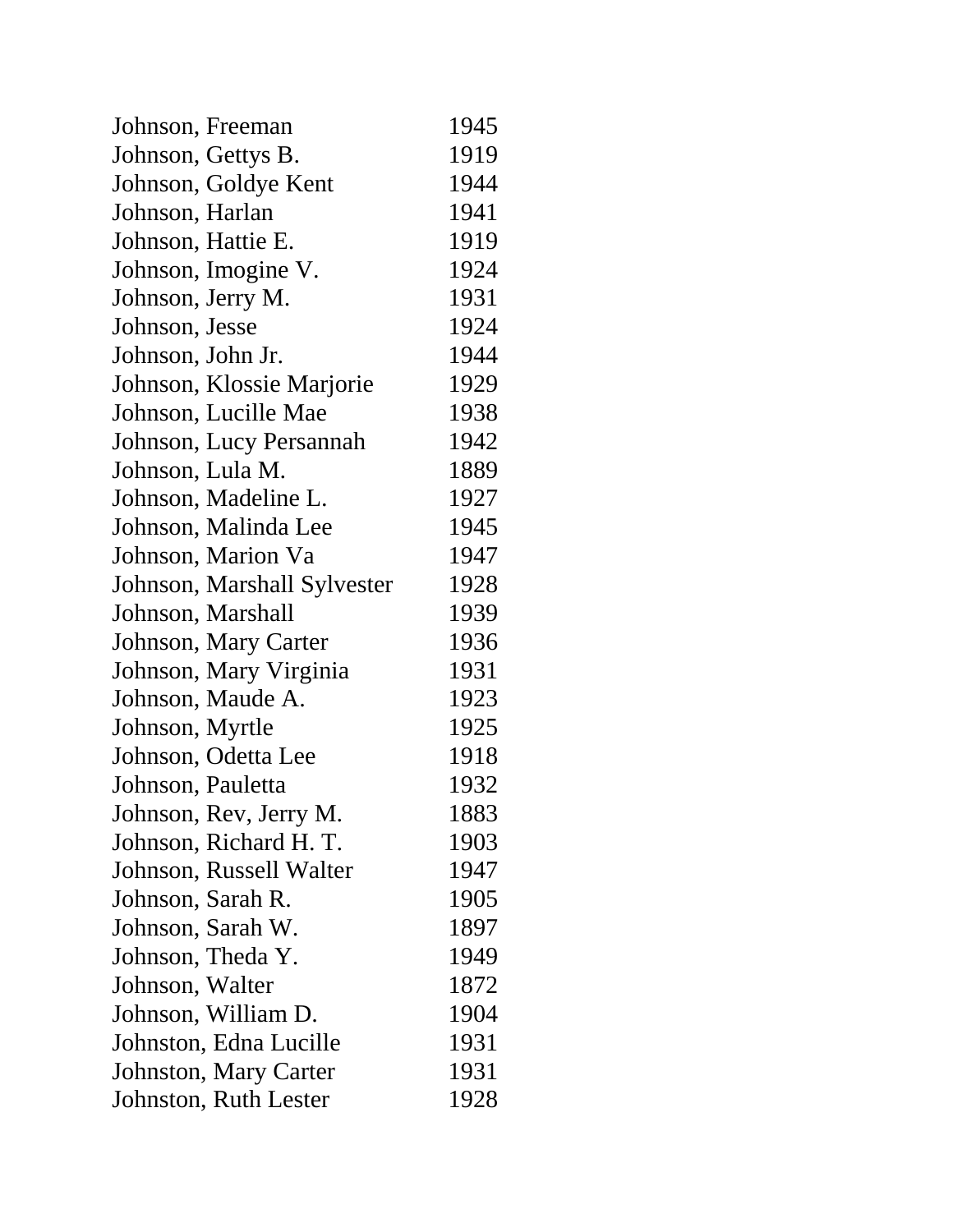| Jones, (Bridgeford) Trulia B.        | 1911 |
|--------------------------------------|------|
| Jones, (Thoroughgood) Elizabeth 1882 |      |
| Jones, Alice                         | 1924 |
| Jones, Ann H.                        | 1955 |
| Jones, Annie B.                      | 1913 |
| Jones, Blanche Elizabeth             | 1938 |
| Jones, Christine                     | 1927 |
| Jones, Christine                     | 1945 |
| Jones, Christopher                   | 1876 |
| Jones, Clarence Wilson               | 1941 |
| Jones, Dr. Gradison                  | 1892 |
| Jones, Edward                        | 1898 |
| <b>Jones, Elwood Brooks</b>          | 1941 |
| Jones, Eugene W.                     | 1909 |
| Jones, Evelyn                        | 1931 |
| Jones, Harriet                       | 1924 |
| Jones, Harry                         | 1883 |
| Jones, Hattie May                    | 1924 |
| Jones, James A.                      | 1924 |
| <b>Jones, James Andrew</b>           | 1934 |
| Jones, James Lenwood                 | 1953 |
| Jones, John Walter                   | 1927 |
| Jones, Josephine Marie               | 1951 |
| Jones, LeRoy                         | 1928 |
| Jones, Margaret A.                   | 1952 |
| Jones, Martha C.                     | 1884 |
| Jones, Mary Elizabeth                | 1932 |
| Jones, Mary Marjorie                 | 1936 |
| <b>Jones, Mary Rose</b>              | 1948 |
| Jones, Maurice C.                    | 1907 |
| Jones, Murphy Thomas                 | 1932 |
| Jones, Rev. George T.                | 1883 |
| Jones, Rev. Henry J.                 | 1881 |
| <b>Jones, Robert Stevenson</b>       | 1919 |
| Jones, Robert Wm.                    | 1948 |
|                                      |      |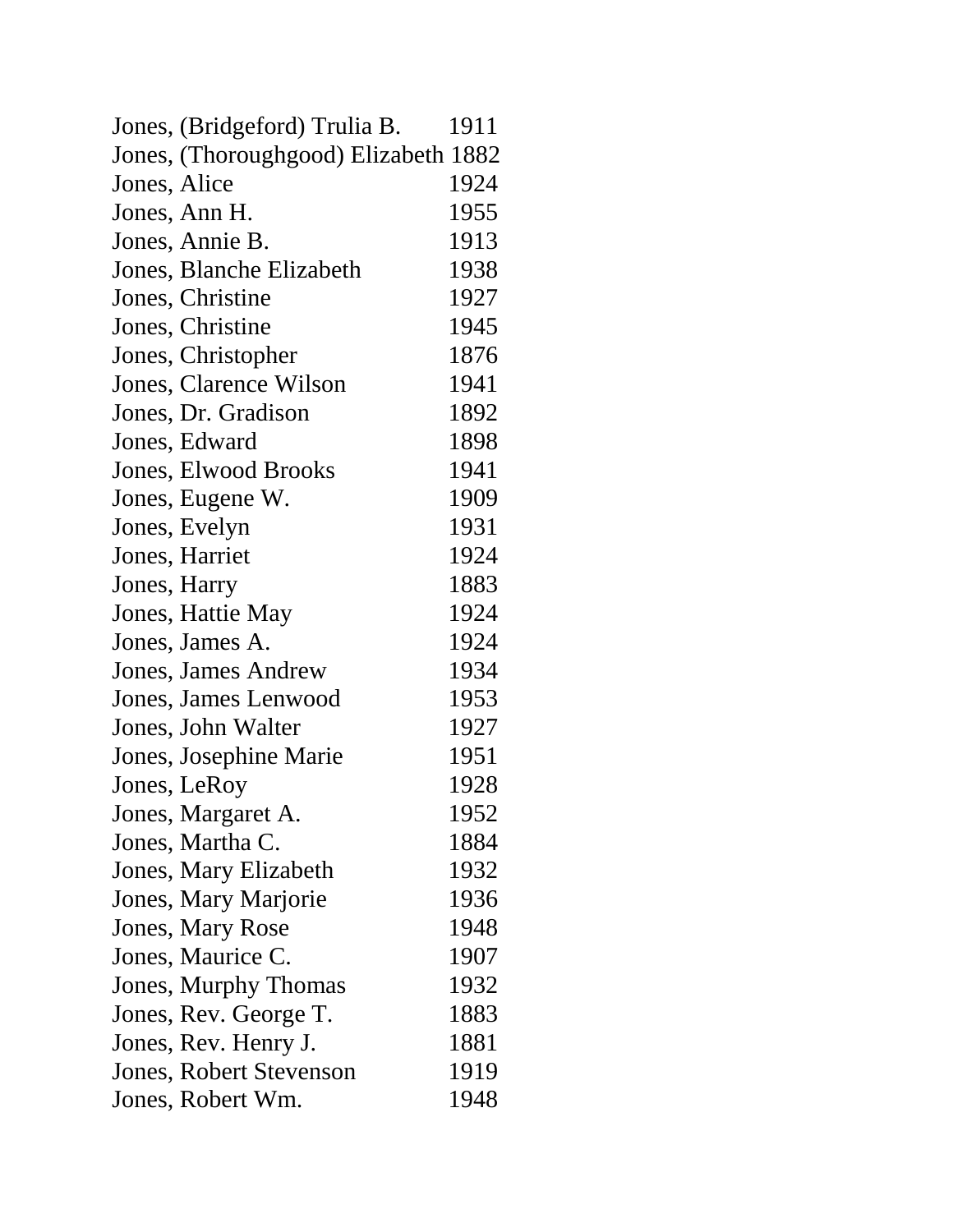| Jones, Ruth Leward        | 1928 |
|---------------------------|------|
| Jones, Samuel             | 1925 |
| Jones, Threadis Esmon     | 1953 |
| Jones, Willard V.         | 1952 |
| Jones, William LeRoy      | 1927 |
| Jones, Wilma E.           | 1952 |
| Jordan, Ruth Riddle       | 1948 |
| Joyce, Maryan Louise      | 1931 |
| Kamara, Moses Abram Bundi | 1954 |
| Kane, Estelle Mae         | 1931 |
| Kane, Jacob S.            | 1874 |
| Kates (Barrett) Ophelia   | 1913 |
| Keels, Telitha            | 1931 |
| Keene, Alice Mae          | 1938 |
| Keesee, Fred D.           | 1912 |
| Kelly, Alonzo             | 1930 |
| Kent, Audrey Jacqueline   | 1938 |
| Kent, Audrey Mae          | 1936 |
| Kent, Ernestine           | 1923 |
| Kent, George Howard       | 1931 |
| Kent, Gladys Izetta       | 1946 |
| Kent, Gladys              | 1924 |
| Kent, Goldye Hortense     | 1931 |
| Kent, Gretchen            | 1946 |
| Kent, Howard              | 1930 |
| Kent, Katherine           | 1922 |
| Kent, Lucinda             | 1924 |
| Kent, Mary                | 1941 |
| Kent, Mrs. Izetta         | 1931 |
| Kent, William A.          | 1938 |
| Kent, William Henry Jr.   | 1938 |
| Keyes, Anna               | 1924 |
| Keys, Needie A.           | 1948 |
| Keys, Vivian Eileen       | 1929 |
| Kiano, Julius J.G.        | 1948 |
|                           |      |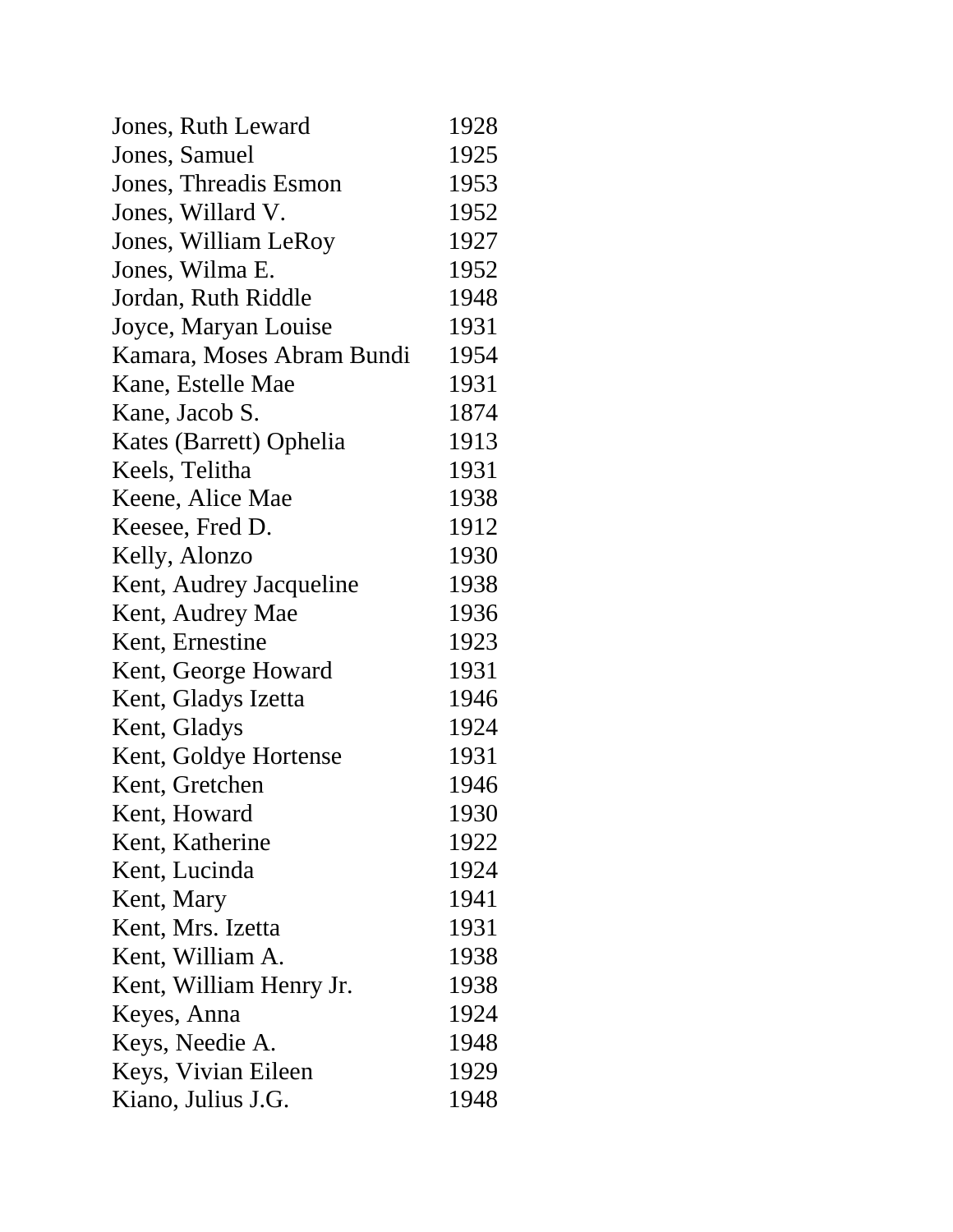| King, Andrew Leonard        | 1931 |
|-----------------------------|------|
| King, Channing              | 1898 |
| King, Dora H.               | 193  |
| King, George Victor         | 1947 |
| King, Robert E.L.           | 1911 |
| Kirk (Ford) Myra Newton     | 1918 |
| Kirke, Beverly D.           | 1884 |
| Kirkland, Ruth Delois       | 1949 |
| Kirtley, Crockett           | 1908 |
| Klose, Armond               | 1929 |
| Knight (Cuff) Robbie R.     | 1916 |
| Knight, Everett D.          | 1952 |
| Knight, Mary Elizabeth      | 1950 |
| Krygar, Burewin Clive       | 1941 |
| Krygar, Paul Wm.            | 1947 |
| LaCaille, Rupert            | 1938 |
| Lacey, Leroy                | 1935 |
| Lacey, William W.           | 1929 |
| Lacy, Lucille               | 1949 |
| Lamb, Anna Mae              | 1933 |
| Lampkins, Chlorine          | 1937 |
| Lancaster, Helen Marie      | 1931 |
| Lane, Mary Alice Louise     | 1936 |
| Langford, Arthur Benton     | 1944 |
| Langford, Grace             | 1933 |
| Langford, Henry             | 1946 |
| Langford, Laura Eleanor     | 1942 |
| Langford, Theodore          | 1942 |
| Law, Benjamin T.            | 1905 |
| Law, Charlotte Marie        | 1927 |
| Law, J. Thomas              | 1891 |
| Law, James Bernard          | 1941 |
| Law, Joseph                 | 1924 |
| Law, Mary Frances Elizabeth | 1927 |
| Law, Robert Lee             | 1917 |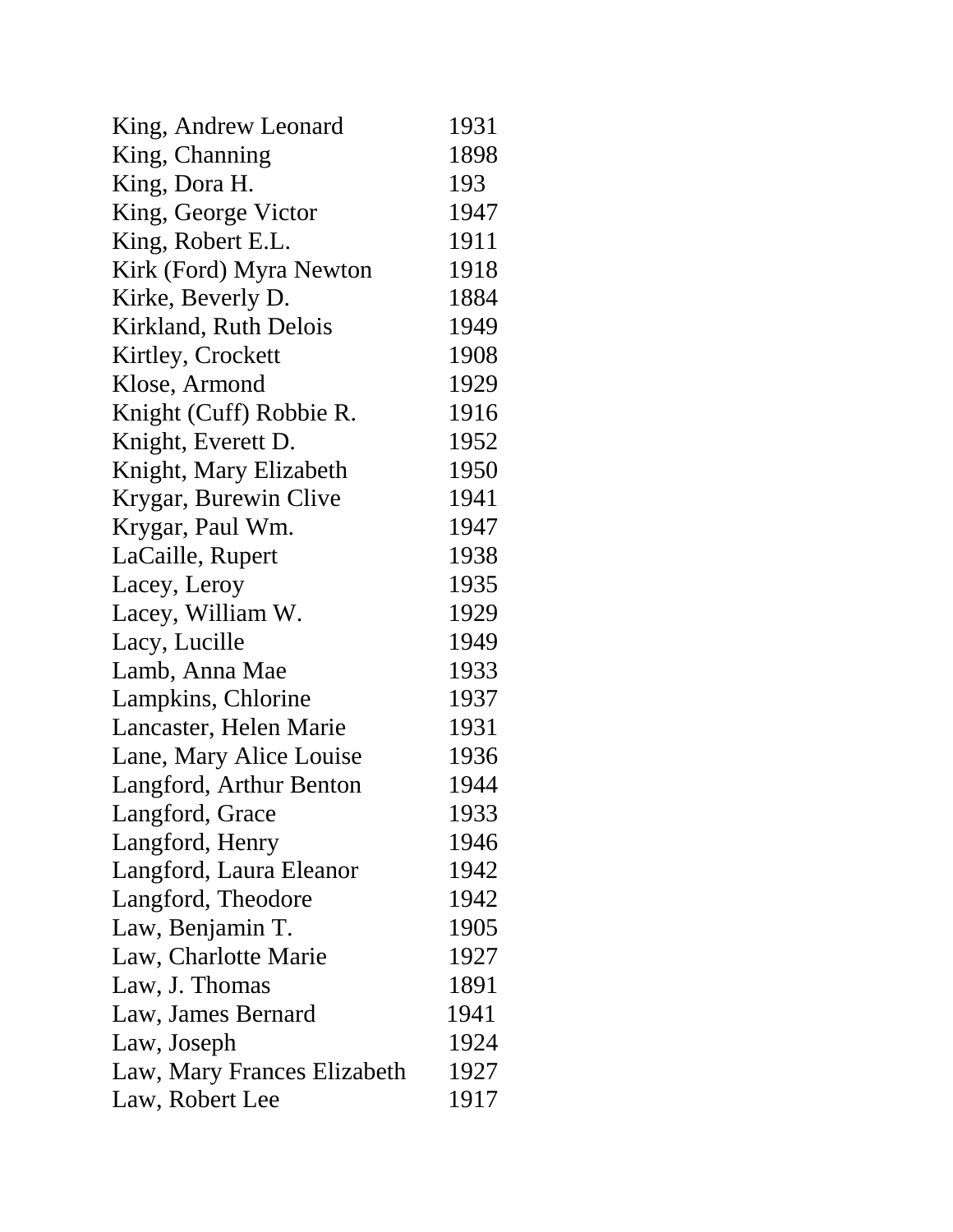| Law, William Henry        | 1921 |
|---------------------------|------|
| Lawson, Audrey Mae        | 1954 |
| Lawson, Dorothea          | 1936 |
| Leach, Eleanor Bryant     | 1951 |
| Leake, Fraziel            | 1944 |
| Leake, Inez               | 1945 |
| Leake, Lillian            | 1944 |
| Lee, (Murphy) Lily Dale   | 1875 |
| Lee, Bent Elizabeth       | 1917 |
| Lee, Cecelia Reynolds     | 1942 |
| Lee, Cecelia Isabella     | 1938 |
| Lee, Dennis Pendleton     | 1949 |
| Lee, Doris Athalia        | 1937 |
| Lee, Dorothy              | 1947 |
| Lee, Fletcher             | 1877 |
| Lee, Gorman               | 1923 |
| Lee, Helen Cole           | 1939 |
| Lee, Helen Louise         | 1937 |
| Lee, Henrietta Elizabeth  | 1931 |
| Lee, James Oscar          | 1928 |
| Lee, John Wesley          | 1928 |
| Lee, Martha Elizabeth     | 1930 |
| Lee, Mary Alice           | 1938 |
| Lee, Minnie R.            | 1955 |
| Lee, Robert E.            | 1889 |
| Lee, Robert Lincoln       | 1920 |
| Lee, Vent Holmes          | 1921 |
| Lee, Virginia             | 1945 |
| Leech, Robert Scott       | 1951 |
| Leftwich, Taft            | 1928 |
| Leigh, Santoria           | 1923 |
| Lemon, Martha Marjorie    | 1939 |
| Lemon, Virginia B.        | 1889 |
| Lett, Roumaine, Harrison  | 1953 |
| Lewis, (Street) Waughneta | 1915 |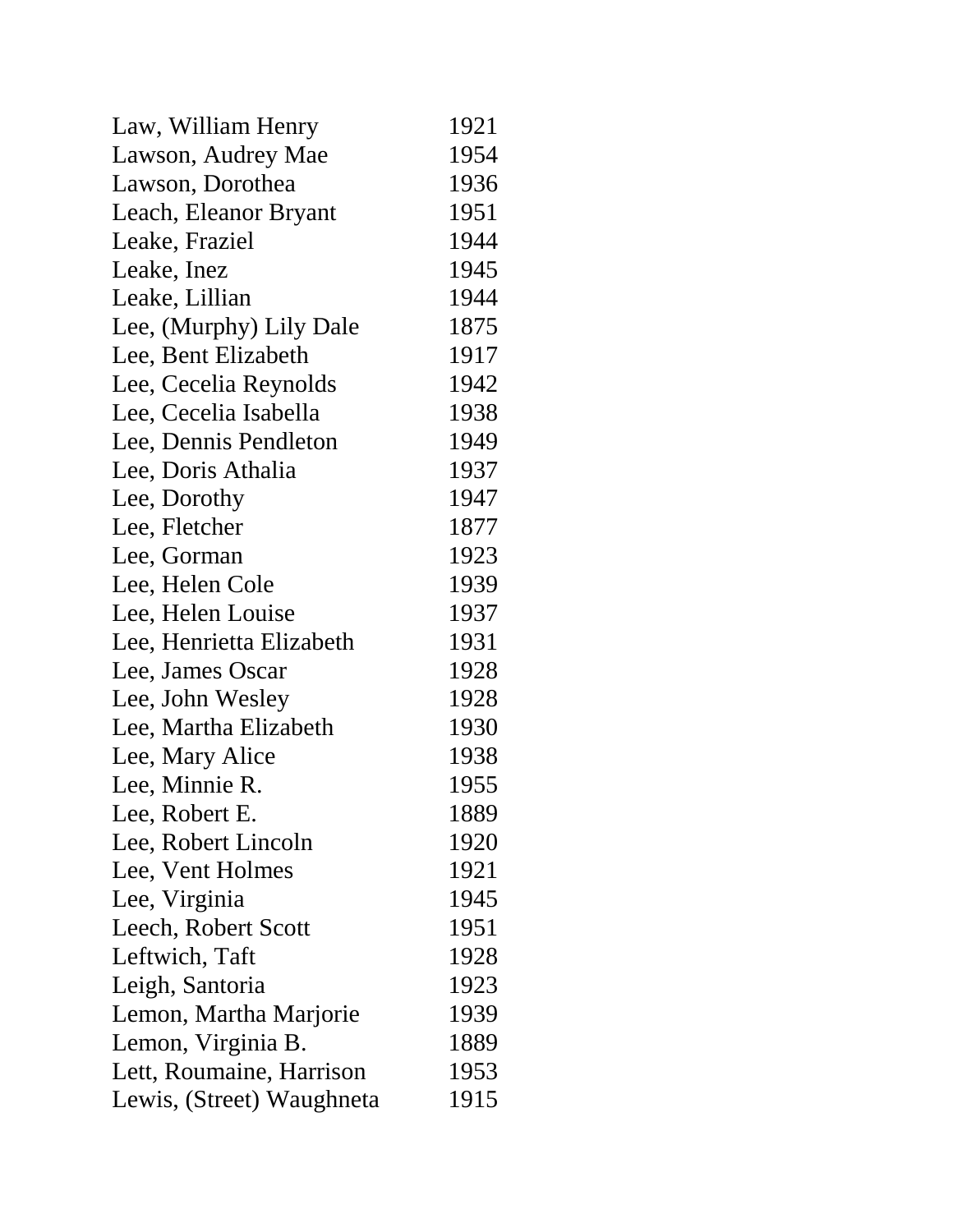| Lewis, Clara Dorthea         | 1954 |
|------------------------------|------|
| Lewis, Edward C.             | 1910 |
| Lewis, Ethel Mae             | 1927 |
| Lewis, Fannie A.             | 1924 |
| Lewis, James R.              | 1954 |
| Lewis, Janet Lee             | 1953 |
| Lewis, Marion                | 1947 |
| Lewis, Nancy C.              | 1955 |
| Lewis, Raymond               | 1944 |
| Lewis, Rev. Franklin P.      | 1882 |
| Lewis, Rosa Esther           | 1932 |
| Lewis, Velma                 | 1945 |
| Lewis, William               | 1928 |
| Liggens, Wanda Jean          | 1950 |
| Lightfoot, (Young) Katie A.  | 1902 |
| Lightfoot, George W.         | 1878 |
| Lindsay, Georgia Naomi       | 1933 |
| Lipscomb, (Hughes) Hattie E, | 1915 |
| Lipscomb, Anna Rosezelia     | 1935 |
| Livingston, Mrs. Essie       | 1934 |
| Lockwood, Eugene A.          | 1916 |
| Louis, Mary Sally            | 1943 |
| Lovelace, Ella Beatrice      | 1949 |
| Lovett, (Bird) Portia E.     | 1874 |
| Lovett, (Brown) Jane D.      | 1880 |
| Lovett, (Canty) Florence     | 1885 |
| Lovett, (Daniel) Margarette  | 1879 |
| Lovett, (Evans) Marcia E.    | 1872 |
| Lovett, (Hill) Henrietta     | 1880 |
| Lovett, John P.              | 1880 |
| Lovett, Julia V.             | 1879 |
| Lovett, Thomas S.            | 1876 |
| Lowe, Doretha                | 1928 |
| Lowe, George                 | 1943 |
| Lowery, Anna Augusta         | 1930 |
|                              |      |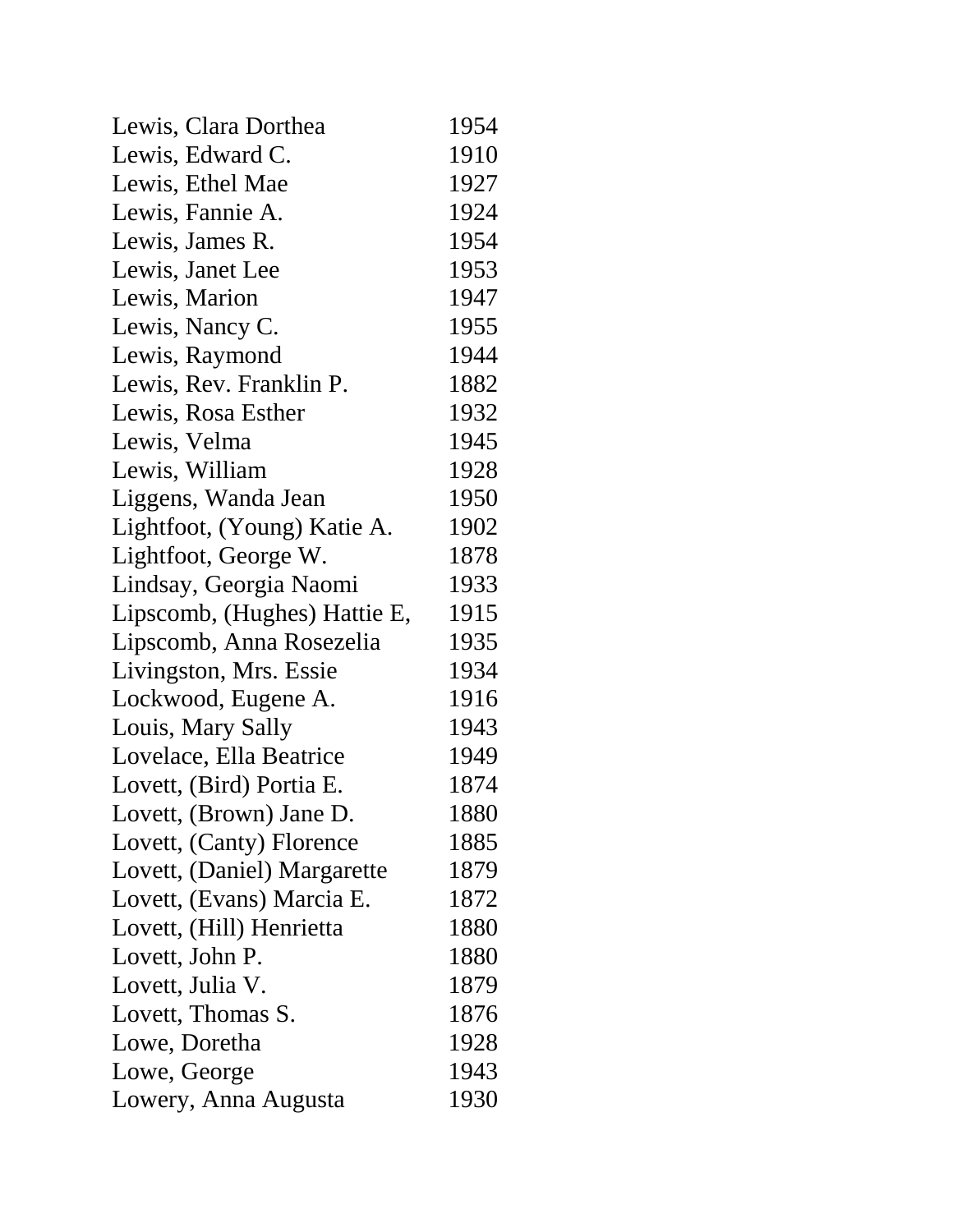| Lowery, Daisy Lee            | 1932 |
|------------------------------|------|
| Lowery, Molly Katherine      | 1936 |
| Luby, Josephine              | 1944 |
| Lucas, Lillian Mae           | 1930 |
| Luck, Elizabeth              | 1942 |
| Luck, Isabel                 | 1942 |
| Luck, Milton                 | 1925 |
| Lynch, Sugatha E.            | 1913 |
| Lytle Nannie Sue             | 1952 |
| Lytle, Herman Edgar          | 1939 |
| Macauley, Magnus Oyedele     | 1954 |
| Mack, Garnett L.             | 1954 |
| Mackey, Annette M.           | 1956 |
| Mackey, John H.              | 1927 |
| Mackey, William E.           | 1892 |
| Mackley, Aaron               | 1944 |
| Mackley, Mamie Bell          | 1944 |
| Macklin, Dorothy             | 1935 |
| Macon, Prudence Holloway     | 1947 |
| Madison, Carolyn Louise      | 1949 |
| Madison, Catherine Thelma    | 1943 |
| Madison, Elizabeth           | 1942 |
| Makel, Adrian                | 1925 |
| Makel, Robert G.             | 1913 |
| Mallory (Stokes) Evelyn A.   | 1911 |
| Malone, Virginia Sanders     | 1951 |
| Malone, Weldon Craig         | 1949 |
| Mance, Mary Katherine        | 1943 |
| Manley, Theodore N.          | 1931 |
| Mann, Gertrude Lillian       | 1933 |
| Mann, Mabel Louise           | 1943 |
| Manson, Alexander Lee        | 1951 |
| <b>Mantley</b> , Frank       | 1923 |
| Mapp, Jon Alfred             | 1953 |
| Marshall, (Finney) Pattie M. | 1910 |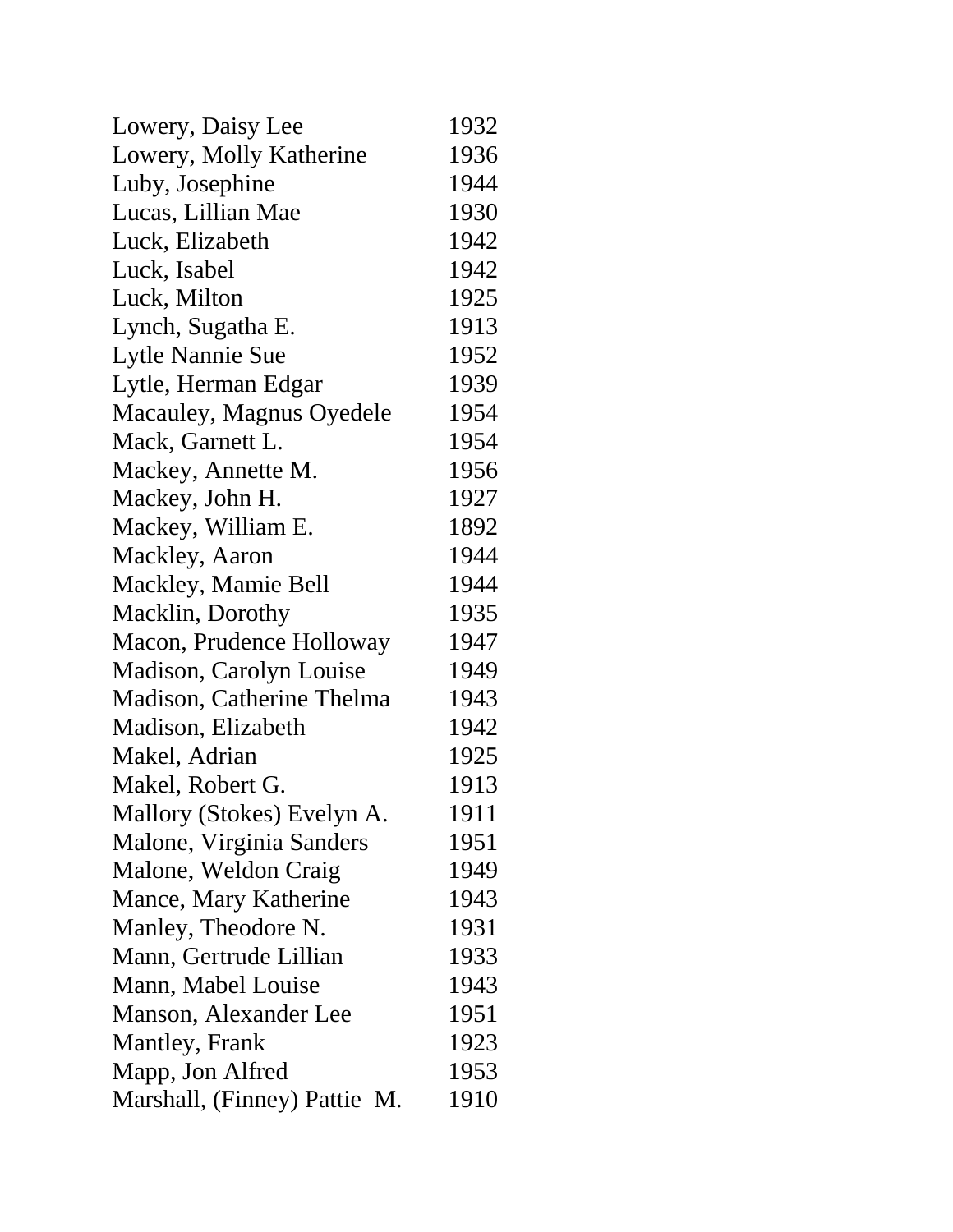| Marshall, Leo D.            | 1956 |
|-----------------------------|------|
| Marshall, Margaret          | 1945 |
| Marshall, Victor H.         | 1936 |
| Martin (Miner) Jessie       | 1901 |
| Martin, Beathsader          | 1947 |
| Martin, Cosetta Marie       | 1941 |
| Martin, Daisie Lucille      | 1949 |
| Martin, Edgar               | 1939 |
| Martin, Elnora              | 1938 |
| Martin, Frances Lacye       | 1937 |
| Martin, George              | 1943 |
| Martin, Gladys Louise       | 1949 |
| Martin, John Wilbert        | 1951 |
| Martin, Loretta LaPearl     | 1947 |
| Martin, Martha Louise       | 194  |
| Martin, Norma Logan         | 1934 |
| Martin, Reginald Sumner     | 1950 |
| Maske, Elnora               | 1952 |
| <b>Mason, Dorothy Mae</b>   | 1942 |
| Mason, Louise               | 1934 |
| Mason, Marie Henrietta      | 1943 |
| Mason, Maud Elizabeth       | 1942 |
| Mason, Paul Craig           | 1951 |
| Mason, Thomas Lewis         | 1938 |
| Massett, William S.         | 1911 |
| Mathews, Norman C.          | 1935 |
| Matney, Mildred             | 1943 |
| Matthews, Benjamin A.       | 1909 |
| May, Robert                 | 1930 |
| Mayes, Helen                | 1944 |
| Mayle, Nellie Mae           | 1951 |
| McBrayer, Jakie             | 1945 |
| McCann, Sarah Cathryn       | 1949 |
| McClain, Genevieve Robinson | 1951 |
| McClung, Marian Virginia    | 1939 |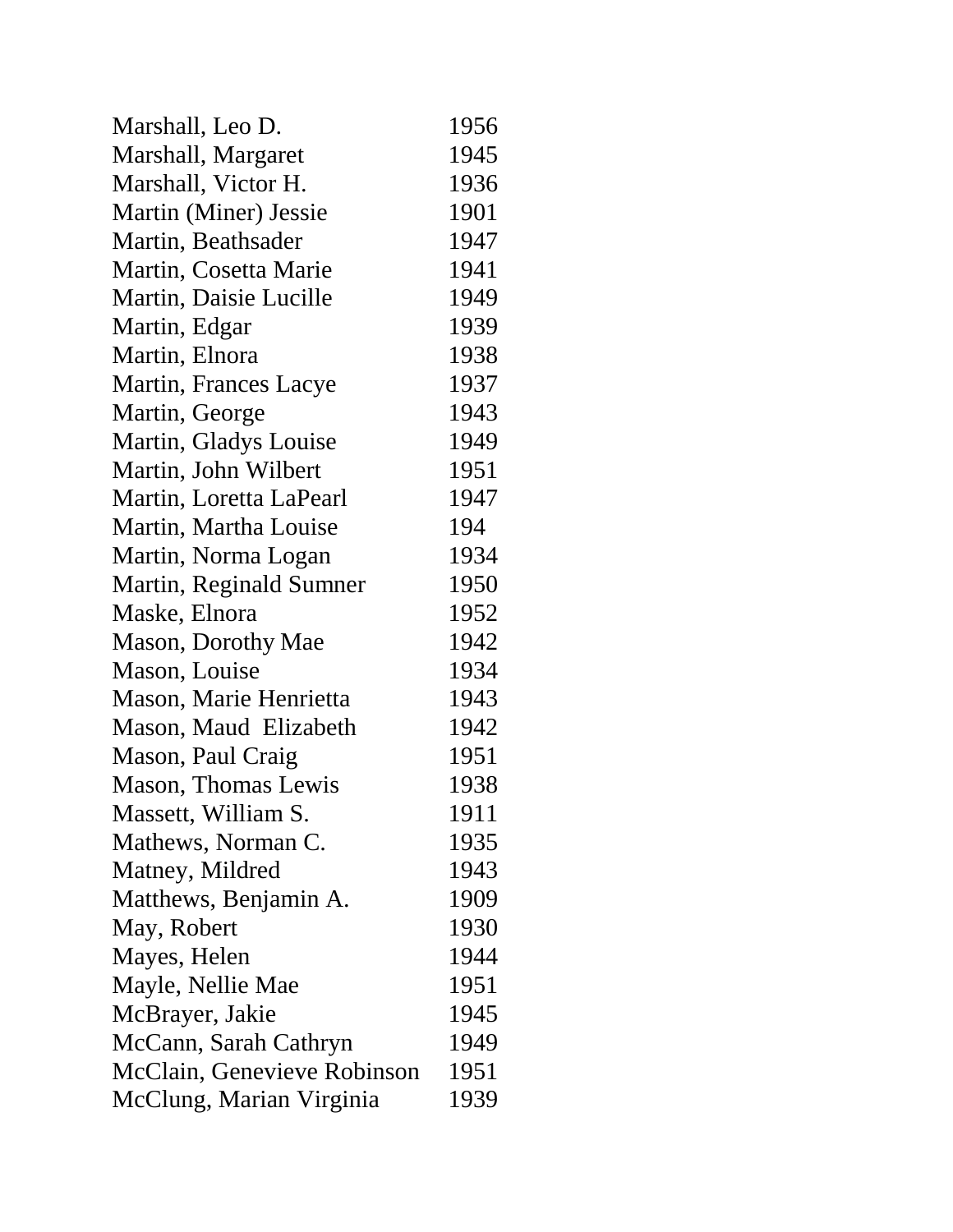| McClung, Petra Lucille       | 1939 |
|------------------------------|------|
| McCord (Johnson) Rebecca     | 1873 |
| McCord, Phillip M.           | 1902 |
| McCormick, Phyllis           | 1946 |
| McCray, Corrine Mosher       | 1938 |
| McDaniel, Amelia M.          | 1914 |
| McDaniel, Dr. Robert A.      | 1906 |
| McDaniel, George D.          | 1918 |
| McDaniel, Lucy E.            | 1921 |
| McDaniel, Robert E.          | 1892 |
| McDonald, Carl Edward        | 1934 |
| McDonald, Clementine         | 1933 |
| <b>McDonald, Harry James</b> | 1938 |
| McDonald, Joyce E.           | 1956 |
| McDowell, Brown F.           | 1879 |
| McDowell, Catherine Carrie   | 1938 |
| McDowell, Rose Mae           | 1950 |
| McGhee, Robert               | 1943 |
| McGhee, Roy W.               | 1912 |
| McGill, Bernard C.           | 1910 |
| McGill, Thomas               | 1943 |
| McIntosh Stella Eziamaka     | 1953 |
| McKenney, John W.            | 1892 |
| McKenzie, Zemrie Lee         | 1946 |
| McKinney (Bowler) Cora B.    | 1908 |
| McKinney, Dorcas Louise      | 1948 |
| McKinney, Dorothy            | 1929 |
| McKinney, Wallace            | 1934 |
| McLeod, George Dewey         | 1953 |
| McMechen (Payne) Emma        | 1884 |
| McNeal, Geneva               | 1923 |
| McNeal, Raymond S.           | 1917 |
| McNeal, Rebecca V.           | 1916 |
| McNeal, Robert A.            | 1908 |
| McNeil, John Saunders        | 1949 |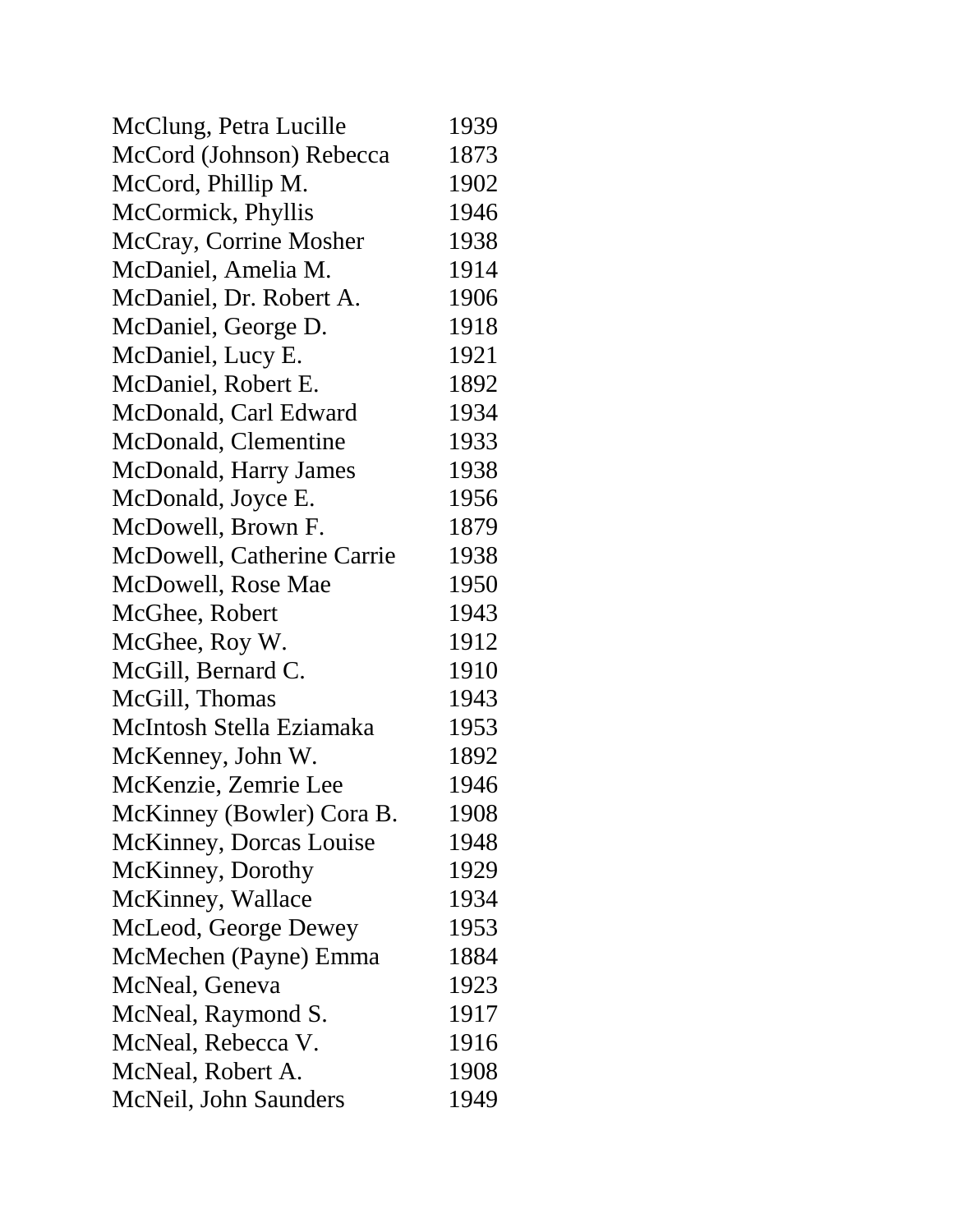| McQueen, Bennie James<br>Meade, Sadie Viola<br><b>Megginson, Dorothy Mae</b><br>Merchant, Evelyn Virginia<br>Metzger, Albert Emeric<br>Michaels, Mary<br>Mickens, Effie Elizabeth<br>Middleton, Roger Lewis<br>Milberry (Derry) Nellie<br>Miles, Alma<br>Miles, Carolyn Maurita<br>Miles, Thomas Cottman<br>Miller, Coraline E.<br>Miller, Howard Kenneth<br>Miller, Lorraine<br><b>Miller, Mary Frances</b><br>Miller, Mary<br>Miller, Norwood Lee<br>Mills, Bernice Elma<br>Mills, Edna D.<br>Mills, Marvin D.<br>Mills, Ruth Magdalene<br>Minor, Madlyn Mae<br>Minor, Madlyn<br>Minor, Rives C.<br>Mitchell (Smith) Ora B.<br>Mitchell, Anna Mae<br>Mitchell, Arenia Dorothy<br>Mitchell, Edward Theodore<br>Mitchell, Edwin O, Jr.<br>Mitchell, Francis<br>Mitchell, James Edward<br>Mitchell, James | McNeil, Sylvester Junius | 1952 |
|----------------------------------------------------------------------------------------------------------------------------------------------------------------------------------------------------------------------------------------------------------------------------------------------------------------------------------------------------------------------------------------------------------------------------------------------------------------------------------------------------------------------------------------------------------------------------------------------------------------------------------------------------------------------------------------------------------------------------------------------------------------------------------------------------------|--------------------------|------|
|                                                                                                                                                                                                                                                                                                                                                                                                                                                                                                                                                                                                                                                                                                                                                                                                          |                          | 1952 |
|                                                                                                                                                                                                                                                                                                                                                                                                                                                                                                                                                                                                                                                                                                                                                                                                          |                          | 1937 |
|                                                                                                                                                                                                                                                                                                                                                                                                                                                                                                                                                                                                                                                                                                                                                                                                          |                          | 1951 |
|                                                                                                                                                                                                                                                                                                                                                                                                                                                                                                                                                                                                                                                                                                                                                                                                          |                          | 1939 |
|                                                                                                                                                                                                                                                                                                                                                                                                                                                                                                                                                                                                                                                                                                                                                                                                          |                          | 1951 |
|                                                                                                                                                                                                                                                                                                                                                                                                                                                                                                                                                                                                                                                                                                                                                                                                          |                          | 1931 |
|                                                                                                                                                                                                                                                                                                                                                                                                                                                                                                                                                                                                                                                                                                                                                                                                          |                          | 1950 |
|                                                                                                                                                                                                                                                                                                                                                                                                                                                                                                                                                                                                                                                                                                                                                                                                          |                          | 1928 |
|                                                                                                                                                                                                                                                                                                                                                                                                                                                                                                                                                                                                                                                                                                                                                                                                          |                          | 1906 |
|                                                                                                                                                                                                                                                                                                                                                                                                                                                                                                                                                                                                                                                                                                                                                                                                          |                          | 1937 |
|                                                                                                                                                                                                                                                                                                                                                                                                                                                                                                                                                                                                                                                                                                                                                                                                          |                          | 1949 |
|                                                                                                                                                                                                                                                                                                                                                                                                                                                                                                                                                                                                                                                                                                                                                                                                          |                          | 1949 |
|                                                                                                                                                                                                                                                                                                                                                                                                                                                                                                                                                                                                                                                                                                                                                                                                          |                          | 1913 |
|                                                                                                                                                                                                                                                                                                                                                                                                                                                                                                                                                                                                                                                                                                                                                                                                          |                          | 1951 |
|                                                                                                                                                                                                                                                                                                                                                                                                                                                                                                                                                                                                                                                                                                                                                                                                          |                          | 1950 |
|                                                                                                                                                                                                                                                                                                                                                                                                                                                                                                                                                                                                                                                                                                                                                                                                          |                          | 1949 |
|                                                                                                                                                                                                                                                                                                                                                                                                                                                                                                                                                                                                                                                                                                                                                                                                          |                          | 1944 |
|                                                                                                                                                                                                                                                                                                                                                                                                                                                                                                                                                                                                                                                                                                                                                                                                          |                          | 1951 |
|                                                                                                                                                                                                                                                                                                                                                                                                                                                                                                                                                                                                                                                                                                                                                                                                          |                          | 1949 |
|                                                                                                                                                                                                                                                                                                                                                                                                                                                                                                                                                                                                                                                                                                                                                                                                          |                          | 1913 |
|                                                                                                                                                                                                                                                                                                                                                                                                                                                                                                                                                                                                                                                                                                                                                                                                          |                          | 1944 |
|                                                                                                                                                                                                                                                                                                                                                                                                                                                                                                                                                                                                                                                                                                                                                                                                          |                          | 1935 |
|                                                                                                                                                                                                                                                                                                                                                                                                                                                                                                                                                                                                                                                                                                                                                                                                          |                          | 1933 |
|                                                                                                                                                                                                                                                                                                                                                                                                                                                                                                                                                                                                                                                                                                                                                                                                          |                          | 1945 |
|                                                                                                                                                                                                                                                                                                                                                                                                                                                                                                                                                                                                                                                                                                                                                                                                          |                          | 1881 |
|                                                                                                                                                                                                                                                                                                                                                                                                                                                                                                                                                                                                                                                                                                                                                                                                          |                          | 1914 |
|                                                                                                                                                                                                                                                                                                                                                                                                                                                                                                                                                                                                                                                                                                                                                                                                          |                          | 1923 |
|                                                                                                                                                                                                                                                                                                                                                                                                                                                                                                                                                                                                                                                                                                                                                                                                          |                          | 1924 |
|                                                                                                                                                                                                                                                                                                                                                                                                                                                                                                                                                                                                                                                                                                                                                                                                          |                          | 1930 |
|                                                                                                                                                                                                                                                                                                                                                                                                                                                                                                                                                                                                                                                                                                                                                                                                          |                          | 1940 |
|                                                                                                                                                                                                                                                                                                                                                                                                                                                                                                                                                                                                                                                                                                                                                                                                          |                          | 1947 |
|                                                                                                                                                                                                                                                                                                                                                                                                                                                                                                                                                                                                                                                                                                                                                                                                          |                          | 1940 |
|                                                                                                                                                                                                                                                                                                                                                                                                                                                                                                                                                                                                                                                                                                                                                                                                          |                          | 1925 |
|                                                                                                                                                                                                                                                                                                                                                                                                                                                                                                                                                                                                                                                                                                                                                                                                          | Mitchell, Juanellas D.   | 1950 |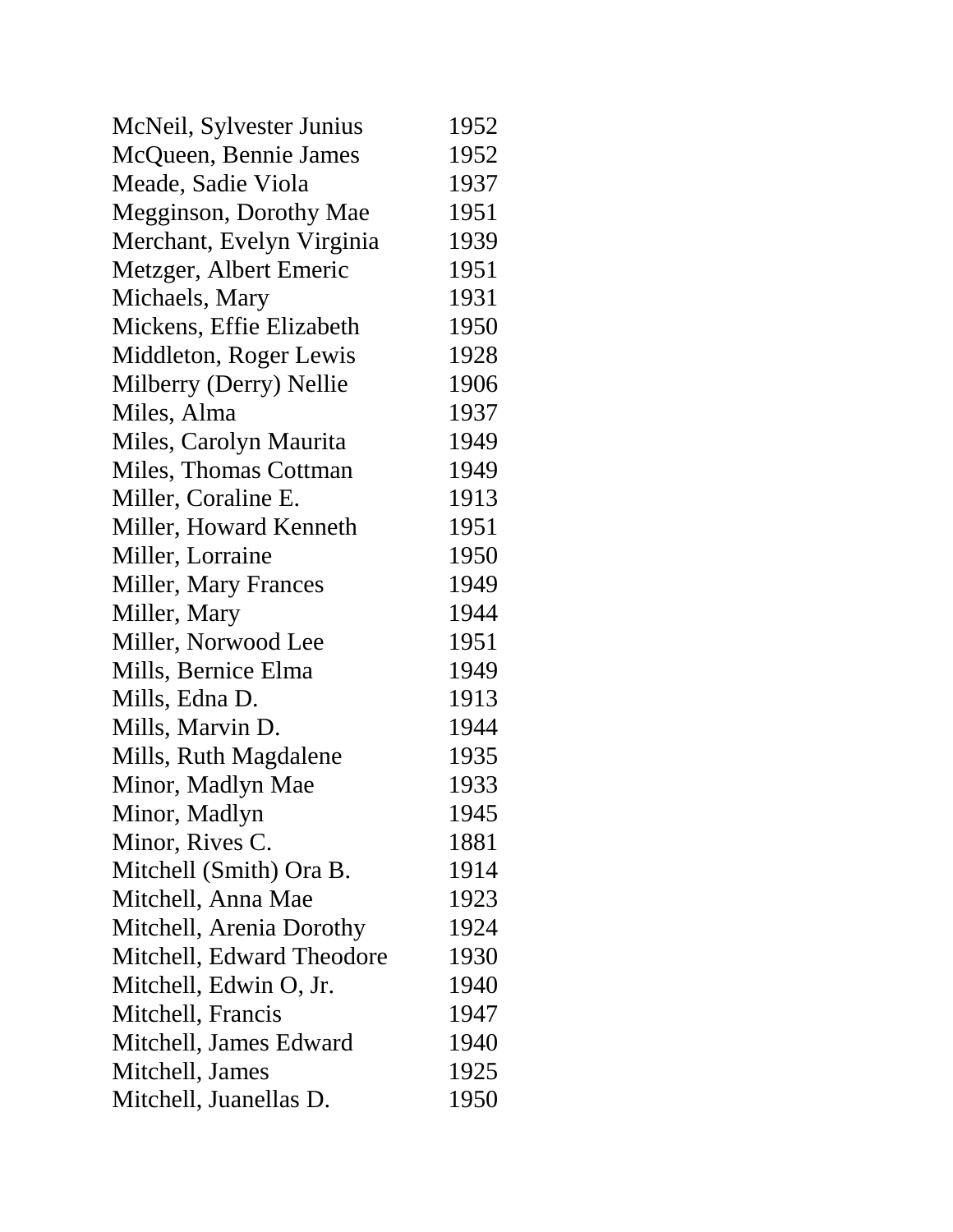| Mitchell, Reginald Harrison    | 1951 |
|--------------------------------|------|
| Mitchell, Ruby                 | 1925 |
| <b>Moats, Dorothy Marie</b>    | 1942 |
| Moats, Ellis Ambee             | 1956 |
| <b>Moats, Grace Mary</b>       | 1950 |
| Moats, Hilda Christina         | 1941 |
| Montgomery (Turner) Shirley F. | 1916 |
| Moore (Page) Sarah Rebecca     | 1917 |
| Moore, Archie                  | 1928 |
| Moore, Edmond                  | 1931 |
| Moore, Edmund Calvin           | 1936 |
| Moore, Elbert Charles          | 1942 |
| Moore, Elizabeth W.            | 1897 |
| Moore, Hattie Beatrice         | 1930 |
| Moore, Hester Elizabeth        | 1947 |
| Moore, Jeanette Alison         | 1928 |
| Moore, Lewis T.                | 1916 |
| Moore, Lillian M.              | 1954 |
| Moore, Mrs. Norma              | 1938 |
| Moore, Nancy Eulalia           | 1931 |
| Moore, Norma Yvonne            | 1938 |
| Moore, Robert W.               | 1935 |
| Moorehead, Laura Lucinda       | 1938 |
| Mooring, Susie Anna            | 1949 |
| Morgan, Cornelius              | 1942 |
| Morgan, Julia S.               | 1902 |
| Morgen, Mabel Elizabeth        | 1928 |
| Morris, Clifford               | 1934 |
| Morris, Ernest Ambrose         | 1936 |
| Morris, Fred R.                | 1911 |
| Morris, Fredericka Howard      | 1936 |
| Morris, Grace Elaine           | 1952 |
| Morris, James M.               | 1888 |
| Morris, Mary Margaret          | 1933 |
| Morrison, Caroline Eleanor     | 193  |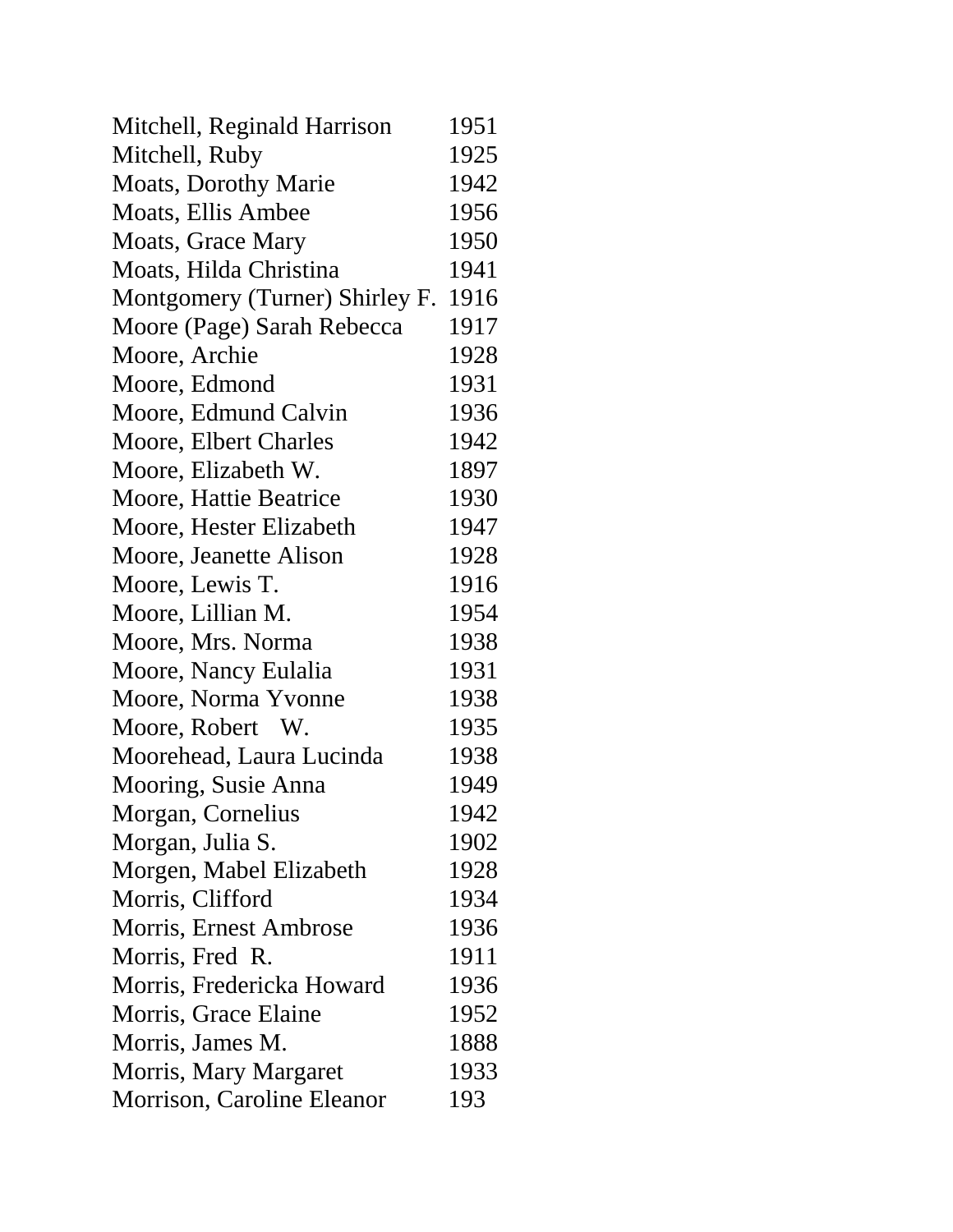| Morrow, Leonard              | 1954 |
|------------------------------|------|
| Morter, Kenny Harrison       | 1921 |
| Morton, Walter A.            | 1878 |
| Mosby, Delores M.            | 1952 |
| Moseby, Estelle              | 1925 |
| Moseley, William H.          | 1884 |
| Moss, Gayanne                | 1951 |
| Moss, Joseph W.              | 1934 |
| Moten, Blanche               | 1944 |
| Motley, Claude Eugene        | 1934 |
| Motley, William H.           | 1913 |
| Motte, Henry                 | 1925 |
| Motte, Julian                | 1923 |
| Motte, Vertelle              | 1925 |
| Munro, Cyril                 | 1942 |
| Munro, Theodore              | 1942 |
| Murray, Dorothy              | 1927 |
| Murray, Frank Graftor        | 1929 |
| Myers, Gloria Geraldine      | 1952 |
| Myrtle, Ruth                 | 1947 |
| Napper (Moats) Mattie Carrie | 1915 |
| Napper, Mary Claudine        | 1942 |
| Napper, Charles Terrell      | 1936 |
| Napper, Clarence T.          | 1913 |
| Napper, Elizabeth M. Frances | 1921 |
| Napper, Eva Corynne          | 1942 |
| Napper, Grafton Blaney       | 1949 |
| Napper, Guy Temple           | 1949 |
| Napper, Lucy                 | 1925 |
| Napper, Muriel N.            | 1949 |
| Napper, Paul Brown           | 1949 |
| Napper, Paul                 | 1944 |
| Napper, Terrell Armstrong    | 1919 |
| Napper, Victoria Irene       | 1941 |
| Naylor (Stanford) Alverta    | 1889 |
|                              |      |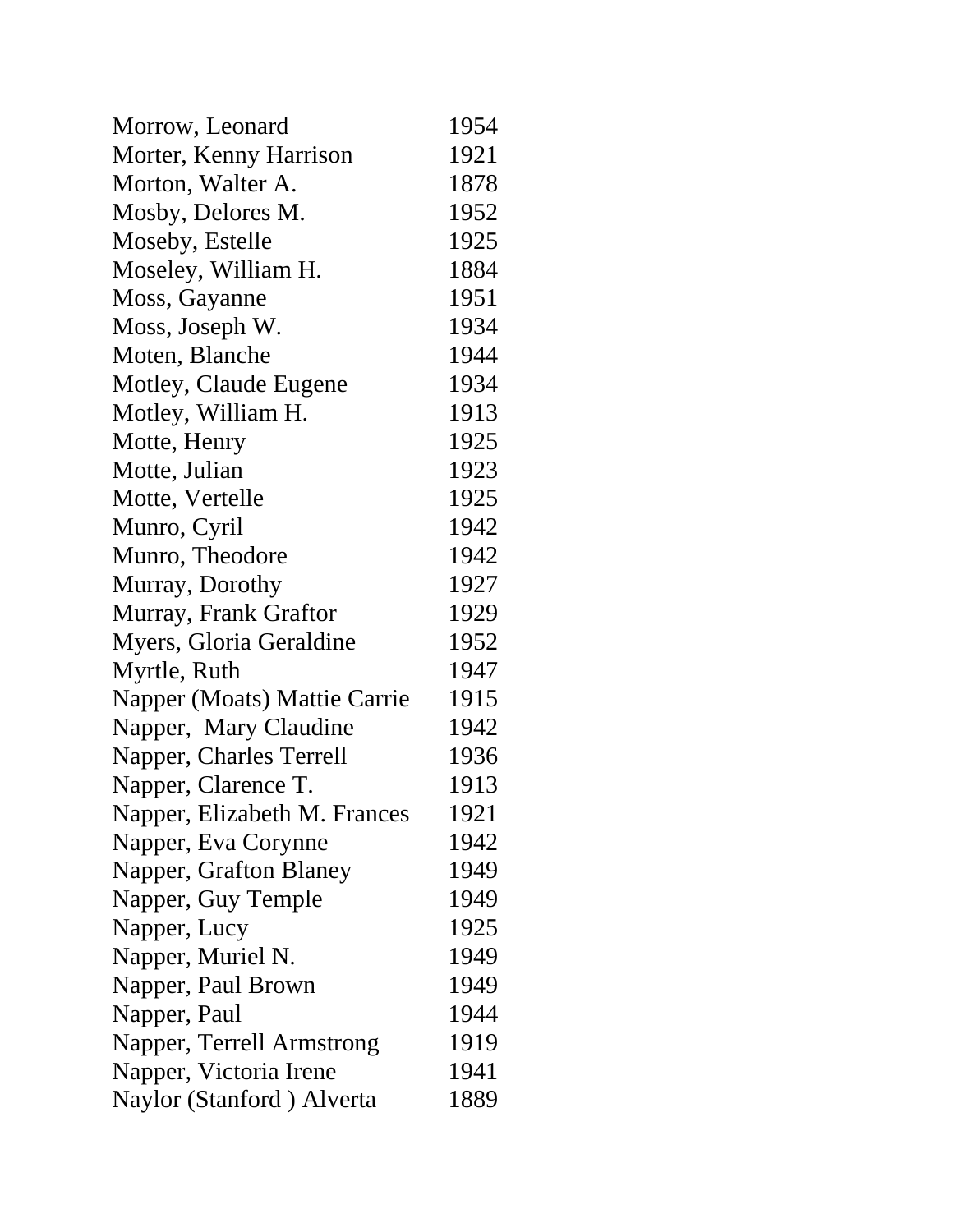| Naylor, Rev. M. J.        | 1892 |
|---------------------------|------|
| Neal, Harry Irvin         | 1918 |
| Nelson (Norris) Martha    | 1894 |
| Nelson, Burrell Sims      | 1941 |
| Nelson, Julian            | 1887 |
| Nelson, Katherine Clingon | 1942 |
| Newby (Dibbs) Susie A.    | 1908 |
| Newby (Yarbrough) Ida     | 1884 |
| Newman, (Hoover) Ruby B.  | 1910 |
| Newman, Dorothy V.        | 1952 |
| Newman, Rev. J. C.        | 1880 |
| Newsom, Moses J.          | 1952 |
| Newsome, John Henry       | 1934 |
| Newsome, Mary Katherine   | 1947 |
| Newsome, William Henry    | 1933 |
| Nicholas, Clarence A.     | 1934 |
| Nicholas, Elmer           | 1924 |
| Nichols, Alexander B.     | 1890 |
| Nichols, Irvin            | 1943 |
| Nickens (James) Aura L.   | 1883 |
| Nickens, Anna L.          | 1895 |
| Nickens, James W.         | 1956 |
| Nickens, Selma            | 1943 |
| Nix, Genester Millicent   | 1949 |
| Nizer (Paris) L.          | 1896 |
| Norbrey, Muriel Millicent | 1948 |
| Norcott, Glenice J.       | 1952 |
| Norris, Andrew            | 1879 |
| Norris, Aront             | 1925 |
| Norris, Mary Regina       | 1948 |
| Norton, Elbert M.         | 1955 |
| Nowlin, Gloria Delores    | 1949 |
| Nowlin, Laura B.          | 1913 |
| Nsima, James L.           | 1943 |
| Nunn, Muriel N.           | 1949 |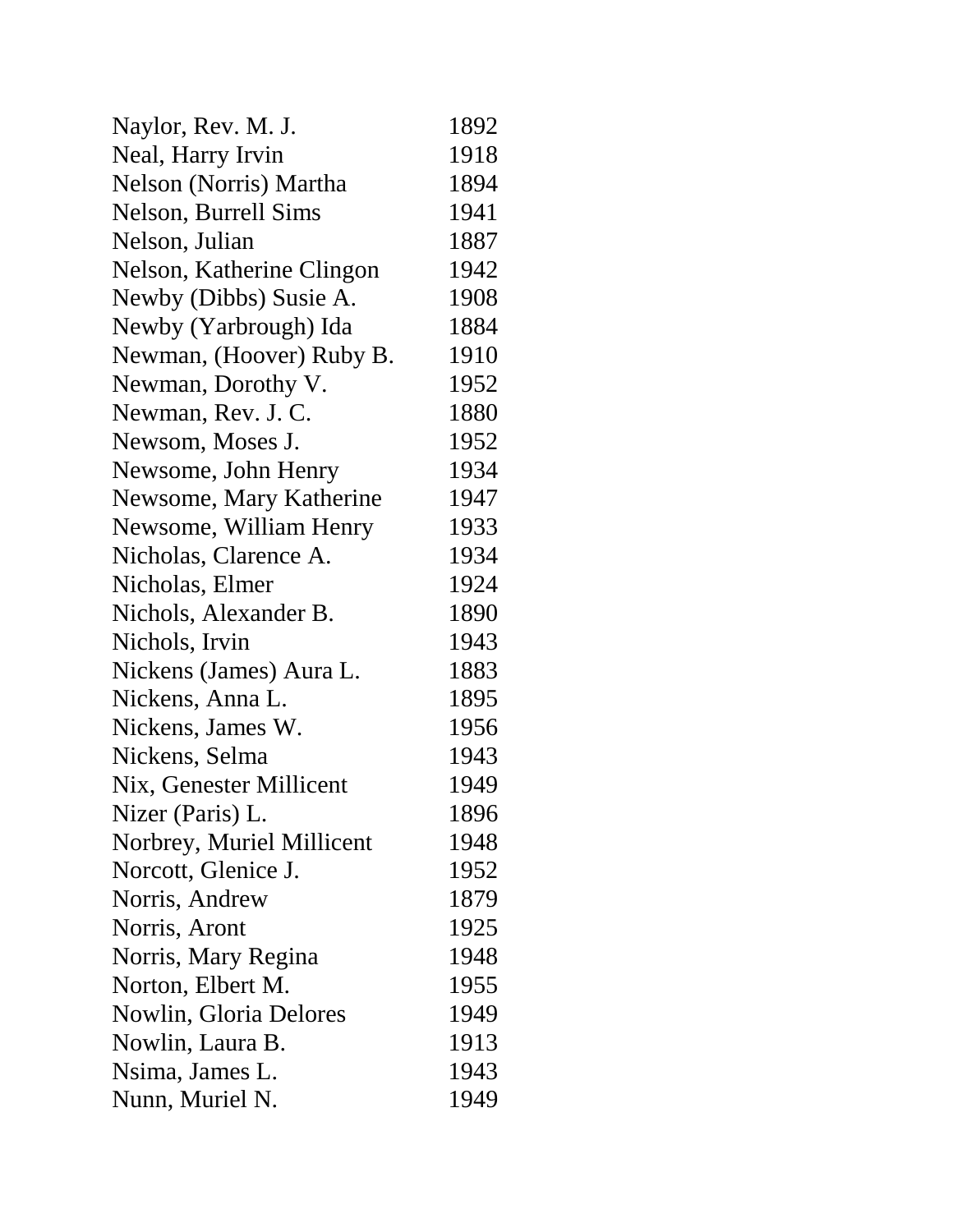| Nunn, Robert Lee               | 1951 |
|--------------------------------|------|
| Nutter, Jean                   | 1947 |
| Obey, Ida Mae                  | 1949 |
| Obi, Christian Chuckwunwike    | 1954 |
| Obodoechina, Victoria Ifeyinwa | 1953 |
| Obuekwe, Gilbert Ndife         | 1948 |
| Ojehomon, Festo A. O.          | 1952 |
| Oram, Blake Marie              | 1911 |
| Ovelton, (McDaniel) Lavinia    | 1892 |
| Overton, Geraldine Margaret    | 1949 |
| Owens, Floyd                   | 1941 |
| Owens, Geneva                  | 1949 |
| Owens, Mary E.                 | 1952 |
| Owens, Mildred Virginia        | 1949 |
| Page, (Craven) Cerella U.      | 1907 |
| Page, Gouveneur M.             | 1908 |
| Page, Harry L.                 | 1897 |
| Page, Littleton L.             | 1874 |
| Page, Margaret Theresa         | 1944 |
| Page, Mary Whimbs              | 1944 |
| Page, Matilda S.               | 1882 |
| Palmer, Carrie E.              | 1913 |
| Palmer, Charles H.             | 1912 |
| Pannell, Mary Alice            | 1949 |
| Parker, Christina              | 1920 |
| Parker, Ethel Amelia           | 1929 |
| Parker, Hester A.              | 1910 |
| Parker, Isabelle Elizabeth     | 1938 |
| Parker, Janie Amelia           | 1951 |
| Parker, Jesse                  | 1882 |
| Parker, Joseph Lee             | 1918 |
| Parker, Marie H.               | 1953 |
| Parker, Mary F.                | 1911 |
| Parker, Mary Louise            | 1933 |
| Parker, Richard H.             | 1895 |
|                                |      |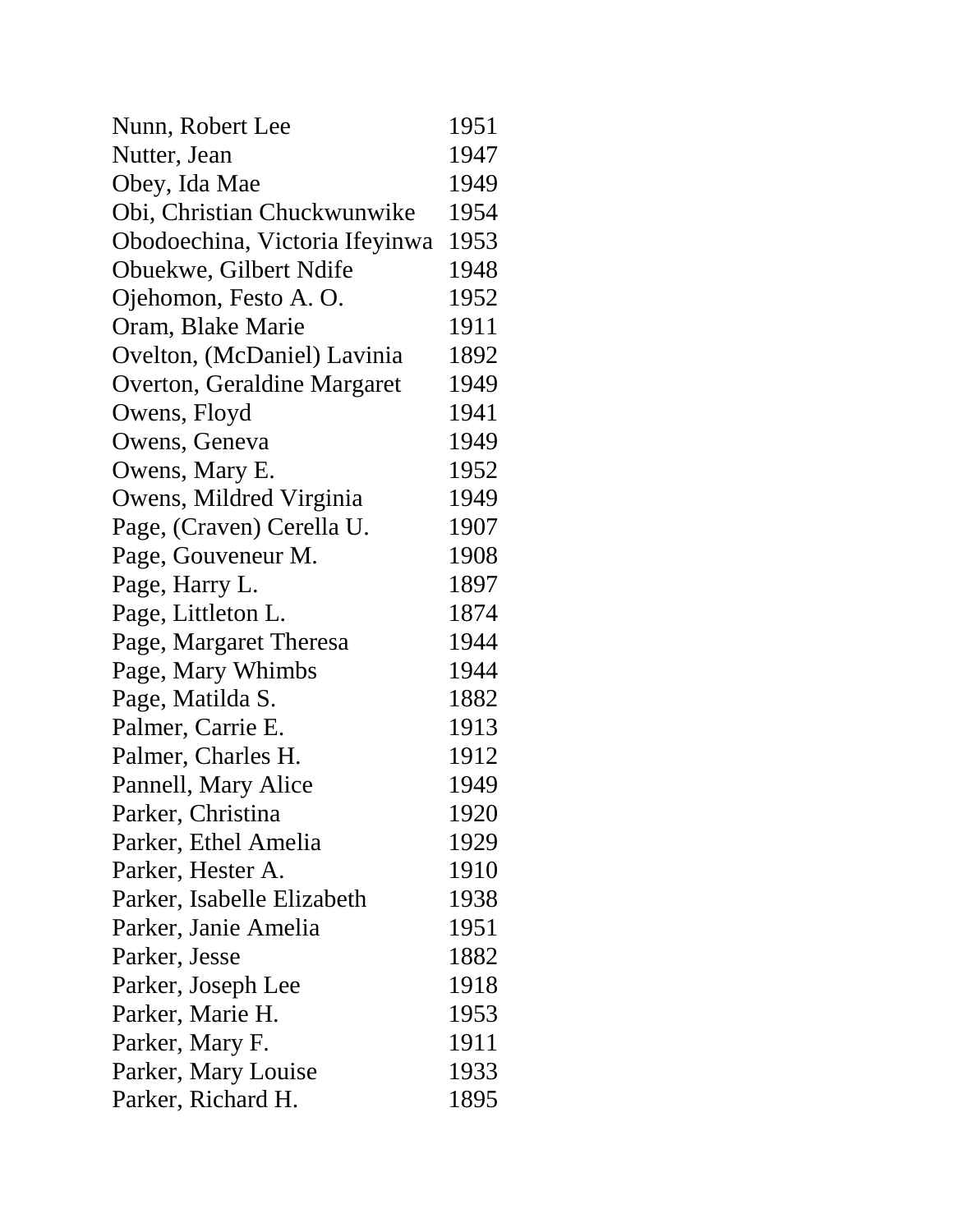| Parker, Theresa H.         | 1909 |
|----------------------------|------|
| Parks, Floried Smith       | 1949 |
| Parks, Kaulah              | 1946 |
| Parks, Mary Roberta        | 1952 |
| Parks, Rhinehart           | 1948 |
| Parritt, Agnes Cecelia     | 1935 |
| Parrott, Pearl Elizabeth   | 1940 |
| Paskler, Junius            | 1921 |
| Patterson, Alvin           | 1943 |
| Patterson, Nona Rae        | 1947 |
| Patterson, Sherlock Henry  | 1948 |
| Payne (Trent) Martha A.    | 1892 |
| Payne, Adora Robinson      | 1940 |
| Payne, Antionette Mae      | 1949 |
| Payne, Bessie I.           | 1931 |
| Payne, Catherine Henderson | 1951 |
| Payne, John Alexander      | 1950 |
| Payne, Sharper C.          | 1889 |
| Payne, Stewart             | 1930 |
| Payne, William E.          | 1893 |
| Peak, Sanford Nathaniel    | 1952 |
| Peck, Amelia Odessa        | 1924 |
| Peck, John Wesley          | 1941 |
| Peck, Rev, Frank J.        | 1880 |
| Pegram, Elizabeth          | 1932 |
| Pendleton, John R.         | 1954 |
| Penick, Rev. Pela          | 1895 |
| Penn, Katherine Virginia   | 1942 |
| People, Alma Lillian       | 1932 |
| Perkins, Evelyn M.         | 1954 |
| Perkins, Hannah Virginia   | 1945 |
| Perkins, Nancy C.          | 1956 |
| Perry, Ardith Lee          | 1932 |
| Perry, Elizabeth Rosetta   | 1949 |
| Perry, George              | 1931 |
|                            |      |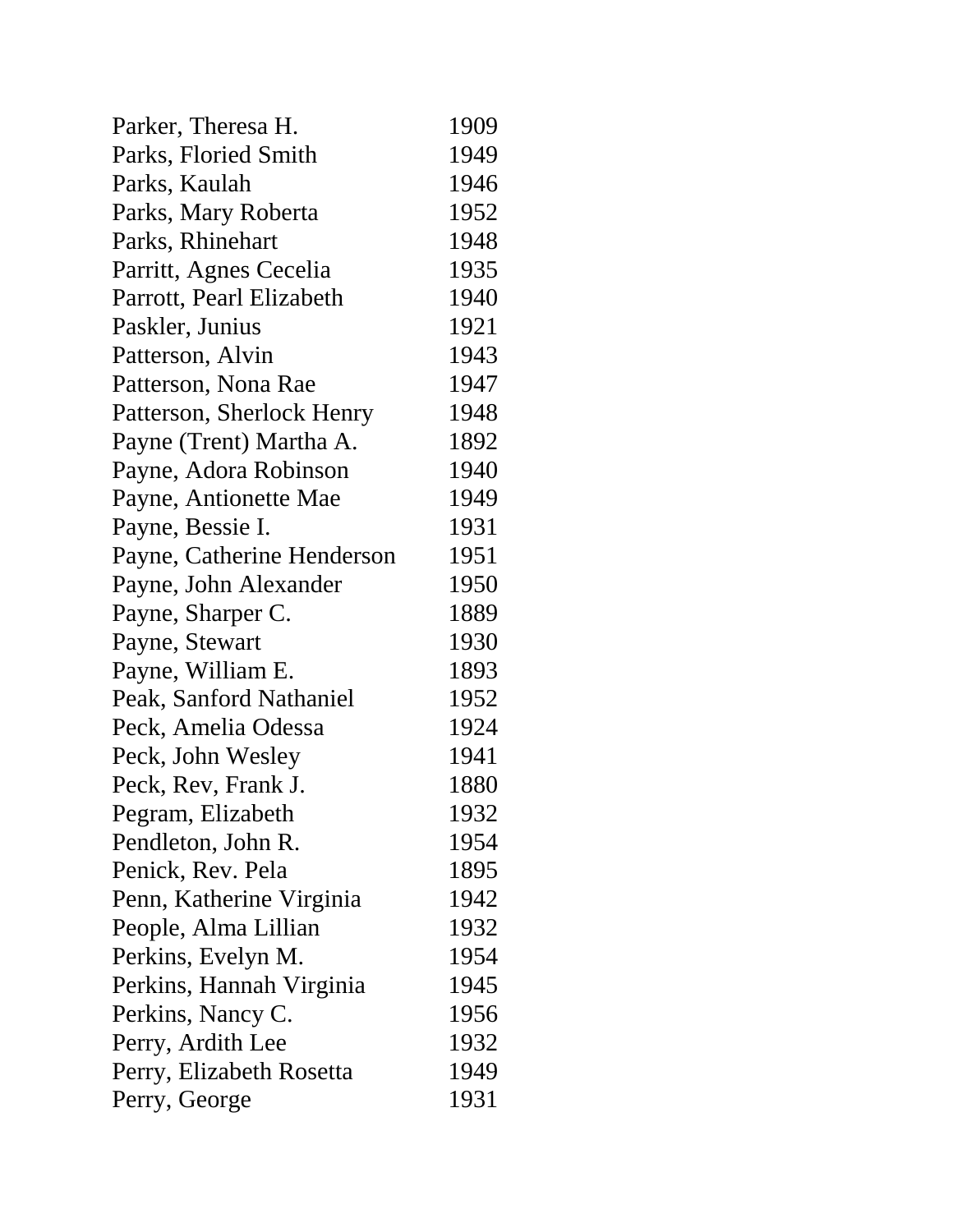| Perry, Helen Urusula      | 1946 |
|---------------------------|------|
| Perry, Mattie Lou         | 1932 |
| Perry, Ottie              | 1944 |
| Peterson, Marie Thelma    | 1927 |
| Pethel, James A,          | 1930 |
| Petteway, Blanche         | 1951 |
| Peyton, Alice V.          | 1884 |
| Peyton, Marion            | 1943 |
| Peyton, Mary M.           | 1914 |
| Phelps, Nannie            | 1944 |
| Phelps, Virginia          | 1944 |
| Phillips, Charles         | 1925 |
| Phillips, Dorothy L.      | 1952 |
| Phillips, Ethel Bernice   | 1951 |
| Phillips, Henry E.        | 1925 |
| Phillips, Isabelle Gladys | 1921 |
| Phillips, Isabelle        | 1944 |
| Phillips, Joseph Warner   | 1939 |
| Phillips, Lawrence        | 1923 |
| Phillips, Nettie Naomi    | 1936 |
| Phillips, William         | 1887 |
| Phoenix, Frances          | 1942 |
| Pierce (Alston) Aletho    | 1915 |
| Pierce, Fannie Bernice    | 1930 |
| Pierce, Phyllis           | 1951 |
| Pierce, Senorita          | 1922 |
| Pierce, Wondel            | 1929 |
| Pierce, Zena Gertrude     | 1928 |
| Pinchback, William Percy  | 1951 |
| Plater, Francis           | 1939 |
| Pleasant, Marie Emma      | 1936 |
| Plowden, Ethel Sarah      | 1940 |
| Plummer, C. H.            | 1885 |
| Polk, Anthony Frazier     | 1950 |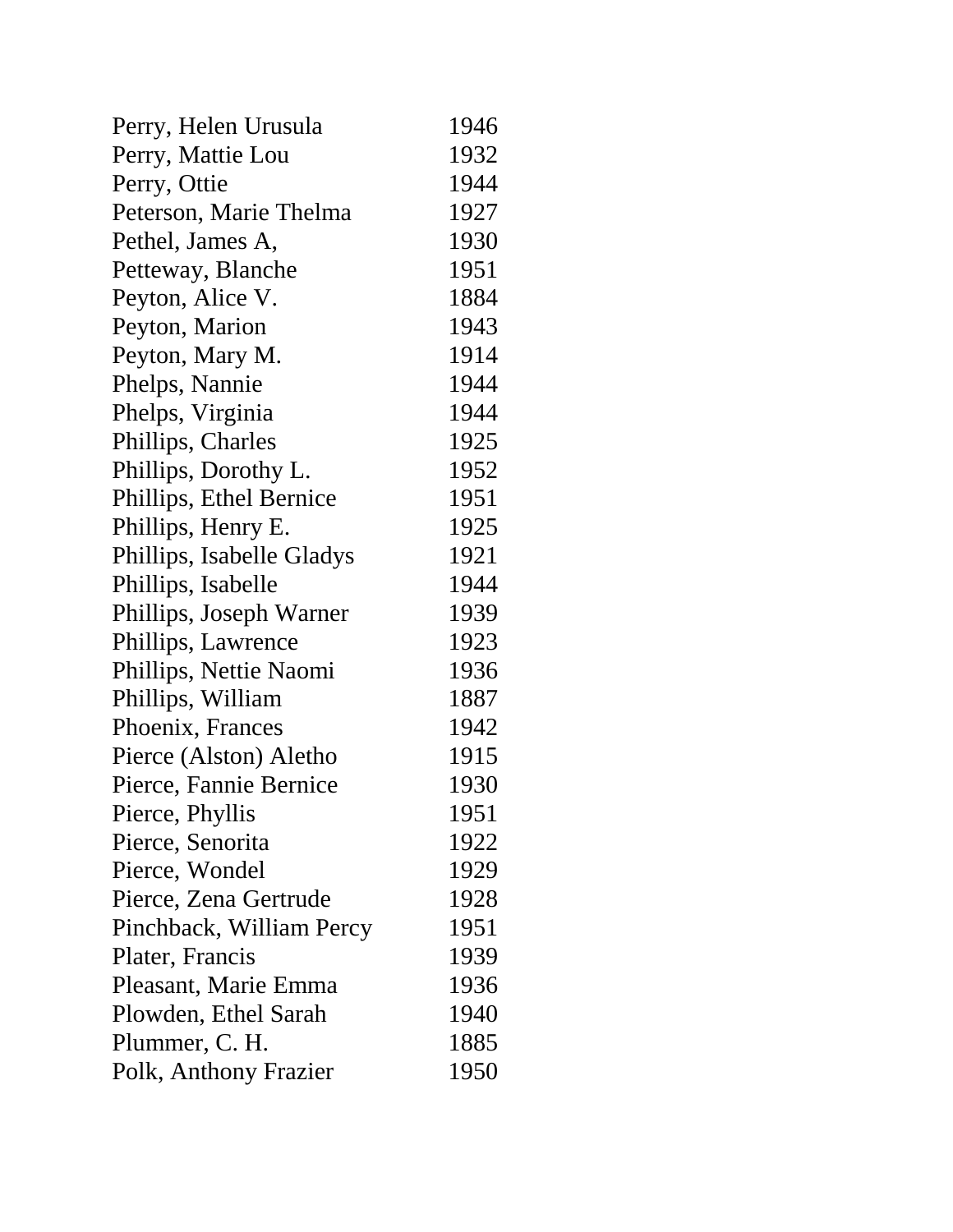| Polk, Leona. Hyacinth        | 1947 |
|------------------------------|------|
| Palmer, Virginia Gertrude    | 1949 |
| Polk, William Henry          | 1934 |
| Pollard, (Arrington) Frances | 1872 |
| Pollard, Effie Jane          | 1949 |
| Pollard, Lavina M.           | 1953 |
| Pollard, Sanford C.          | 1921 |
| Poole, Edith Lydia           | 1949 |
| Porter, Florence Belle       | 1935 |
| Porter, John                 | 1887 |
| Porter, Louise H.            | 1951 |
| Porter, Mabel S.             | 1955 |
| Porter, Oscar Philip         | 1939 |
| Porter, Rosa Elizabeth       | 1935 |
| Porter, Stephen              | 1924 |
| Potter, Louise Hartgrove     | 1952 |
| Powell, (Braxton) Lillian    | 1908 |
| Powell, Elfreda Roberta      | 1949 |
| Powell, Gloria Violet        | 1951 |
| Powell, Sessley              | 1940 |
| Powell, Theodore Allen       | 1949 |
| Praileau, Johnnie Maximilian | 1950 |
| Pratcher, Mary Helen         | 1948 |
| Preston, Gertrude Anna       | 1915 |
| Preston, Mary E.             | 1910 |
| Preston, Sarah               | 1924 |
| Price, Eleanor               | 1932 |
| Price, Margaret Evelyn       | 1934 |
| Price, Mildred Virginia      | 1934 |
| Pride, Louise                | 1943 |
| Prigg, Edwin Parson          | 1936 |
| Proctor, Lillian M.          | 1913 |
| Pryor, Adelaide Elizabeth    | 1927 |
| Pullen, Lewis Edward         | 1936 |
| Purvis, Carrie E.            | 1955 |
|                              |      |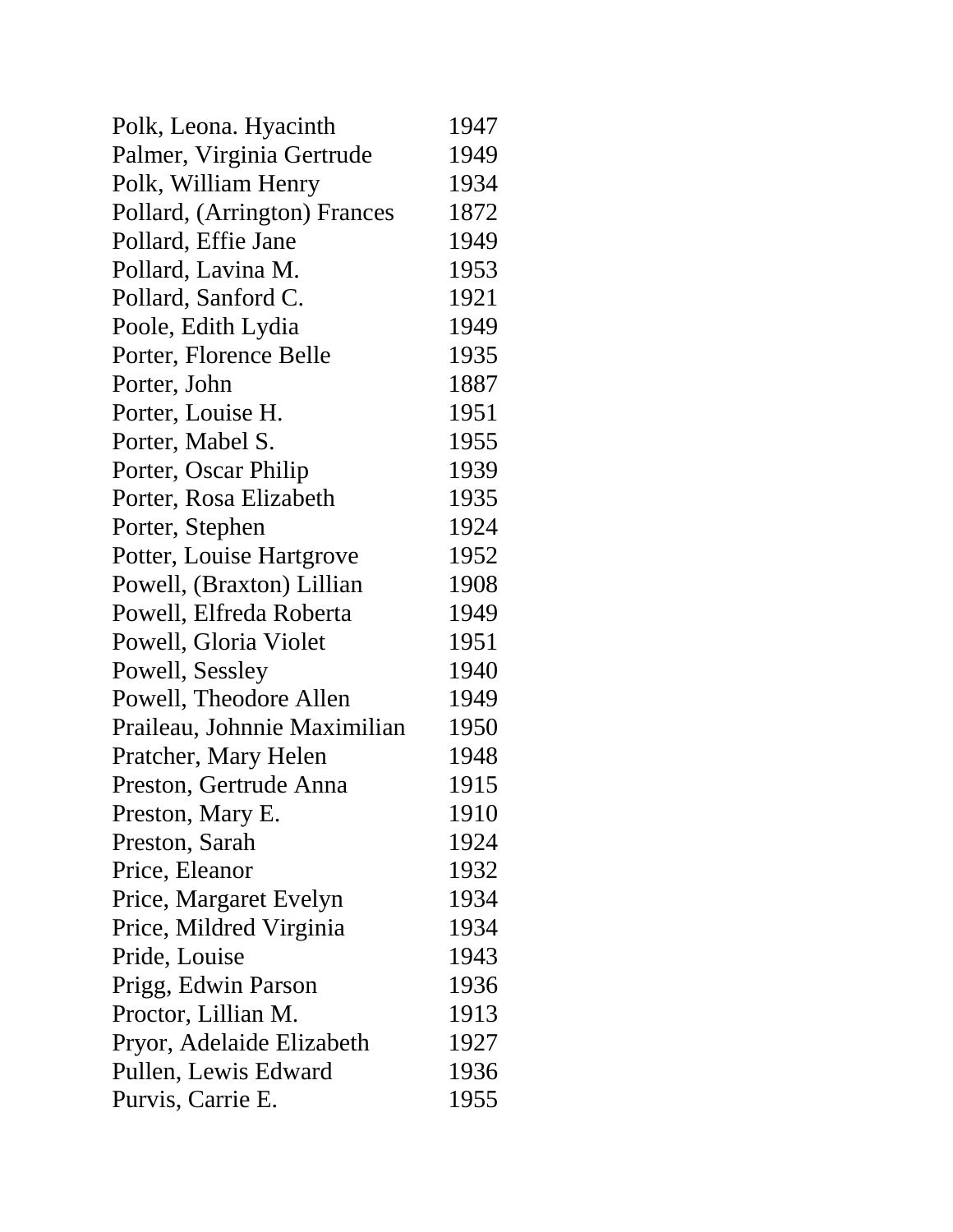| Pye (Collins) Janette        | 1881 |
|------------------------------|------|
| Pye, Anna                    | 1881 |
| Pye, Leona C.                | 1902 |
| Pye, Vivian Mae              | 1937 |
| Raikes, Dora Linda           | 1932 |
| Rainey, M. Grayson           | 1922 |
| Ramer, Rosa Belle            | 1947 |
| Ramey, Luvenia Alcinda       | 1942 |
| Randall, Mercedes Eolyn      | 1949 |
| Randolph, Birdie S.          | 1952 |
| Randolph, Thelma Virginia    | 1937 |
| Raton, Hazel                 | 1915 |
| Reddick, John                | 1928 |
| Reddin, William              | 1915 |
| Redman, Donald M.            | 1920 |
| Redman, Leota                | 1936 |
| Redwood, Janie S.            | 1951 |
| Reed, Alice Jayne            | 1949 |
| Reed, Braxton                | 1927 |
| Reed, Eliza Augusta          | 1928 |
| Reed, Mamie                  | 1925 |
| Reeder, Sylvester            | 1929 |
| Reeler, Calvin Christopher   | 1951 |
| Reeler, Charles Robert       | 1937 |
| Reeler, Josephine Marguerite | 1939 |
| Reeler, Mary Thelma          | 1937 |
| Reeler, Oscar Daniel         | 1947 |
| Reese, Audrey Lorraine       | 1949 |
| Reese, Felix David Jr.       | 1951 |
| Reese, Thomas                | 1942 |
| Reid (Johnson) Olive P.      | 1916 |
| Reid, Alfred D.              | 1954 |
| Reid, Joseph Hunter          | 1931 |
| Reid, Maurice                | 1914 |
| Reid, Thomas Neil            | 1951 |
|                              |      |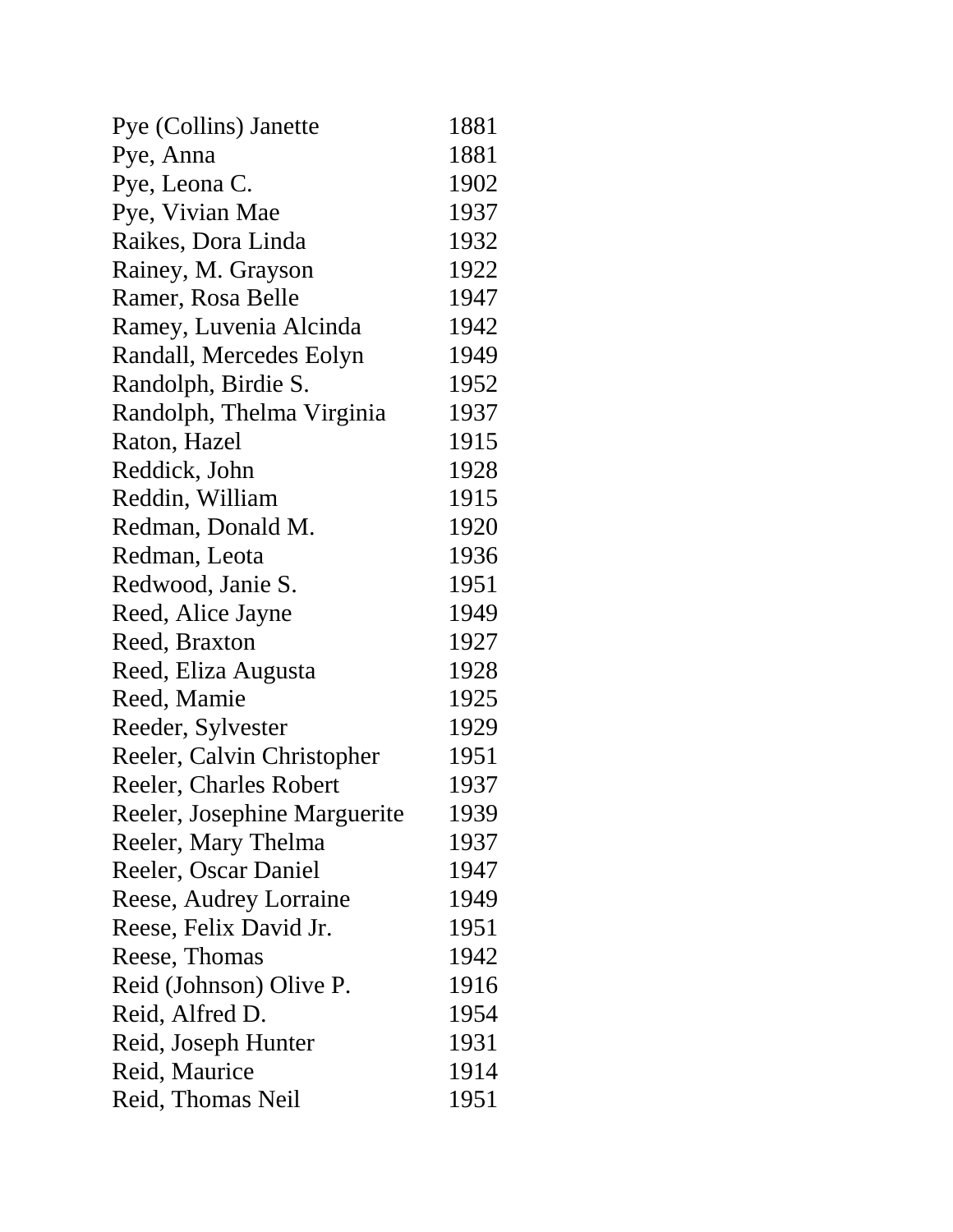| Reid, Walter                    | 1945 |
|---------------------------------|------|
| Reir, J. P.                     | 1945 |
| Reynolds, Eva Mae               | 1940 |
| Reynolds, Florence Helen        | 1917 |
| Rhea, Mollybelle                | 1937 |
| Rhodes, Ethel Blossom           | 1927 |
| Richards, Jeanne                | 1931 |
| Richardson, Lottie Mae          | 1949 |
| Rideout, Edna Frances           | 1927 |
| Rideout, Mary Ellen             | 1933 |
| Rideoutt, Estella Shepherd      | 1940 |
| Rideoutt, Harry Steven jr.      | 1941 |
| Rideoutt, Sylvia Augusta        | 1940 |
| Rideoutt, Vivian Wilson         | 1938 |
| Ridgely, Henry C.               | 1915 |
| Rigby (Lamb) Grace J.           | 1889 |
| <b>Ritchie, Mary Clementine</b> | 1935 |
| <b>Rivers, Dorothy Belle</b>    | 1949 |
| Robbins, Camille                | 1951 |
| Robbins, Margaret E.            | 1956 |
| Roberson, Lannon Harold         | 1919 |
| Roberts, Alice                  | 1945 |
| Roberts, Edena R.               | 1903 |
| Roberts, Josephine              | 1930 |
| Roberts, Ophelia Bell           | 1954 |
| Roberts, Shelby L.              | 1955 |
| Robertson, Lester James         | 1947 |
| Robinson, Adelaide D.           | 1916 |
| Robinson, Adora M.              | 1906 |
| Robinson, Adrian Drew           | 1939 |
| Robinson, Andrew Lee            | 1922 |
| Robinson, Betty Jane            | 1945 |
| Robinson, Clara                 | 1924 |
| Robinson, Curtis M.             | 1952 |
| Robinson, Francis Ernest        | 1950 |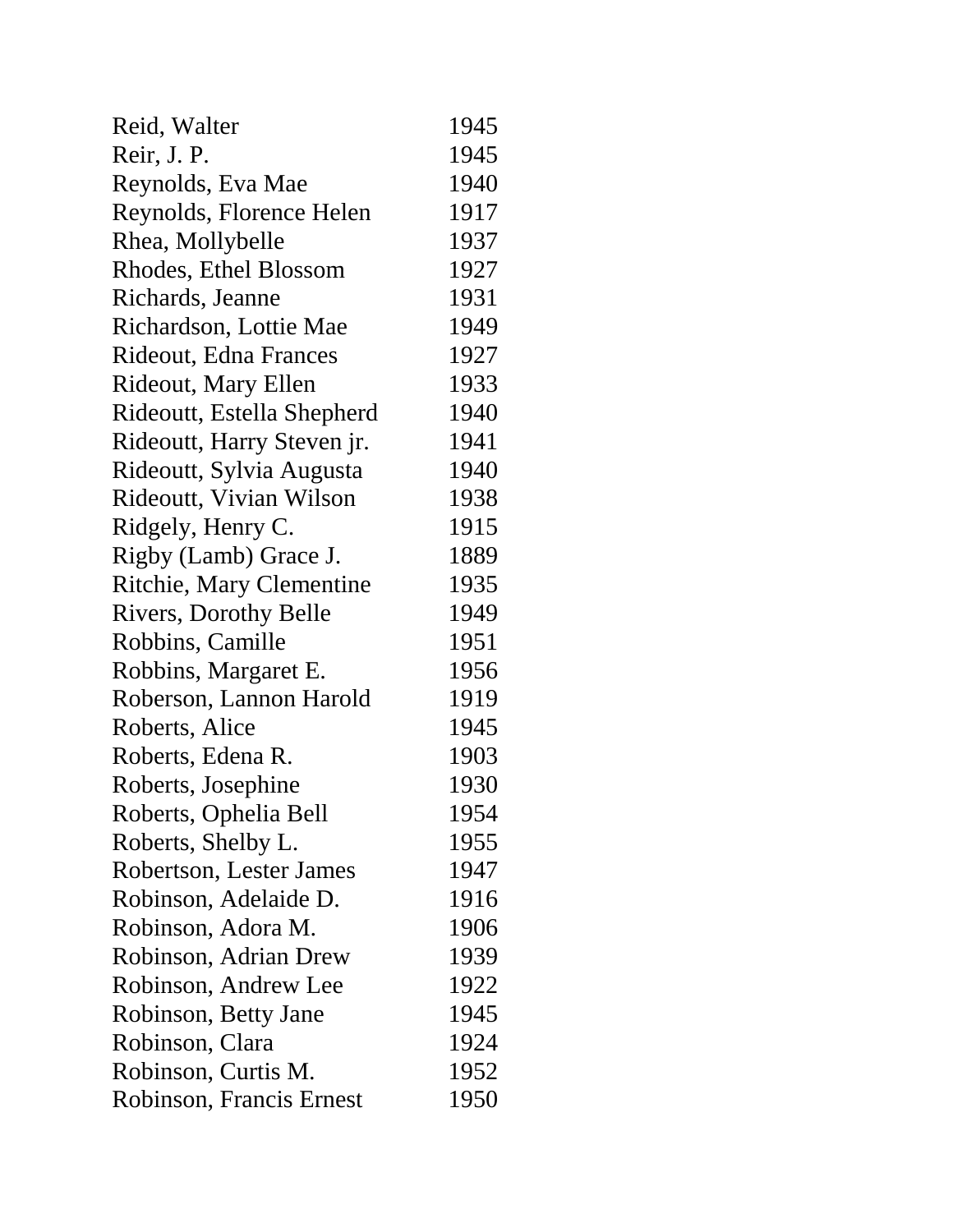| Robinson, Grant McKinley  | 1919 |
|---------------------------|------|
| Robinson, Helen           | 1924 |
| Robinson, Iona Mae        | 1949 |
| Robinson, J. E.           | 1887 |
| Robinson, James H.        | 1878 |
| Robinson, James           | 1923 |
| Robinson, John William    | 1937 |
| Robinson, Julie           | 1923 |
| Robinson, Lawrence Speed  | 1949 |
| Robinson, Lelia B.        | 1913 |
| Robinson, Mary Eleanor    | 1948 |
| Robinson, Olive Durham    | 1930 |
| Robinson, Randolph        | 1928 |
| Robinson, Thelma Jeanne   | 1932 |
| Robinson, Thelma Virginia | 1927 |
| Robinson, Vivian Sadie    | 1949 |
| Rogers, Mary Elizabeth    | 1947 |
| Rollins, Robert Lee       | 1940 |
| Rolls, Elizabeth          | 1910 |
| Roman (Bell) Anna         | 1897 |
| Roman, Eugene A.          | 1956 |
| Rone, Anne Bertha         | 1941 |
| Rookard, Connie Homer     | 1951 |
| Roper, Estelle            | 1916 |
| Roper, Leroy James        | 1933 |
| Roper, Russell Brown      | 1951 |
| Roper, Ruth Elizabeth     | 1921 |
| Rose, Frances Elizabeth   | 1940 |
| Rose, Grace Williams      | 1919 |
| Ross, (Hicks) S, Isabella | 1906 |
| Ross, Charles Robert, Jr. | 1938 |
| Ross, Edna Theresa        | 1921 |
| Ross, Lillian Mae         | 1933 |
| Ross, Lucretia Everette   | 1918 |
| Ross, Nethersole          | 1923 |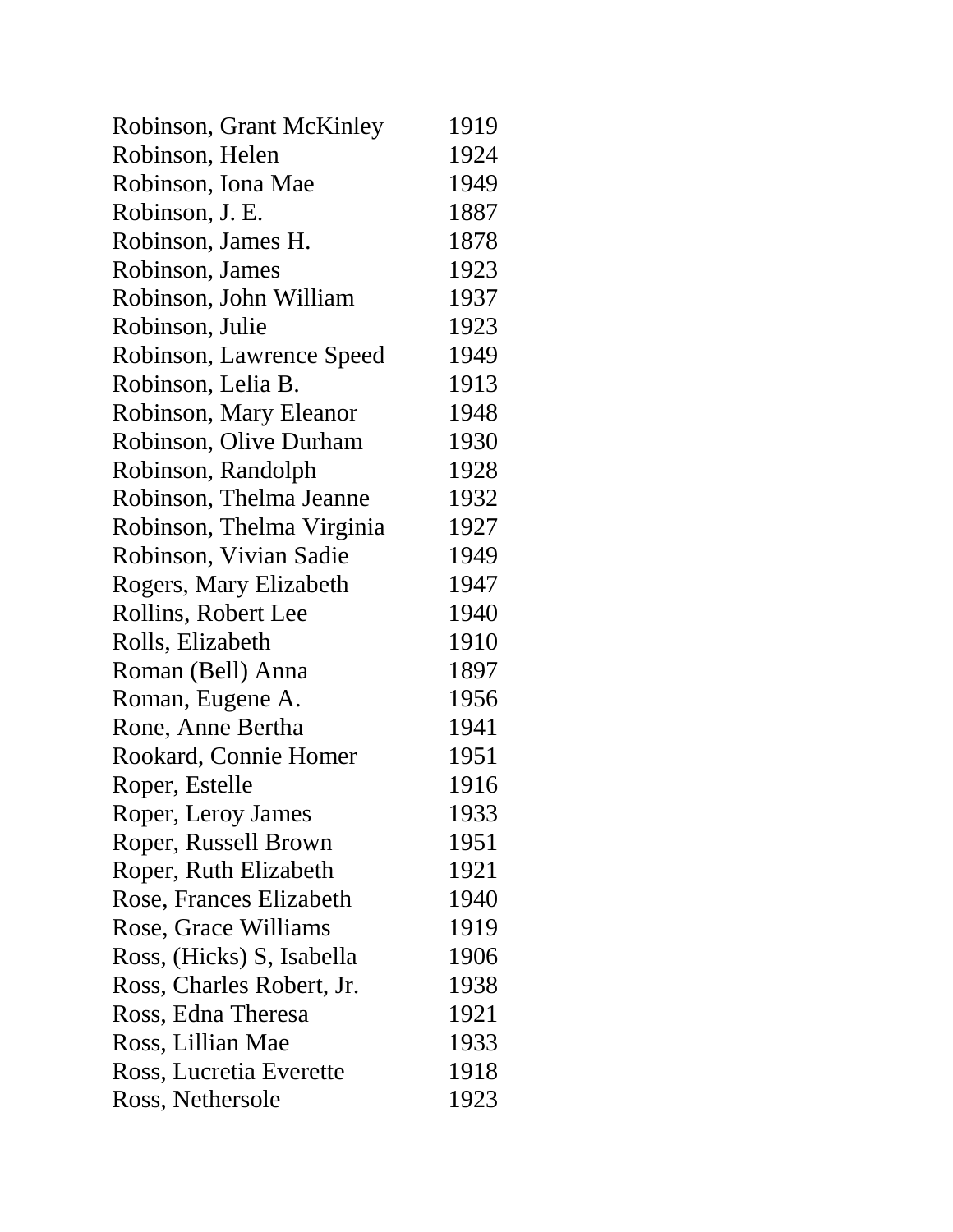| Ross, Petra L.                 | 1954 |
|--------------------------------|------|
| Roy, Mildred A.                | 1953 |
| Royster, Louise                | 1934 |
| Rucker, Charles Boyd           | 1952 |
| <b>Rush, James Bristol</b>     | 1944 |
| Rush, Miriam                   | 1946 |
| Rush, Ruth Izola               | 1944 |
| Russell, Ella Mae              | 1933 |
| <b>Russell, Maurice Carter</b> | 1939 |
| Russell, Maurice               | 1940 |
| Russell, Robert                | 1940 |
| Samons, Lillie R.              | 1916 |
| Sanders, Virginia Dare         | 1950 |
| Sankoh, Samuel Brimah          | 1949 |
| Satterfield, Violet Nevater    | 1921 |
| Saunders, Anna Mae Elizabeth   | 1927 |
| Saunders, Darlie Mae           | 1930 |
| <b>Saunders, Ellen Dorothy</b> | 1942 |
| Saunders, Elsie Ferguson       | 1946 |
| Saunders, Lera H.              | 1951 |
| Saunders, Lucy McDaniel        | 1946 |
| Saunders, Mary                 | 1947 |
| Saunders, Thelma Anderson      | 1951 |
| Saunders, Ulysses              | 1938 |
| Saunders, William A.           | 1895 |
| Scales, (Fox) Viola            | 1917 |
| Schley, Richard Larue          | 1937 |
| Schley, Sara Elizabeth         | 1934 |
| Scipio, Beatrice               | 1939 |
| Scipio, Mary Rosalie           | 1942 |
| Scipio, William Robert         | 1951 |
| Scott, Alexander               | 1925 |
| Scott, Annie Vivian            | 1920 |
| Scott, Elva Elizabeth          | 1950 |
| Scott, James E.                | 1911 |
|                                |      |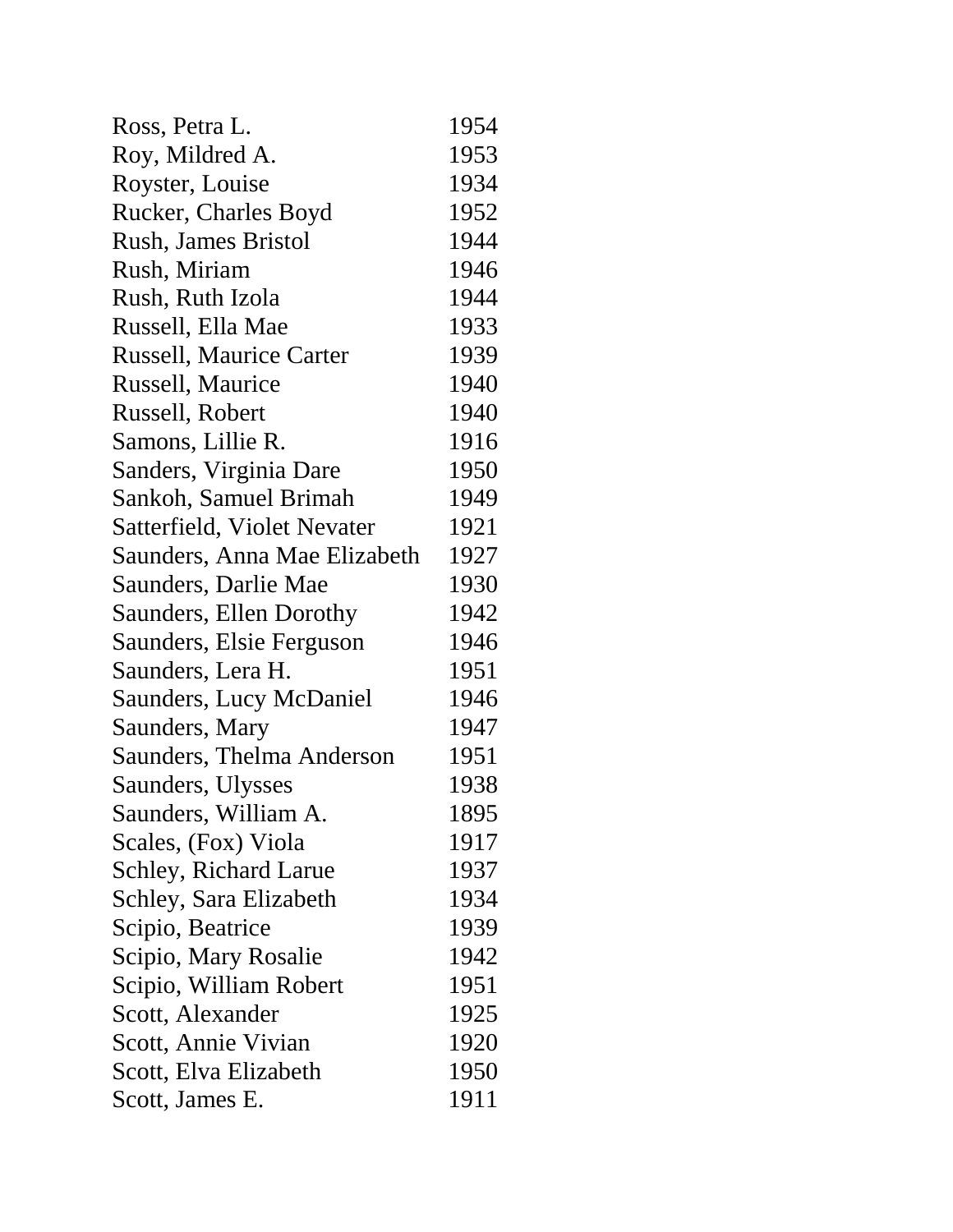| Scott, Travers                | 1935 |
|-------------------------------|------|
| Scott, Viola                  | 1924 |
| Seaton, James E.              | 1894 |
| Sellman, Eudora Belle         | 1953 |
| <b>Shadd, Betty Eunice</b>    | 1954 |
| Shafer, Mervyn C.             | 1938 |
| Sharpe, Mary Inez             | 1936 |
| <b>Sharpe, Rowan Palmere</b>  | 1951 |
| Sharps, Gloria Rita           | 1950 |
| Shellest, Willie Mae          | 1922 |
| Shelton, Ada Naomi            | 1937 |
| Shelton, Albert Lee           | 1927 |
| <b>Shelton, Charlotte</b>     | 1922 |
| Shelton, Elsie Irene          | 1937 |
| Shelton, Henson               | 1917 |
| Shelton, Kathryn              | 1946 |
| Shelton, Mary Virginia        | 1921 |
| <b>Shelton, Olive Pauline</b> | 1937 |
| Shelton, Thomas H.            | 1917 |
| Shepherd, Bessie May          | 1908 |
| Shepherd, Estella Ann         | 1930 |
| Shepherd, Estelle, M.         | 1913 |
| Shepherd, Moses               | 1922 |
| Shirley, A.T.                 | 1887 |
| Shirley, Irene                | 1939 |
| Shirley, Roy                  | 1929 |
| Shirley, Wellington           | 1943 |
| Shorter, Doris                | 1945 |
| <b>Shorter, John Matthews</b> | 1951 |
| Shropshire, Minnie R.         | 1955 |
| Siebert, Morris Russell       | 1954 |
| Simmons, Frederick            | 1940 |
| Simmons, Lula Mae             | 1952 |
| Sims, (Allen) Frances E.      | 1916 |
| Sims, (Hatter) Mary M.        | 1887 |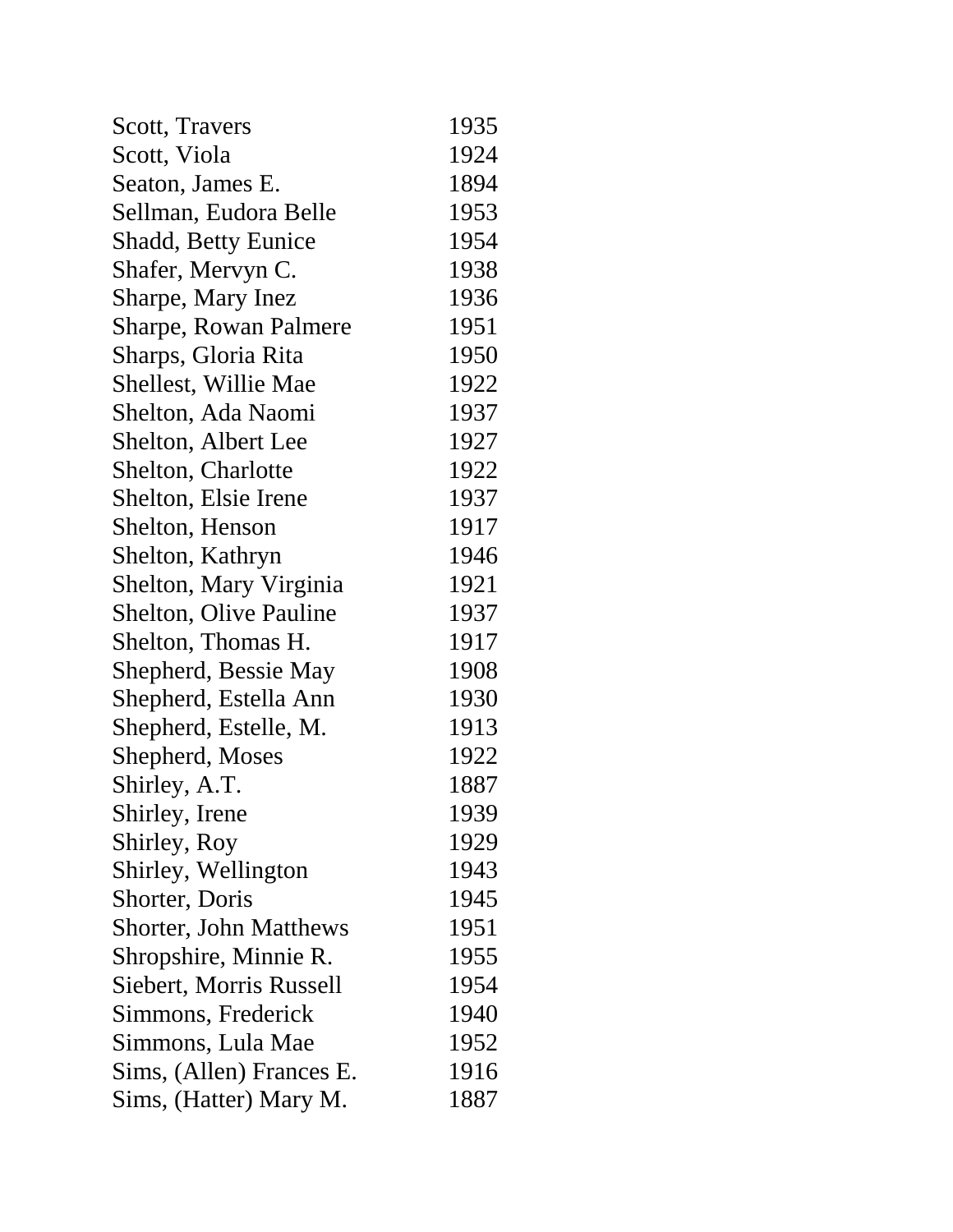| Sims, Cerelle Page          | 1933 |
|-----------------------------|------|
| Sims, Charles Lewis         | 1936 |
| Sims, Charles P.            | 1897 |
| Sims, Charles T.            | 1931 |
| Sims, Eliza                 | 1879 |
| Sims, Elizabeth W.          | 1885 |
| Sims, Elizabeth W.          | 1936 |
| Sims, Frances               | 1878 |
| Sims, Joseph H.             | 1888 |
| Sims, Lena A.               | 1888 |
| Sims, Lillian Russell       | 1917 |
| <b>Sims, Mary Frances</b>   | 1925 |
| Sims, Nathaniel H.          | 1931 |
| Sims, Robert P.             | 1893 |
| Sims, Sarah A.              | 1890 |
| Sims, William F.            | 1886 |
| Sinclair, Flossie L.        | 1934 |
| Sink, Henry H.              | 1916 |
| Skipworth, George           | 1939 |
| Skipworth, James H.         | 1878 |
| Slade, Oscar Lee            | 1951 |
| Slaughter, Lela             | 1925 |
| Sledd, Evelyn Theresa       | 1948 |
| Sledd, Marshall             | 1924 |
| Sloane, Julia               | 1925 |
| Smallwood, Rachel Gray      | 1928 |
| <b>Smiley, Samuel Lewis</b> | 1954 |
| Smith (Jackson) Mary L.     | 1884 |
| <b>Smith (Morris) Susan</b> | 1894 |
| Smith, Alice C.             | 1894 |
| Smith, Anna Genevieve       | 1939 |
| Smith, Anthony              | 1925 |
| Smith, Aretha Elizabeth     | 1942 |
| Smith, Barbara Roberta      | 1948 |
| Smith, Beatrice             | 1915 |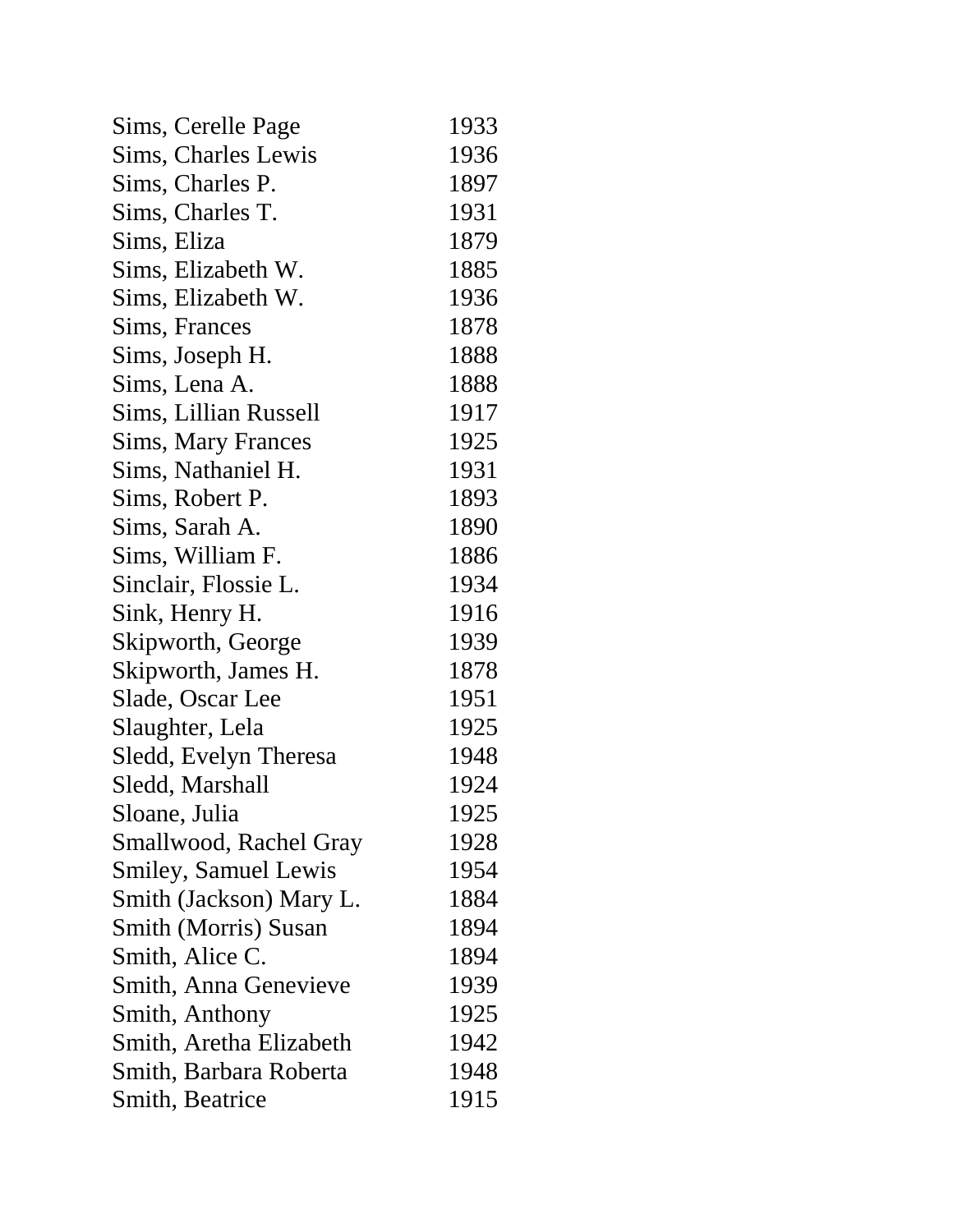| Smith, Betty Ada         | 1949 |
|--------------------------|------|
| Smith, Charles Edwrd     | 1934 |
| Smith, Charlotte Leola   | 1938 |
| Smith, Clara Virginia    | 1953 |
| Smith, Elizabeth Isodora | 1950 |
| Smith, Ella V.           | 1891 |
| Smith, Emerson Edlyn     | 1953 |
| Smith, Ernest L.         | 1914 |
| Smith, Evelyn Allean     | 1937 |
| Smith, Floried Finney    | 1949 |
| Smith, Frank D.          | 1950 |
| Smith, George A.         | 1889 |
| Smith, George Robert     | 1949 |
| Smith, Grafton A.        | 1941 |
| Smith, Hammett W.        | 1946 |
| Smith, Harry             | 1924 |
| Smith, Hattie Elizabeth  | 1951 |
| Smith, Henrietta         | 1911 |
| Smith, James H.          | 1890 |
| Smith, James Hall        | 1938 |
| Smith, Lunsford          | 1939 |
| Smith, Mary Elizabeth    | 1944 |
| Smith, Olive Harrison    | 1917 |
| Smith, Otis J.           | 1922 |
| Smith, Pattie A.         | 1911 |
| Smith, Robert George     | 1932 |
| Smith, Robert Henry      | 1932 |
| Smith, Theo Viola        | 1948 |
| Snowden, Clara B.        | 1911 |
| Snowden, Houston Davis   | 1949 |
| Snowden, Irma Moselle    | 1920 |
| Snowden, John Ronald     | 1948 |
| Snowden, John            | 1922 |
| Snowden, Martha Ellen    | 1928 |
| Snowden, Yvonne D.       | 1944 |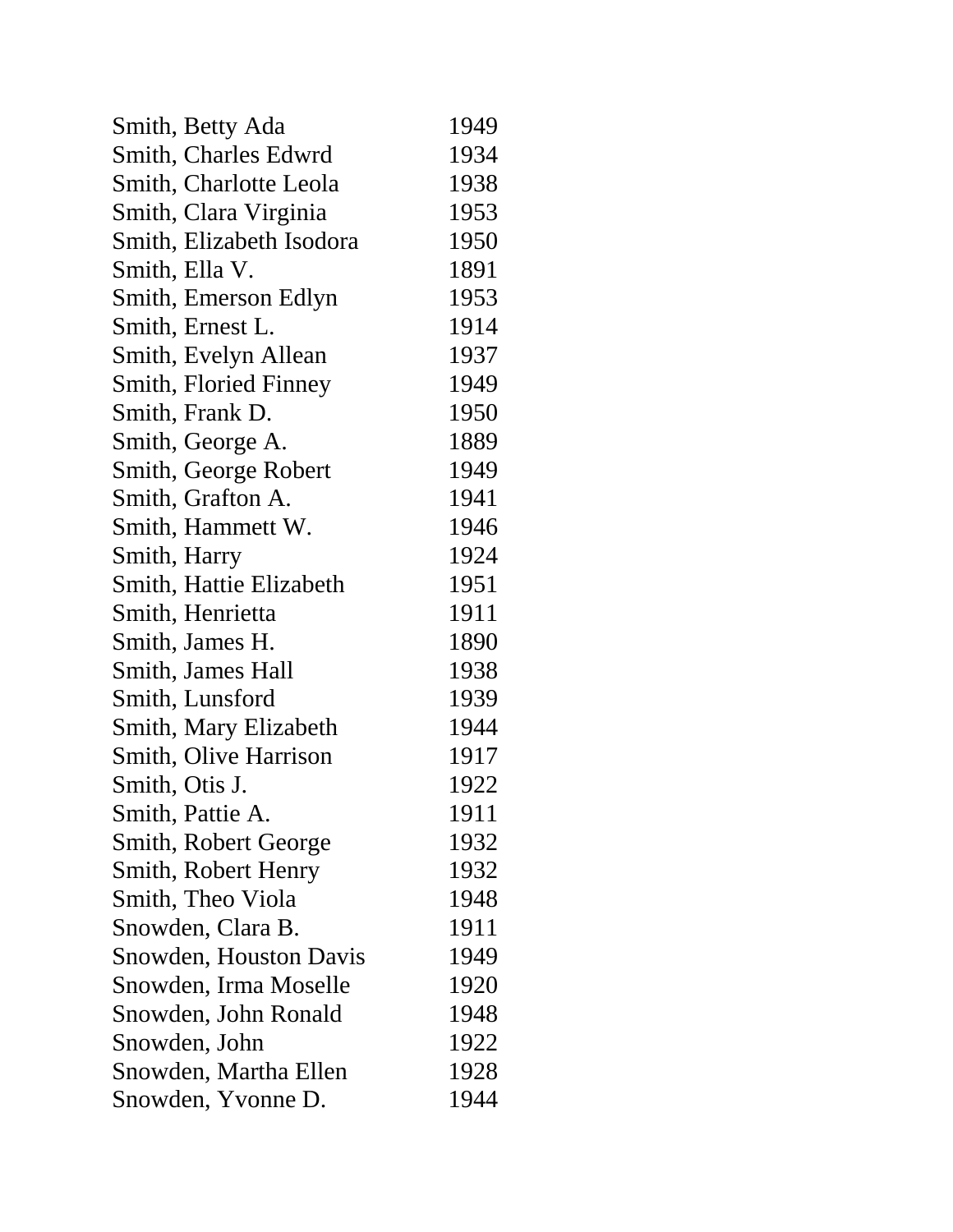| Southall (Brown) Hattie L.     | 1908 |
|--------------------------------|------|
| Spencer, Amanda Clara          | 1927 |
| Spencer, Amanda Hanna          | 1929 |
| <b>Spencer, Charles Parker</b> | 1929 |
| Spencer, Della Elizabeth       | 1952 |
| <b>Spencer, Marion Clifton</b> | 1941 |
| Spencer, Randolph E.           | 1934 |
| Spencer, Winona Christina      | 1930 |
| Spikes, Phyllis Early          | 1948 |
| Splone, Pauline Livingstone    | 1934 |
| Spriggs, Christina Marcella    | 1940 |
| Spriggs, John B.               | 1881 |
| Spriggs, William A.            | 1876 |
| Springgs, Sylvia A.            | 1956 |
| Springs, Milton Joshua         | 1938 |
| Spurlock, Stanley Keyes        | 1952 |
| Spurlock, Sterratt K.          | 1951 |
| Staley, Nannie V.              | 1916 |
| <b>Staley, Nannie</b>          | 1925 |
| Stannard, Everlear             | 1931 |
| Stanton, LeEtta N.             | 1956 |
| Stanton, Lillian Magdelene     | 1951 |
| Stanton, N. Howard             | 1954 |
| Stanton, Valeria B.            | 1954 |
| Starks, Clifford M.            | 1952 |
| Staunton, Rosa                 | 1925 |
| Sterns, Jean F.                | 1956 |
| Stevens, Agnes Marietta        | 1950 |
| Stevens, Edmonia Martha        | 1932 |
| Stevens, Henry A.              | 1953 |
| Stevens, Lena Amelia           | 1947 |
| Stevens, Lena Isabelle         | 1931 |
| Stevenson, Alyce Loretta       | 1942 |
| Stevenson, Ethel Virginia      | 1939 |
| Stevenson, Isaiah H.           | 1893 |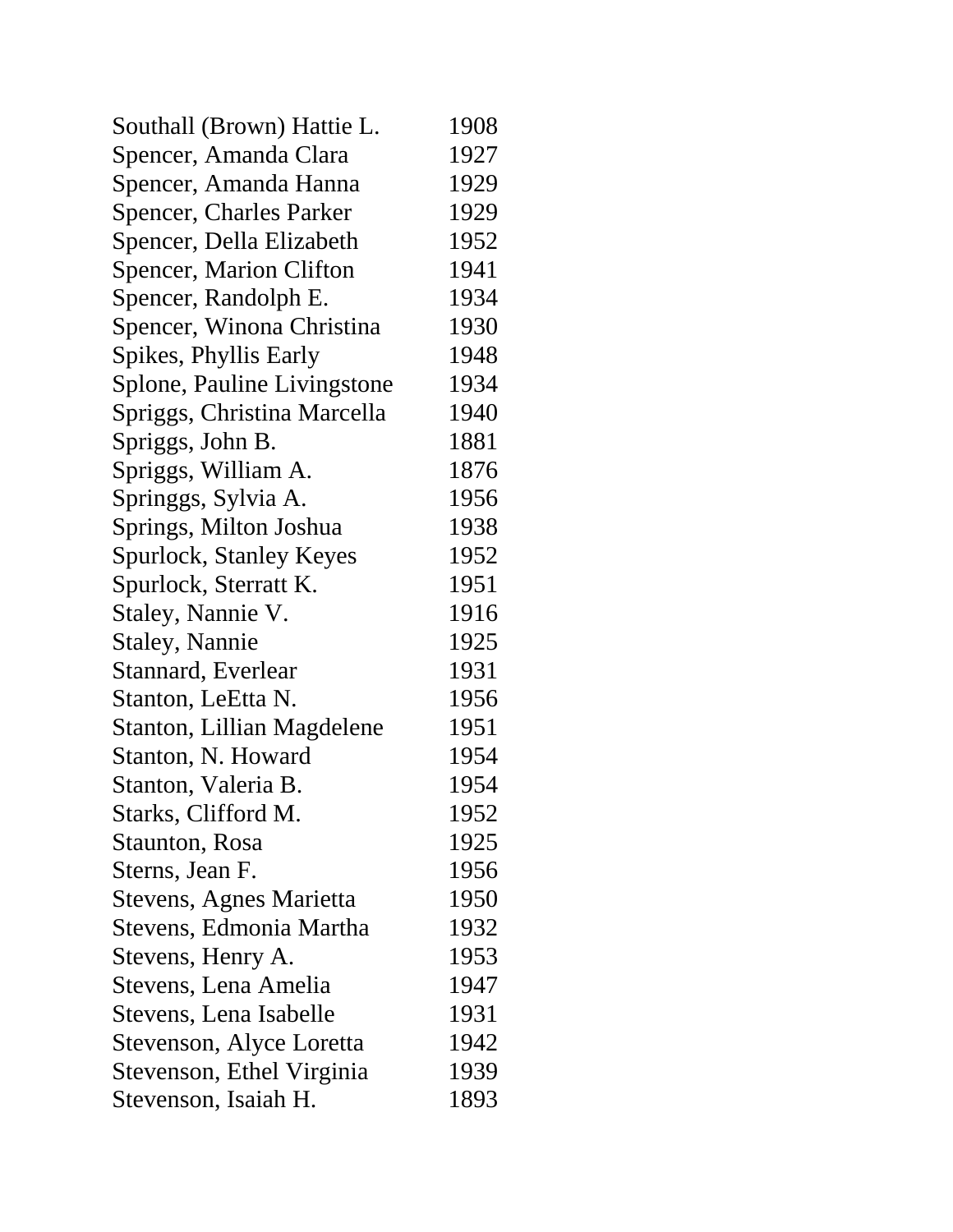| Stevenson, Pearl Elizabeth        | 1939 |
|-----------------------------------|------|
| Stevenson, Roberta                | 1893 |
| Stevenson, Rosella                | 1893 |
| <b>Steward, Annette Ernestine</b> | 1947 |
| <b>Steward, Effie Beatrice</b>    | 1950 |
| <b>Steward, Ottoway Mahaleth</b>  | 1948 |
| <b>Stewart (Buckner) Frances</b>  | 1888 |
| Stewart, Alvin                    | 1950 |
| <b>Stewart, Beulah Margaret</b>   | 1939 |
| Stewart, Ernestine T.             | 1949 |
| Stewart, Ethel Rae                | 1951 |
| Stewart, George                   | 1886 |
| <b>Stewart, James</b>             | 1940 |
| Stewart, John R. Jr.              | 1935 |
| <b>Stokes, Walter Geroge</b>      | 1934 |
| Stone, William Edward             | 1930 |
| Street (Harmon) Sarah Isabelle    | 1917 |
| Strickland, Lena Bell             | 1951 |
| <b>Strong, Leon Matthew</b>       | 1954 |
| <b>Strother (Thomas) Arvie</b>    | 1903 |
| Strother, Phillip M.              | 1892 |
| <b>Strother, Robert James</b>     | 1936 |
| Stuart, Alvin L.                  | 1952 |
| Stuart, Elizabeth Elvie           | 1948 |
| Stuart, Janie                     | 1943 |
| <b>Stubbs, Robert Newton</b>      | 1941 |
| Sullivan, Margaret Sarah L.       | 1934 |
| Summers, James E.                 | 1905 |
| Summerville, Thomas James         | 1954 |
| Sutton, Egretta Gwendoline        | 1928 |
| Sutton, Susie Anderson            | 1951 |
| Swan, Rosy Mae                    | 1944 |
| Sweeney, Thelma                   | 1924 |
| Sweeper, Edward                   | 1929 |
| Tabb, Ella Louise                 | 1932 |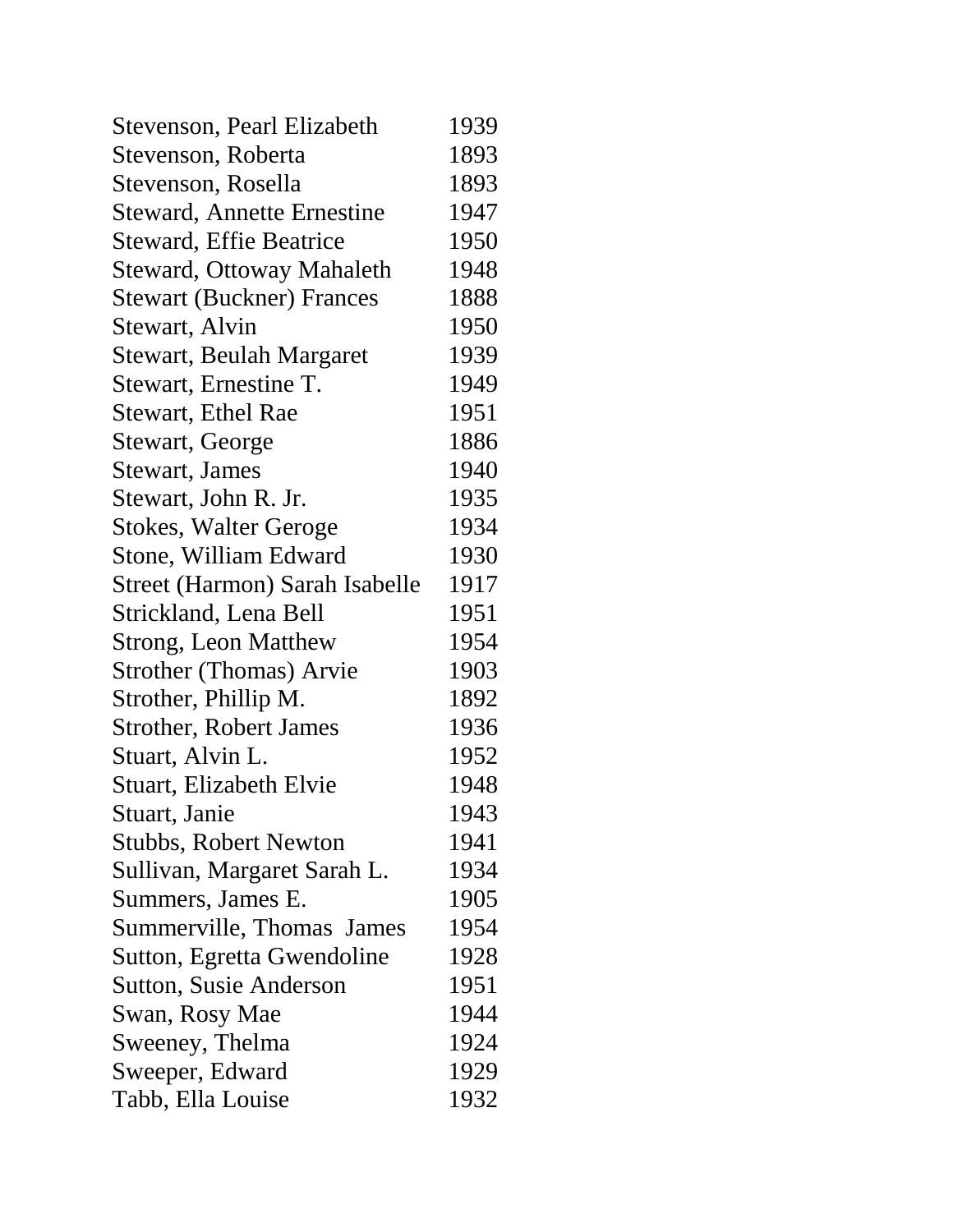| Tall, Harriet Elizabeth      | 1929 |
|------------------------------|------|
| Tall, Harryette              | 1954 |
| Talley, Constance Vivian     | 1951 |
| Taper, Andrew                | 1921 |
| Taper, Charles Ernest Jr.    | 1921 |
| Taper, Marcia Green          | 1943 |
| Tapper, Orissa C.            | 1952 |
| <b>Tatten, Raymond Leroy</b> | 1936 |
| Taylor, (Hunter) Sarah F.    | 1884 |
| Taylor, Augustana Elizabeth  | 1936 |
| Taylor, Bernard Franklin     | 1954 |
| Taylor, Donald               | 1956 |
| Taylor, Dorcas Christine     | 1938 |
| Taylor, Durward              | 1936 |
| Taylor, Edith                | 1933 |
| Taylor, George F.            | 1911 |
| Taylor, James                | 1956 |
| Taylor, Joyce Elaine         | 1951 |
| Taylor, Katie                | 1874 |
| Taylor, Laurence L.          | 1908 |
| Taylor, Mary Morris          | 1944 |
| Taylor, Minnie Thompson      | 1948 |
| Taylor, Queenie Huldah       | 1927 |
| Taylor, Richard H.           | 1907 |
| Taylor, Shirley              | 1956 |
| Taylor, Susie Mae            | 1928 |
| Taylor, Virginia             | 1935 |
| Taylor, William              | 1922 |
| Terry, Alma Marie            | 1950 |
| Terry, Dorothy Ann           | 1944 |
| Terry, Edward Lee            | 1934 |
| Terry, June M.               | 1952 |
| Thaxton, Eleanor             | 1945 |
| Thomas, Doris Augustine      | 1939 |
| Thomas, E. Carl              | 1916 |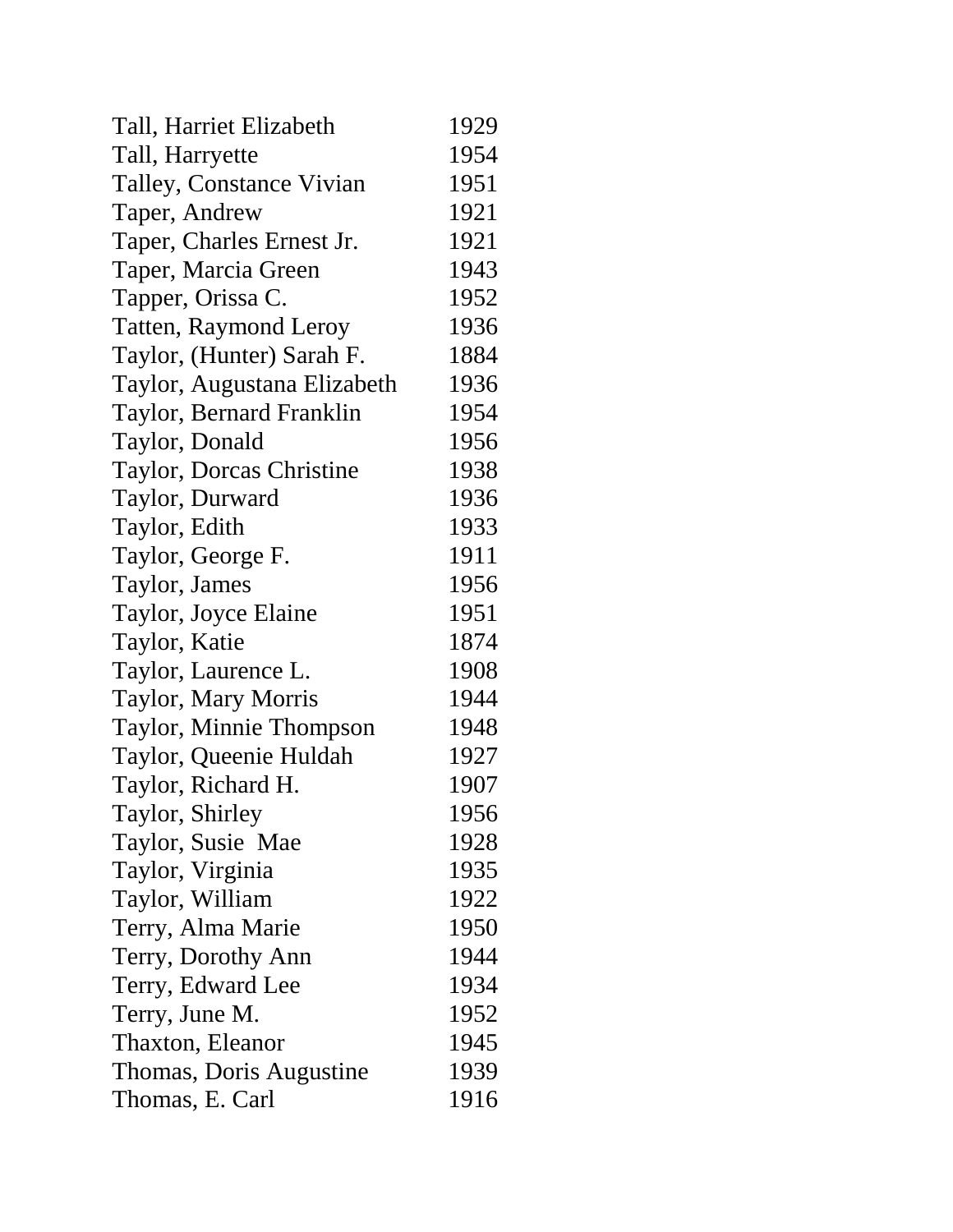| Thomas, Gerald Carlton            | 1951 |
|-----------------------------------|------|
| Thomas, James A.                  | 1911 |
| Thomas, James Edward              | 1929 |
| Thomas, James W.                  | 1898 |
| Thomas, Katy Gertrude             | 1929 |
| Thomas, Malissa                   | 1952 |
| Thomas, Mary E.                   | 1919 |
| Thomas, Richard                   | 1945 |
| Thomas, Robert E.                 | 1892 |
| Thomas, Ruth E.                   | 1939 |
| Thomas, Viola                     | 1927 |
| Thomas, William A.                | 1872 |
| Thomas, William Neoman            | 1954 |
| Thompson, (Arter) Ida M.          | 1912 |
| Thompson, Addie Elizabeth         | 1938 |
| Thompson, D. Randolph             | 1930 |
| Thompson, Deloris Louise          | 1952 |
| Thompson, Dr. Solomon H.          | 1886 |
| Thompson, Elizabeth R.            | 1894 |
| Thompson, Gwendolyn Valeria       | 1950 |
| Thompson, James S.                | 1916 |
| Thompson, John D.                 | 1917 |
| Thompson, Marie                   | 1893 |
| Thompson, Marion Elizabeth        | 1936 |
| Thompson, Neal James              | 1932 |
| Thompson, Rose B.                 | 1900 |
| Thompson, Ruth Elizabeth          | 1952 |
| Thompson, Wilbur Jr.              | 1952 |
| Thompson, Wilbur                  | 1935 |
| Thornton, Edward Henry            | 1940 |
| Thornton, Emma Edna               | 1944 |
| Thornton, Lulu Anna               | 1921 |
| <b>Thornton, Pauline Beatrice</b> | 1952 |
| <b>Throckmorton</b> , Frances     | 1930 |
| Throckmorton, James A.            | 1890 |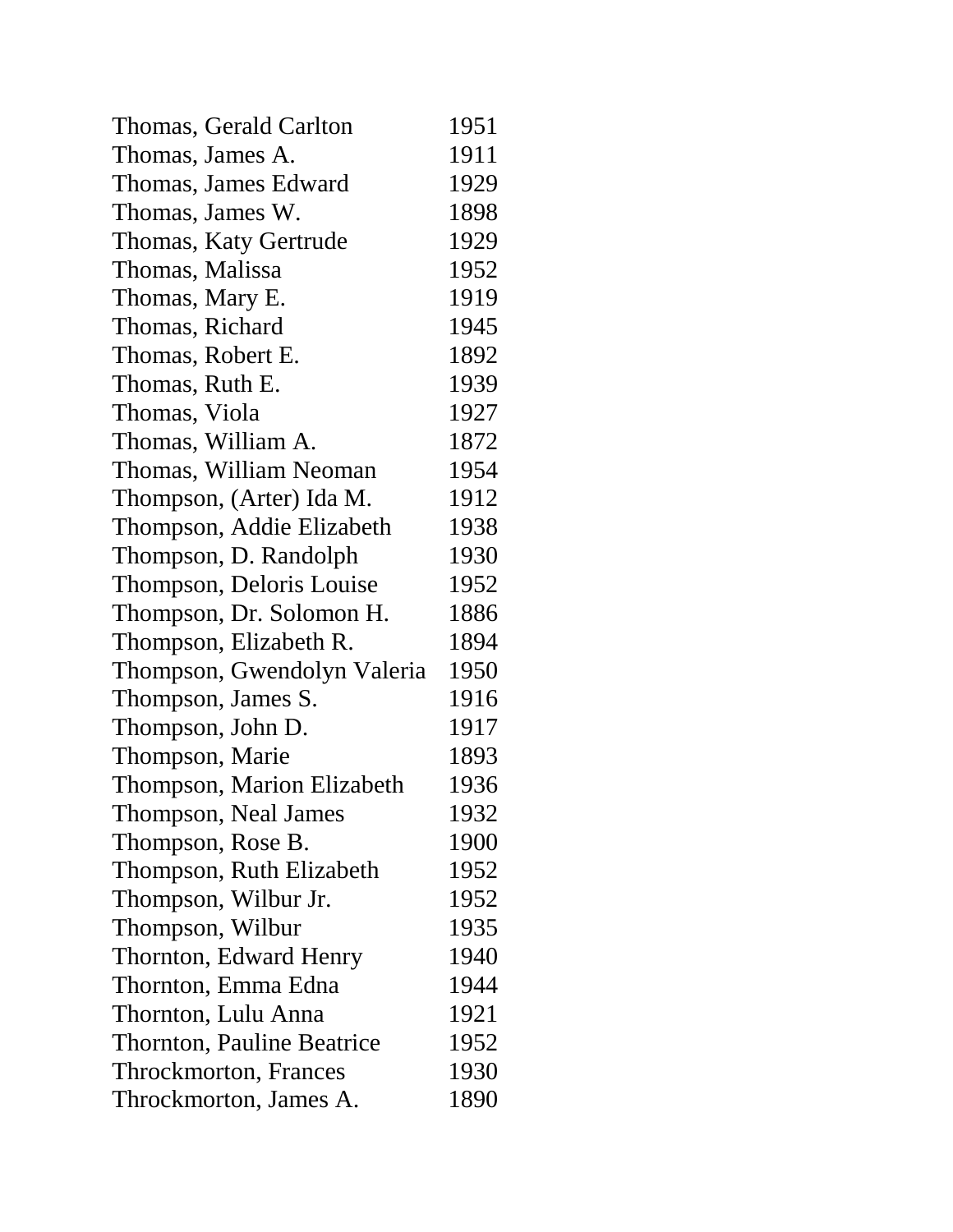| Tibbs, John                       | 1925 |
|-----------------------------------|------|
| Timmons, Hal Arthur               | 1952 |
| Titus, Thomas                     | 1950 |
| Togans, Gloria Elaine             | 1941 |
| Togans, Lois Anita                | 1941 |
| Tokes, Anna                       | 1944 |
| Tokes, Sarah Hester               | 1933 |
| Tollivar, Ashby L.                | 1895 |
| Tomlinson, Rev. Floyd L.          | 1910 |
| Toodle, George B.                 | 1922 |
| <b>Townsend, Clifford Stanley</b> | 1937 |
| Toyer, Francis Asbury             | 1912 |
| Toyer, Mary Elaine                | 1945 |
| Trammell, Elizabeth               | 1950 |
| Travers, James Leon               | 1924 |
| Travers, James R.                 | 1885 |
| Travis, Beecher M.                | 1952 |
| <b>Trent, Lawrence Edward</b>     | 1937 |
| Trinkle, Thomas J.                | 1886 |
| Triplett, Georgiana               | 1942 |
| Tross, Lavinia E.                 | 1935 |
| Truesdell, Alice Blanche          | 1950 |
| Tuboku – Metzger, Albert E.       | 1951 |
| Tucker, Doris                     | 1947 |
| Tucker, Leo Herman                | 1944 |
| Tucker, Robert Alfred             | 1932 |
| Tucker, Ruth                      | 1925 |
| Tucker, Samuel                    | 1898 |
| Turner (Ford) Emma V.             | 1890 |
| Turner (Johnson) Helen            | 1900 |
| Turner, Charles Herbert           | 1929 |
| Turner, Evelyn Pauline            | 1939 |
| Turner, Fannie Lee                | 1947 |
| Turner, James Allen               | 1930 |
| Turner, Margaretta Richardson     | 1951 |
|                                   |      |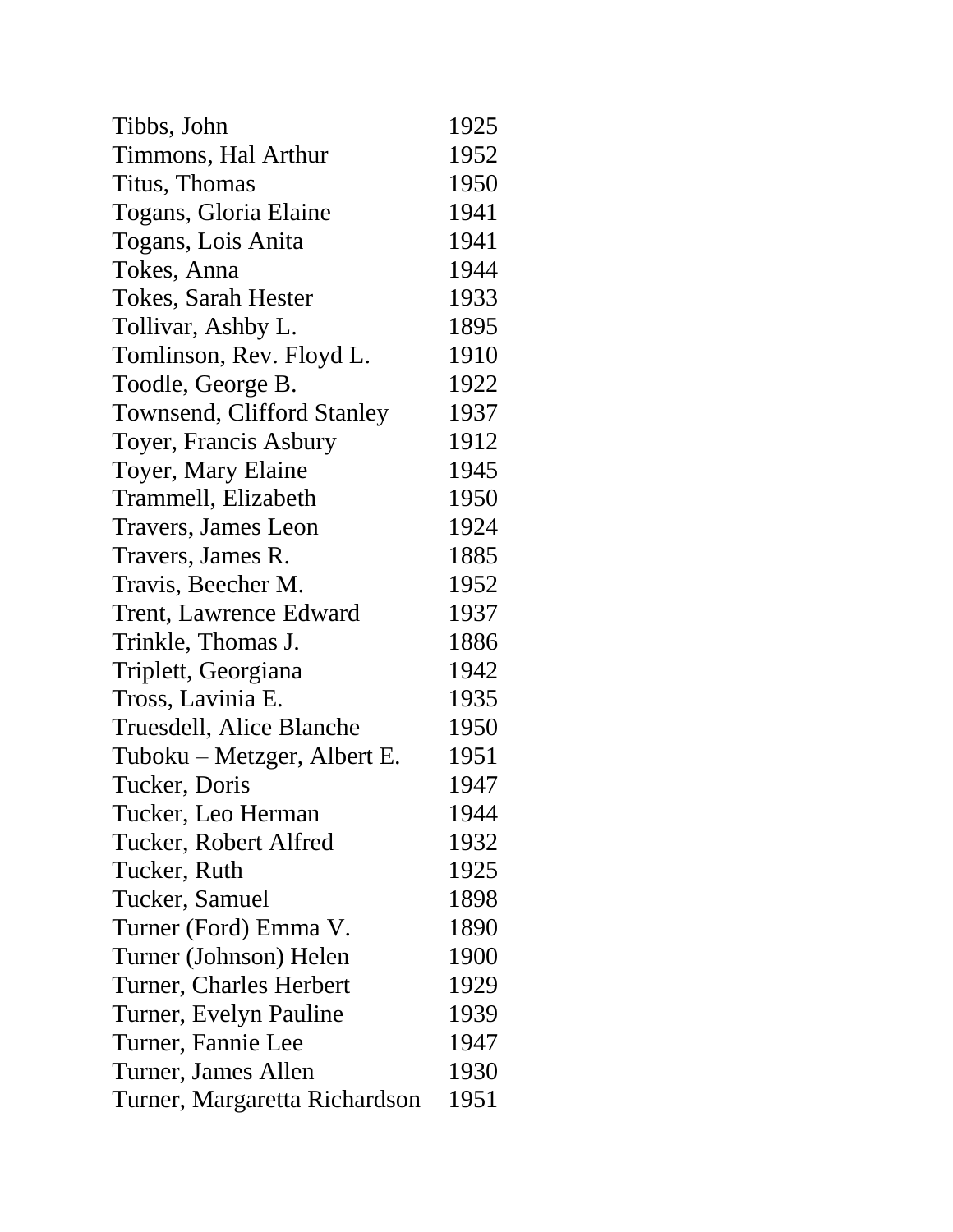| Turner, Martha             | 1945 |
|----------------------------|------|
| Turner, Mercedes           | 1950 |
| Turner, Minnie Louise      | 1949 |
| Turner, Russell            | 1928 |
| Turpin, Wilbur             | 1930 |
| Twyman, Raymond James      | 1938 |
| Twyman, Samuel H.          | 1898 |
| Tyler, Beatrice Joyner     | 1944 |
| Tyler, Eleanor             | 1941 |
| Tyner, William Taft        | 1954 |
| Tyrell, Rev. Bernard       | 1879 |
| <b>Tyson, Esther James</b> | 1933 |
| Udonkim, Emmanuel William  | 1950 |
| Uncles, Warrenton W.       | 1881 |
| Vance, Charles C.          | 1898 |
| VanLeesten, Henry          | 1911 |
| Veney (Corsey) Ella        | 1892 |
| Veney, Joseph D.           | 1873 |
| Vest, Rennie C.            | 1954 |
| Vines, James Edward        | 1953 |
| Viney, Bernyce             | 1922 |
| Vollin, William Adolphus   | 1953 |
| Wade, James Richard        | 1943 |
| Wagner, Howard Vincent     | 1950 |
| Wagner, (Farrell) Lena M.  | 1894 |
| Wainwright (Blue) Abbie M. | 1911 |
| Wainwright, Dr. Chester D. | 1902 |
| Wainwright, Mary E.        | 1902 |
| Wainwright, Melinda        | 1906 |
| Walker, Carol M.           | 1956 |
| Walker, Clarissa Josephine | 1939 |
| Walker, Edward W.          | 1911 |
| Walker, Flora              | 1925 |
| Walker, Hugh               | 1941 |
| Walker, James Bernard      | 1951 |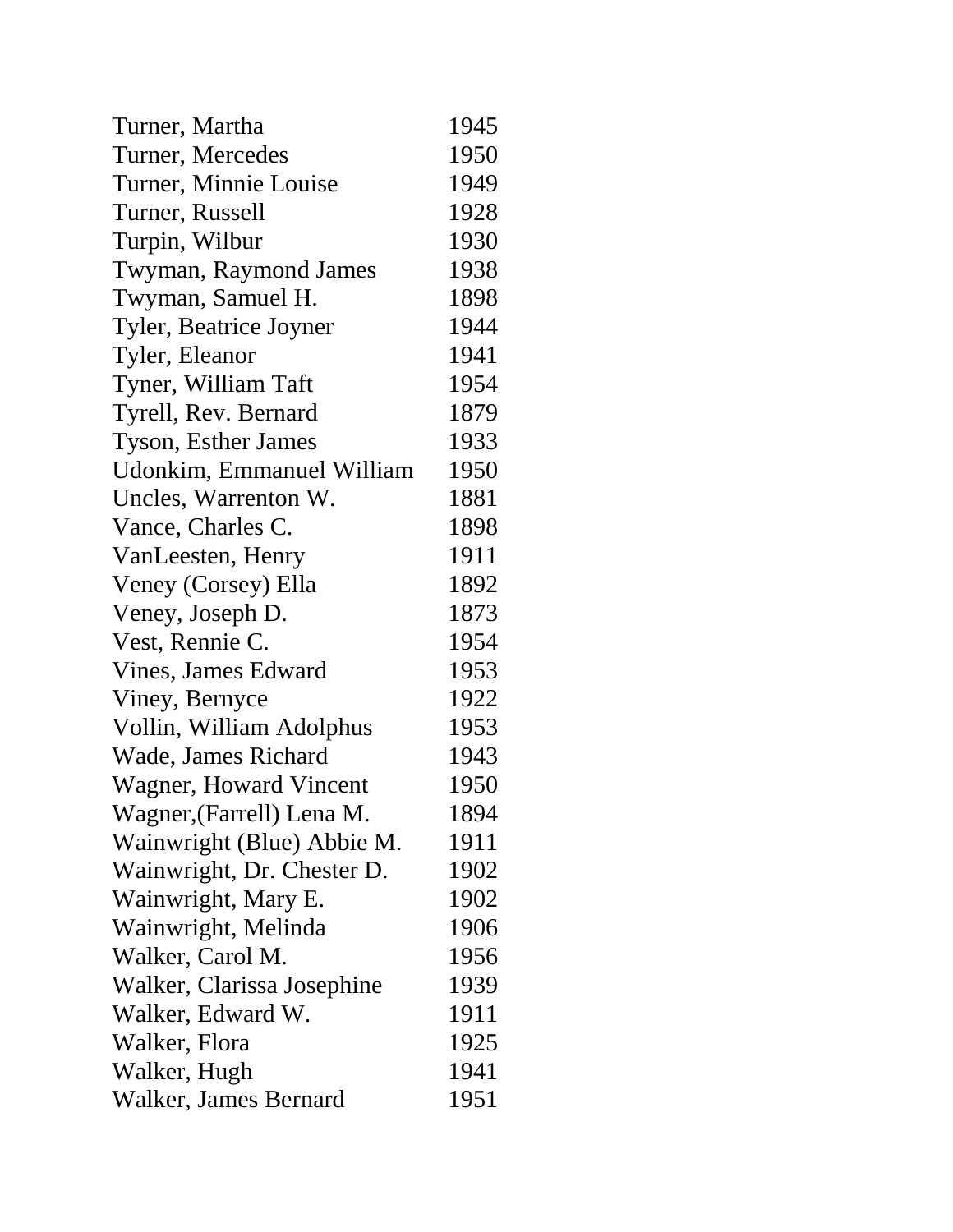| Walker, James Franklin       | 1946 |
|------------------------------|------|
| Walker, James W.             | 1887 |
| Walker, John                 | 1925 |
| Walker, Leroy                | 1931 |
| Walker, Mary Virginia        | 1937 |
| Walker, Page Blair           | 1950 |
| Walker, Pearl Odella         | 1934 |
| Walker, Robert Allen         | 1950 |
| <b>Walker, Roy Augustus</b>  | 1920 |
| Wallace, Fannie Mae          | 1943 |
| Waller, John Henry           | 1938 |
| Walters, Joseph K.           | 1885 |
| Ward, Cerelle Page Craven    | 1946 |
| Ward, Eugene Albert          | 1947 |
| Ward, Melissa                | 1938 |
| Ware, Burneter               | 1951 |
| Ware, Rev. John W.           | 1906 |
| Warfield, (Lewis) Pauline E. | 1917 |
| Warfield, Charles W. Jr,     | 1918 |
| Warfield, Charles W.         | 1894 |
| Warfield, James O.           | 1933 |
| Warfield, Mary V.            | 1921 |
| Warner, H. J.                | 1885 |
| Warren, Charles M.           | 1952 |
| Warren, Rush F.              | 1875 |
| Warrick, Olia Stella         | 1917 |
| Washington, Delia B.         | 1877 |
| Washington, Ethel Louise     | 1929 |
| Washington, Francis D.       | 1891 |
| Washington, Francis W.       | 1953 |
| Washington, George Edward    | 1929 |
| Washington, Hazel Virginia   | 1949 |
| Washington, James Pollard    | 1941 |
| Washington, John M.          | 1914 |
| Washington, Katie Belle      | 1928 |
|                              |      |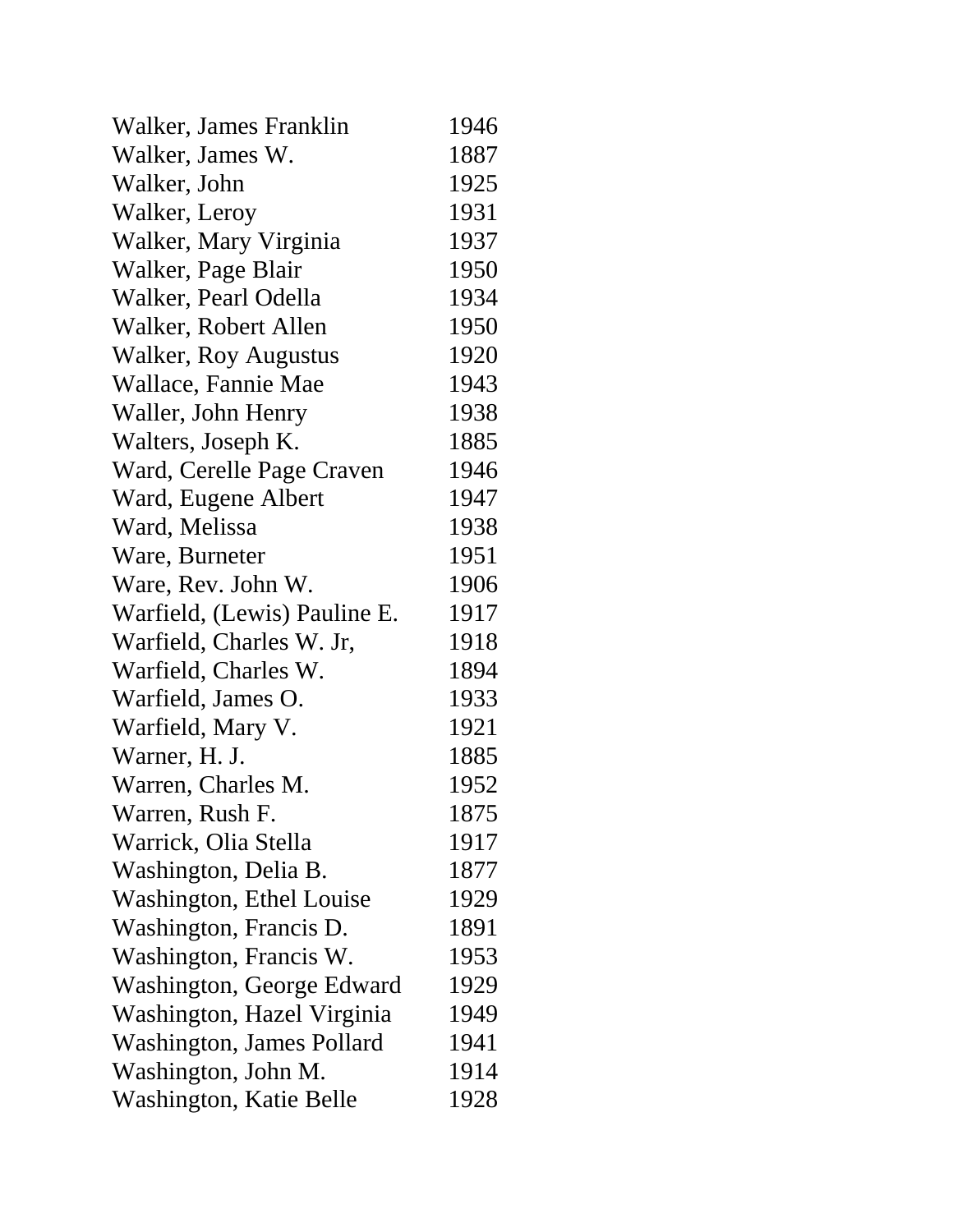| Washington, Leon VanBeuren       | 1954 |
|----------------------------------|------|
| Washington, Lewis Alexander      | 1951 |
| Washington, Mable Virginia       | 1940 |
| Washington, Mary L.              | 1913 |
| <b>Washington, Morald Garnet</b> | 1951 |
| Washington, Otto Wychoff         | 1930 |
| Washington, Phillip              | 1938 |
| <b>Washington, Rosemary</b>      | 1954 |
| <b>Washington, Russell</b>       | 1936 |
| Washington, Theophilus R.        | 1928 |
| Washington, William L.           | 1890 |
| Washington, William              | 1930 |
| Waters, Julia                    | 1935 |
| Watkins, Annie L.                | 1914 |
| Watkins, Bertye Louise           | 1950 |
| Watkins, Claudia Z.              | 1911 |
| Watkins, Essie Mae               | 1931 |
| <b>Watkins. Susie Mae</b>        | 1930 |
| Watlington, Burlie F.            | 1915 |
| Watson (Freeman) Dora B.         | 1893 |
| Watson, Harold E.                | 1952 |
| Watson, Mrs. Berta W.            | 1914 |
| Watts, Joseph                    | 1953 |
| <b>Weaver (McDaniel) Frances</b> | 1890 |
| Weaver, (Gillison) Mary M.       | 1912 |
| Webbe, Charles Lewis             | 1943 |
| Webster, Dorsey, M.              | 1882 |
| Webster, Izola Frances           | 1944 |
| Weedon, Virginia                 | 1943 |
| Weeks, Anna                      | 1944 |
| Welch, Bernice Evelyn            | 1944 |
| Wells, (Livingstone) Mary V.     | 1902 |
| Wells, Gussie B.                 | 1913 |
| Wells, Stella G.                 | 1906 |
| West, Audrey Jacqueline          | 1934 |
|                                  |      |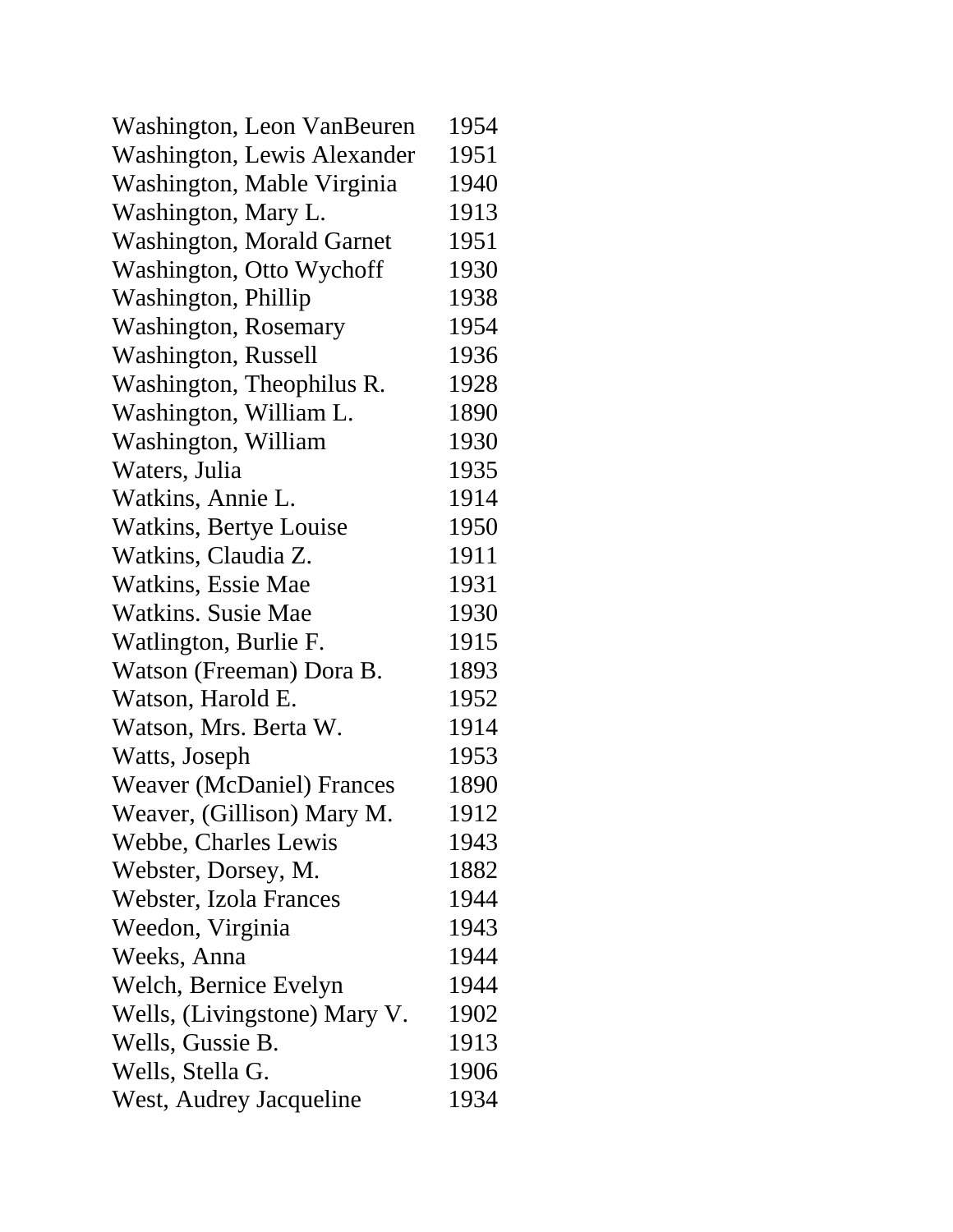| West, Bernice Eleanor           | 1949 |
|---------------------------------|------|
| West, Thomas                    | 1931 |
| <b>Weston, Ernest Alexander</b> | 1951 |
| Wheaton, Frank J.               | 1882 |
| Wheaton, Layton Q.              | 1911 |
| Whimbs (Evans) Margaret         | 1916 |
| Whimbs, (Page) Mary             | 1910 |
| Whisiker, Henry                 | 1915 |
| White, Emilie                   | 1943 |
| White, Margaret Louise          | 1919 |
| White, Virginia Igora           | 1927 |
| Whitted, Faustina               | 1938 |
| Whittekey, Brady Alice P.       | 1911 |
| Whittle, Henry                  | 1953 |
| Wildy, Alice                    | 1920 |
| Wildy, David H.                 | 1952 |
| Wiley, Nathaniel S.             | 1895 |
| Wilkinson, Jennings             | 1938 |
| William (Williams) Rebecca S.   | 1884 |
| Williams (Cunningham) Eliz.     | 1911 |
| Williams (Mayle) Katie          | 1906 |
| Williams, (Robinson) Fannie L.  | 1876 |
| Williams, Anna Mae              | 1930 |
| Williams, Betty Jean            | 1951 |
| Williams, Blanche               | 1924 |
| Williams, Charles Henry         | 1930 |
| Williams, Charles I.            | 1916 |
| Williams, Clarence              | 1937 |
| Williams, Ethel Adeline         | 1929 |
| Williams, Francis Lee           | 1953 |
| Williams, Frank Allen           | 1944 |
| Williams, Harriet May           | 1954 |
| Williams, Herbert Roger         | 1919 |
| Williams, J. C.                 | 1942 |
| Williams, James                 | 1943 |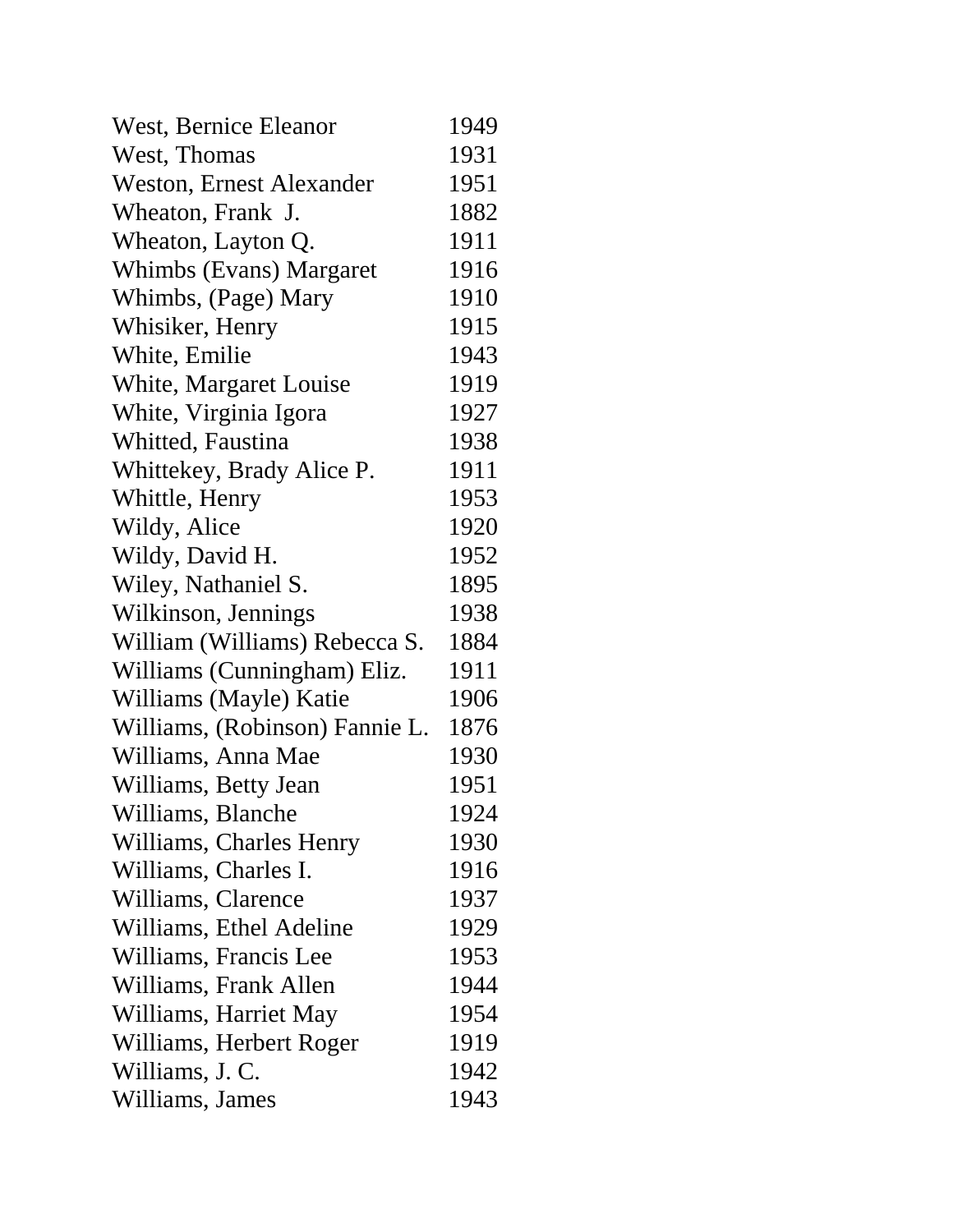| Williams, Jennie Luella     | 1928 |
|-----------------------------|------|
| Williams, John              | 1939 |
| Williams, John              | 1947 |
| Williams, Joseph Elder      | 1939 |
| Williams, Joy               | 1946 |
| Williams, Julius O.         | 1943 |
| Williams, Katherine A.      | 1921 |
| Williams, Lawrence Belmont  | 1928 |
| Williams, Lillian H.        | 1922 |
| Williams, Margaret A.       | 1955 |
| Williams, Margaret Virginia | 1941 |
| Williams, Maurita           | 1923 |
| Williams, Ollie Lavenia     | 1949 |
| Williams, Peter Howard      | 1954 |
| Williams, Queenie Taylor    | 1944 |
| Williams, Raymond Scott     | 1943 |
| Williams, Rosanna F.        | 1956 |
| Williams, Spencer C.        | 1952 |
| Williams, Theresa           | 1946 |
| Williams, Wesley Samuel     | 1927 |
| Williamson, McGlenard       | 1915 |
| Willis, Anita Eleanor       | 1942 |
| Willis, Carlton Richard     | 1953 |
| Willis, Catherine           | 1922 |
| Willis, Charles Leroy       | 1936 |
| Willis, Charles William     | 1938 |
| Willis, Elizabeth V.B.      | 1936 |
| Willis, George W.           | 1936 |
| Willis, Iria Jean           | 1954 |
| Willis, James Raymond       | 1938 |
| Willis, Margaret E.         | 1954 |
| Willis, Maude V.            | 1945 |
| Willis, Mrs. Claudia H.     | 1914 |
| Willis, Odrian John         | 1939 |
| Willis, Oliver Hunter       | 1948 |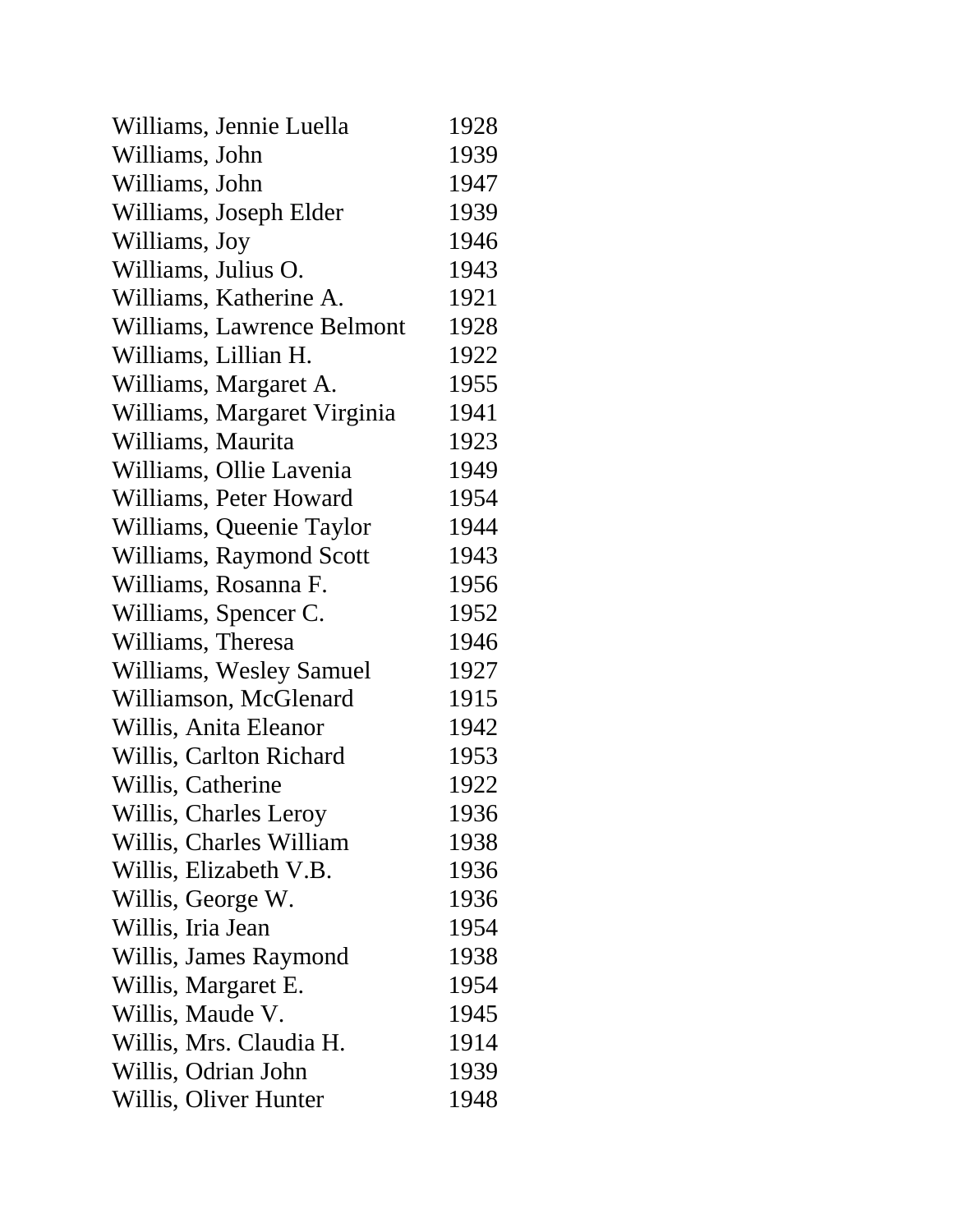| Willis, Thelma Prather     | 1946 |
|----------------------------|------|
| Willis, Yvonne Mae         | 1941 |
| Wilmer, Rachel             | 1924 |
| Wilson, Betty Lee          | 1951 |
| Wilson, Charles Edward     | 1941 |
| Wilson, Clarence A.        | 1952 |
| Wilson, Daniel             | 1922 |
| Wilson, Doris Elizabeth    | 1947 |
| Wilson, Edna               | 1924 |
| Wilson, Ellen              | 1948 |
| Wilson, Enos               | 1873 |
| Wilson, Gloria Laura       | 1953 |
| Wilson, Ida Mae            | 1950 |
| Wilson, Iris Esther May    | 1929 |
| Wilson, John J.            | 1895 |
| Wilson, John Robert        | 1943 |
| Wilson, Lorraine Ellsworth | 1949 |
| Wilson, Sylverine          | 1950 |
| Wilson, Thomas Lee         | 1940 |
| Wilson, Walter             | 1944 |
| Wilson, Walton N.          | 1930 |
| Wilson, William D.         | 1880 |
| Wilson, William H.         | 1946 |
| Wilson, Zelma              | 1929 |
| Wims, Charles              | 1943 |
| Wims, Frederick            | 1909 |
| Wims, Roland               | 1947 |
| Winfield, Anna Bertha      | 1942 |
| Winston, Aubrey            | 1952 |
| Winston, Elizabeth Luck    | 1947 |
| Winters (McGray) Anna L.   | 1912 |
| Winters, Floida A.         | 1914 |
| Winters, Henry Hunter      | 1880 |
| Winters, Henry             | 1923 |
| Winters, J. L.             | 1943 |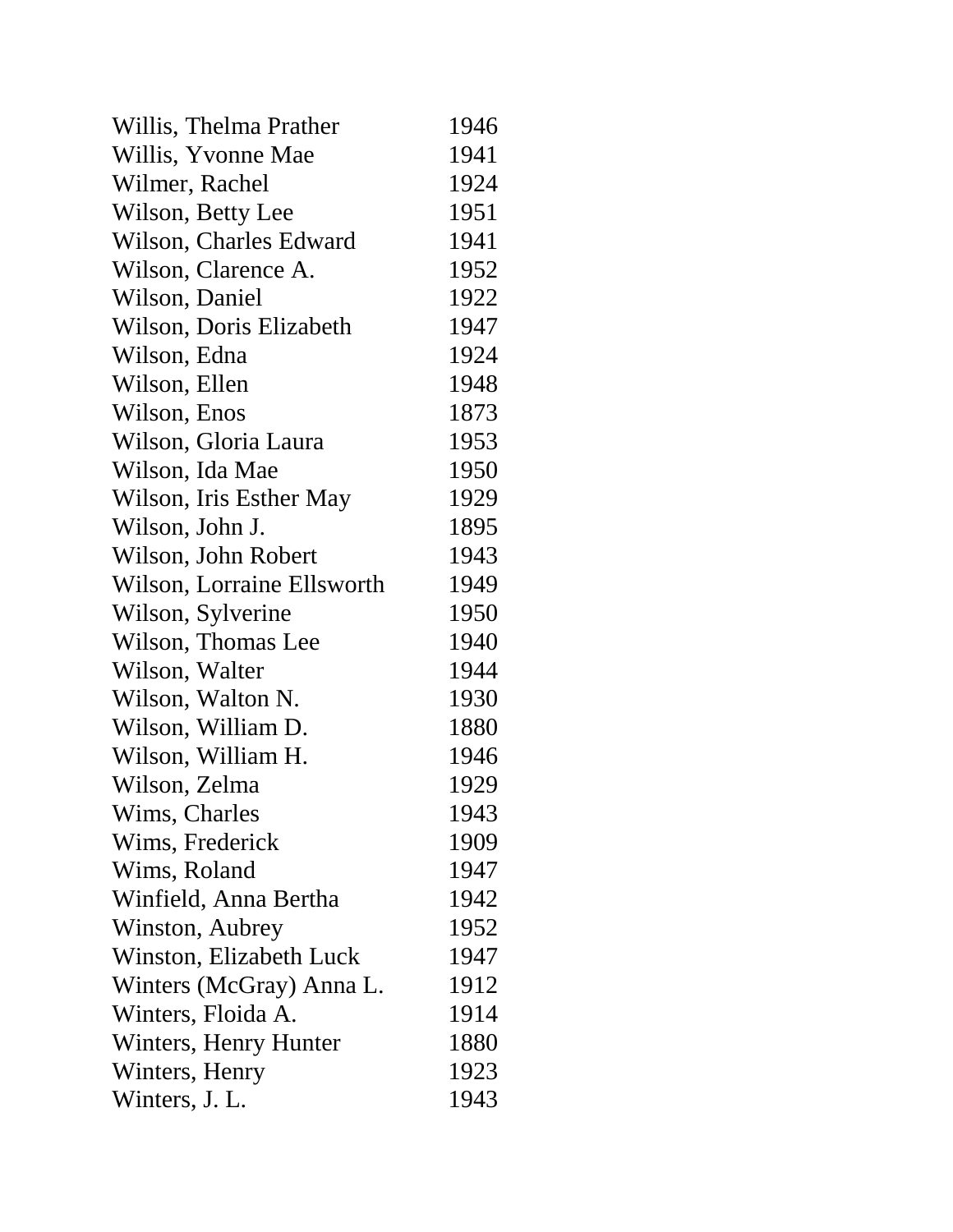| Winters, Lincoln Hall        | 1936 |
|------------------------------|------|
| Winters, Rev. J. L.          | 1942 |
| Witherall, Elease Theresa    | 1931 |
| Wolfe (Ayres) Lida           | 1891 |
| Wonzer, Anna Lucille         | 1949 |
| Wood, Eufay R.               | 1951 |
| Wood, Marcus Garvey          | 1948 |
| <b>Woodhouse</b> , Beatrice  | 1945 |
| Woods, Andrew J.             | 1945 |
| Woods, Andrew                | 1930 |
| Woods, Anna Virginia         | 1939 |
| Woods, Clara A.              | 1912 |
| Woods, Fannie Elizabeth      | 1937 |
| Woods, Grace Elaine          | 1944 |
| Woods, Hallie                | 1930 |
| Woods, Katie                 | 1923 |
| Woodson, Florence Odessa     | 1942 |
| Woodson, Harry Payne Jr.     | 1941 |
| Woody, Alfloyd               | 1954 |
| <b>Woolford, Dorothy Mae</b> | 1951 |
| Woolford, Radcliffe          | 1931 |
| Wragg, Dorothy Mae           | 1944 |
| Wragg, Samuel                | 1954 |
| Wright, Bernice Vera         | 1954 |
| Wright, Geneva               | 1925 |
| Wright, Julia Elizabeth      | 1954 |
| Wright, Lillian              | 1928 |
| Wright, Margaret             | 1944 |
| Wright, Pauline              | 1925 |
| Yarbrough, Thomas S.         | 1882 |
| Yates (Adams) Elizabeth Fox  | 1919 |
| Yates, Alonzo                | 1938 |
| Yates, David J.              | 1879 |
| Young, Albert B.             | 1878 |
| Young, Annie T.              | 1915 |
|                              |      |